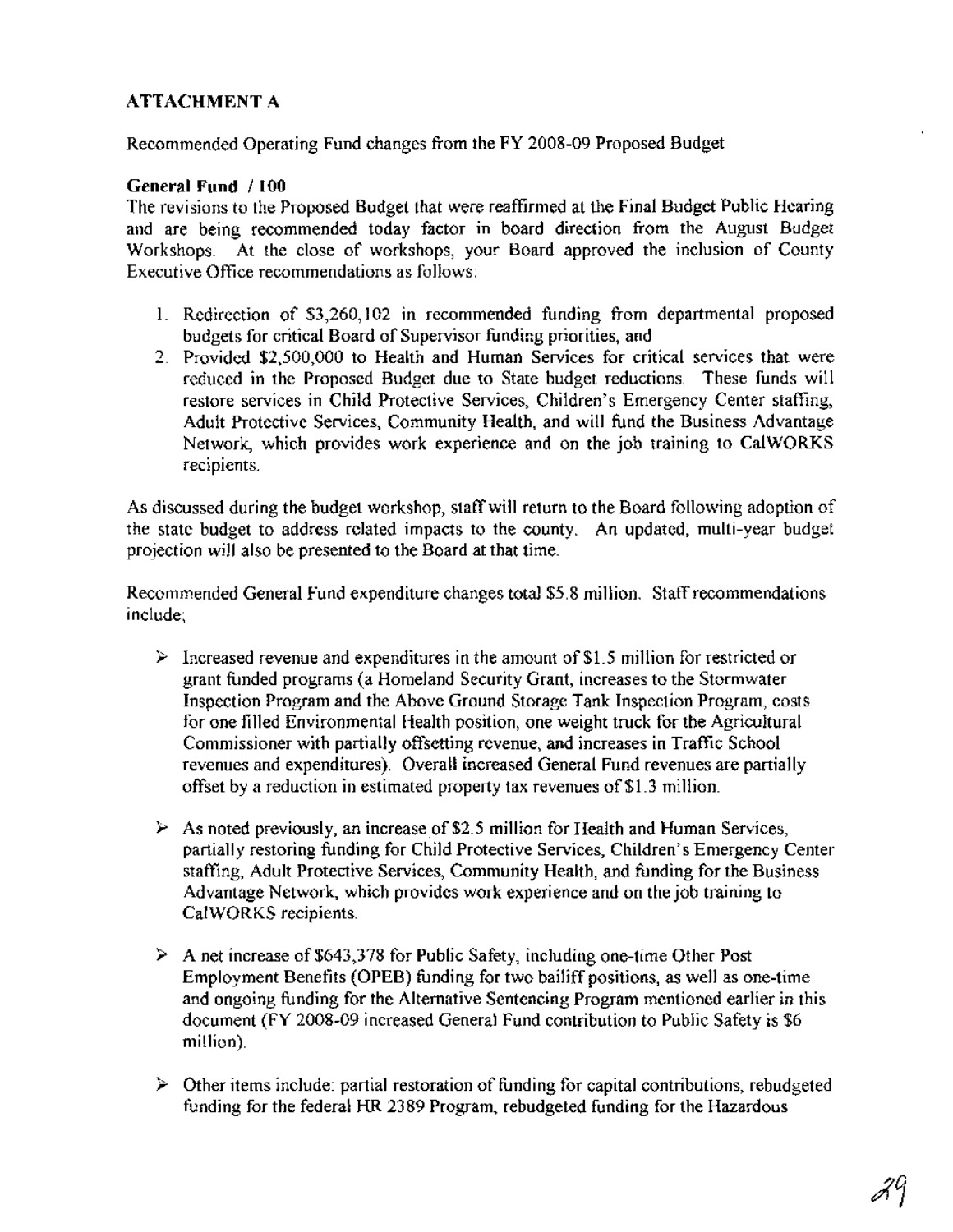Vegetation Removal Ordinance, funding for the Placer County Conservation Plan, and funding for affordable housing.

Additional resources used to fund these recommendations also total \$5.8 million and are derived from several sources including additional year-end fund balance carryover (\$3.3 million), plus additional Transient Occupancy Tax and other revenues totaling \$1 million, and \$1.5 million in restricted / grant program revenues.

General Fund expenditures in the Final Budget also reflect the redirection of \$2.8 million in existing contributions from departmental budgets that were used to fund critical Board priorities, and to provide resources in anticipation of budgetary challenges.

It should be noted that, as of this writing, the state is still without an adopted budget, and given the magnitude of the potential reductions that could come with the state budget, including the potential suspension of Proposition 1A and other programmatic reductions, it is not unrealistic to suggest that Placer County could see state cuts in the range of \$8-10 million. Through the Budget Policies adopted by your Board, and the guidance your Board has provided at hearings throughout the year, Placer County is better positioned to weather the difficult choices that could be required in the coming months. However, during the course of the fiscal year additional revenue reductions could occur with state budget actions, or a continued, further decline in economic conditions which adversely impact the County's revenues. Finally, slowing, and in some cases even negative revenue growth projected for the next 2-3 fiscal cycles will make it difficult to fund growing labor and operating costs in FY 2008-09 and beyond. Given these concerns and as is county practice, staff will be closely tracking both the county and state budget throughout the coming fiscal year.

# **Community Services Fund 1103**

Excess carryover fund balance in the Community Services Fund is recommended for the reserve account, Designations for Contingencies (\$61,657).

# **Community Revitalization Fund / 104**

A cancellation ofreserve account, Designations for Contingencies (\$70,860) in the Community Revitalization Fund is recommended due to the timing ofreceipt for anticipated grant and loan funds.

# **Special Aviation / 107**

Excess carryover fund balance in the Special Aviation Fund is recommended for the reserve account, Designation for Contingencies (\$6,226).

# **Public Safety Fund 1110** .

Recommended increases in revenue (\$2.0 million) and an increased contribution from the General Fund (\$570,550) will fund the recommended net changes to the Sheriff, Probation, District Attorney, and Criminal Justice CEO Appropriations.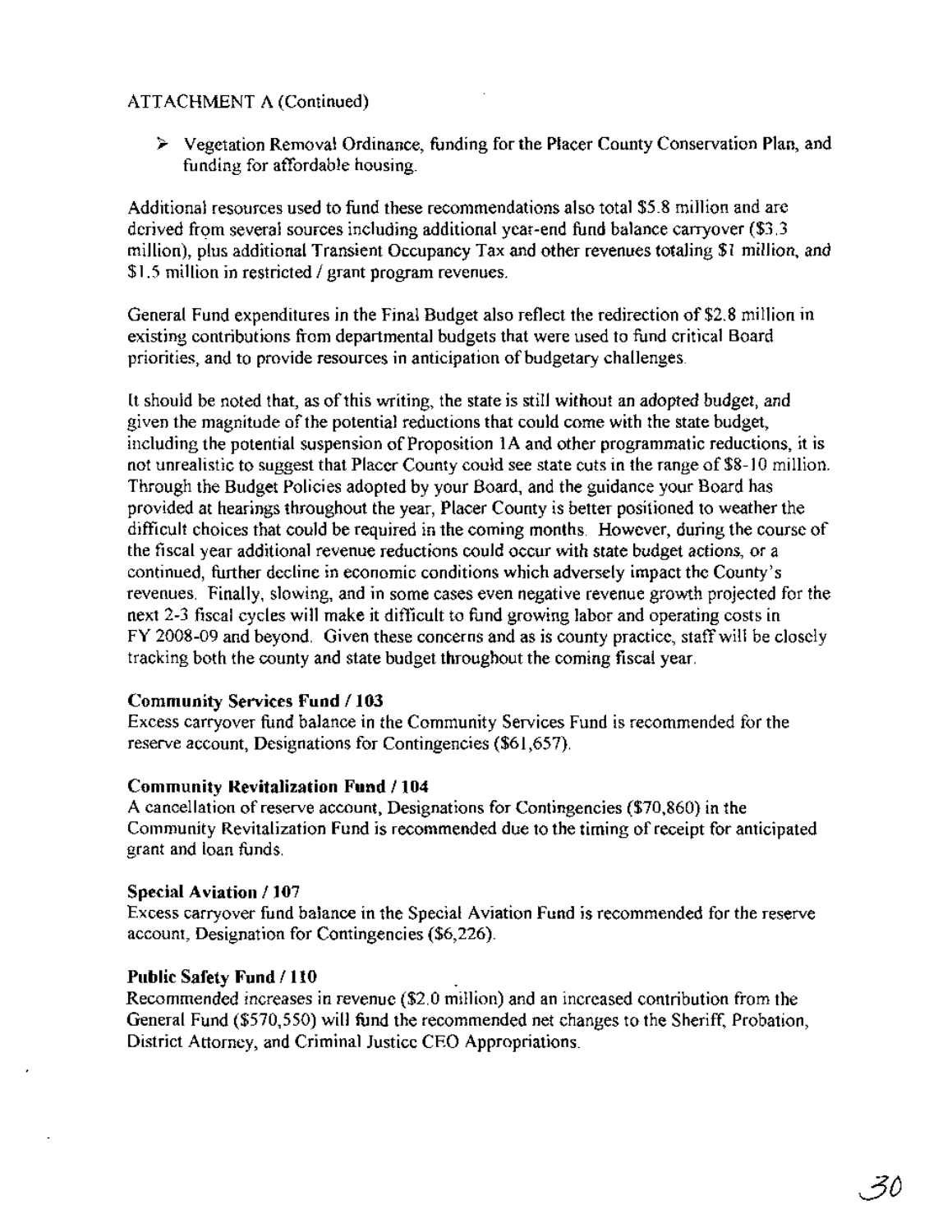Final Budget recommendations for the Sheriff's Department include increased revenues of \$2.4 million and increased expenditures of \$1.4 million. Final Budget recommendations for the District Attorney's budget include decreased revenues of \$592,123 and decreased expenditures of \$52,287. Final Budget recommendations for the Probation Department include a revenue increase of \$801,143 and expenditure increases of \$943,173.

With Final Budget, the Criminal Justice CEO recommended revenue has remained as in proposed budget with increased expenditures of \$1.1 million to cover a re-budgeted helicopter loan, OPEB funding for two new bailiff positions, funding for a dispatch study, and contingency funding to cover possible State revenue reductions and increases in labor costs.

## DMV Special Collections *1111*

The DMV Special Collections includes funds for the Automated Mobile and Fixed Fingerprint Program as well as the Auto Theft Task Force. Excess carryover fund balance of \$219,062 will used to provide additional funds for these programs in the Final Budget.

## Gold Country Tourism and Promotion *1115*

The Gold County Tourism & Promotions Fund contained less than anticipated amount of carryover fund balance for 2008-09, and will be balanced by be lowering expenditures by \$39,342 to reflect this reduced level of available funding.

## Road Fund *1120*

Total funding recommendations for the Road Fund have increased from Proposed Budget at \$153.2 million (vs. \$135.7 million). The figures in the Final Budget for the Road Fund include carryover fund balance (\$3,088,258), cancellation of reserves (\$963,081), and a decrease in revenue (\$1,903,137). Road Fund includes funding for construction and road surface projects and road maintenance including the South Phase of Auburn-Folsom Widening Project, Foresthill Bridge Seismic Retrofit and Painting Projects, and groundbreakings for the second phase of the Interstate 80 Bottleneck and the Highway 65 Bypass projects. The Road Fund will cancel the following reserves: \$144,935 Designation for Hulbert Highway 49; \$10,342 Designation for Douglas Blvd Pathways and Landscape; \$808,000 Designation for the Painting of the Foresthill Bridge and add \$196 to Right of Way Reserves.

## Fish and Game *1130*

The Fish and Game Fund will place excess carryover fund balance into a reserve account, Designation for Future Occurrences (\$3,918).

# Building Fund *I* Capital Improvements *1140*

The Capital Improvement Fund Final Budget reduces revenues by a total of\$12.8 million, which is fully offset by additional carryover fund balance (\$33.6 million). Final Budget recommendations include additions and reductions to specific capital project due to the timing of construction costs, resulting in a net increase in expenditures of\$20.6 million. Finally, the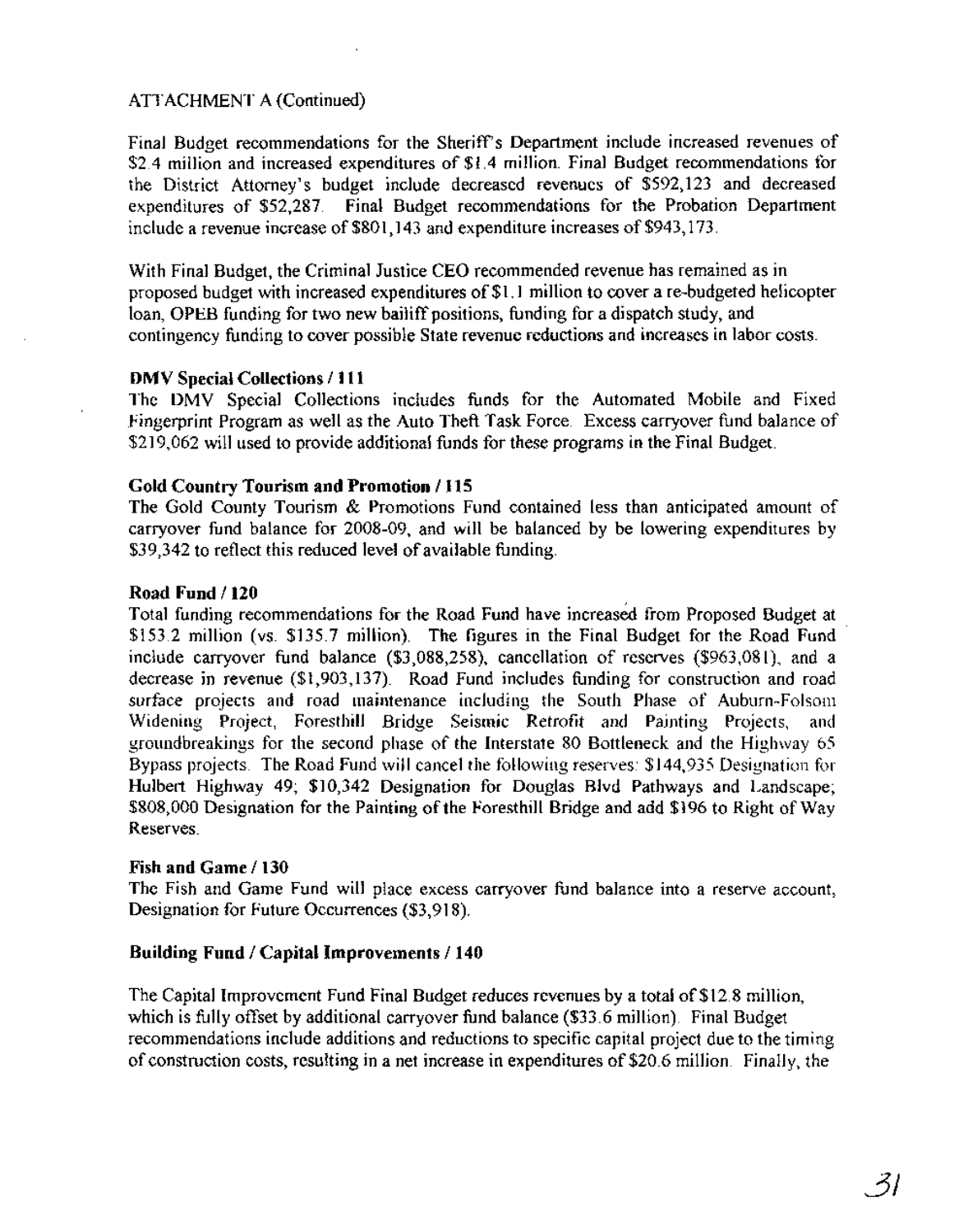Building Fund has placed excess carryover fund balance of \$138,563 into the reserve account, Designated for Fixed Asset Acquisition.

## **Lake Tahoe Tourism and Promotion / 145**

The Lake Tahoe Tourism and Promotions Fund excess carryover fund balance will provide the General Fund with much needed additional revenue that will provide services to the North Lake Tahoe region (\$1.2 million). The Lake Tahoe Tourism Fund will place remaining excess carryover fund balance into the reserve account, Designation for Other Restricted.

## **Open Space / 150**

The Open Space Fund provides funding for acquisitions of open space property and easements, and capital improvements. With Final Budget, the Open Space Fund will add \$114,343 to a reserve account, Designation for Open Space Acquisition.

## **Library Fund / 160**

Final Budget recommendations include a reduction in General Fund contribution of \$99,960 to redirect toward critical Board of Supervisor budget priorities. The Library will place excess carryover fund balance of \$250,961 into a reserve account, Designated for Contingencies.

## **Fire Control Fund / 170**

Final Budget recommendations for the Fire Protection Fund include increased funding from the Sunset West Community Service Area (\$915,721) and a reduction in funding from secured property taxes (\$24,645). The fund will place excess carryover fund balance in a reserve account, Designated for Fixed Assets (\$263,960).

## **Debt Service Fund / 190**

Excess carryover fund balance in the Debt Service Fund is recommended for the reserve account, Designations for Future Occurrences (\$56,302).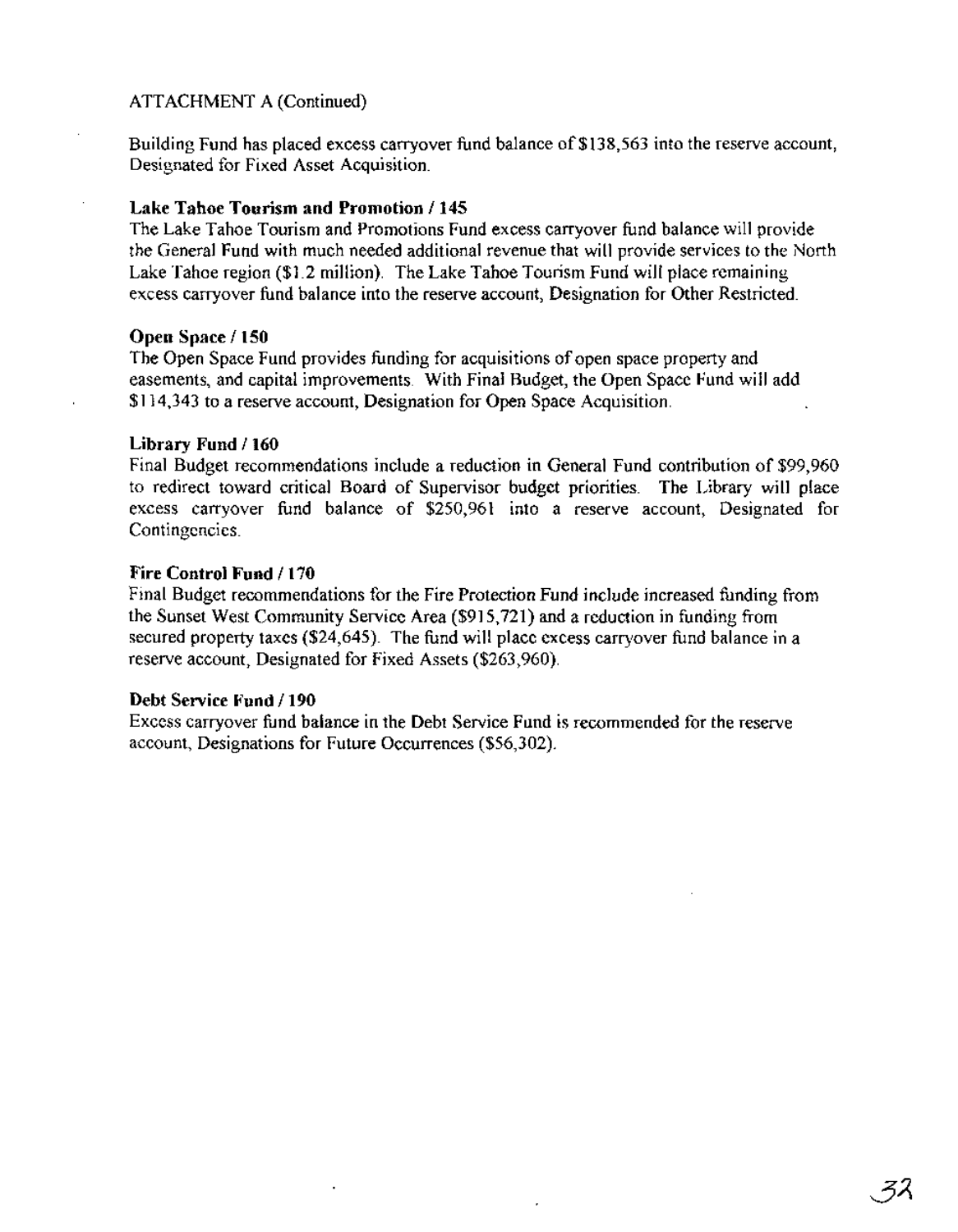FY 2008-09 - Proprietary Funds

Total proprietary fund budget changes from the Proposed Budget are summarized below:

|                                   | mma              |                 | latin.          |
|-----------------------------------|------------------|-----------------|-----------------|
| Republic by Pinci                 | Suité :          | <b>Outnots</b>  | Quina)          |
|                                   |                  |                 |                 |
| <b>INTERNAL SERVICE</b>           |                  |                 |                 |
| Telecommunication                 | \$<br>5,832,057  | \$<br>3,610,067 | \$<br>9,442,124 |
| Countywide Systems                | 2,101,672        | 1,223,694       | 3,325,366       |
| Public Works Fleet                | 9,672,600        | 1,762,558       | 11,435.158      |
| <b>Correctional Food Services</b> | 2,807,600        |                 | 2,807,600       |
| <b>Central Services</b>           | 2,676,165        | 144,488         | 2,820,653       |
| <b>Environmental Utilities</b>    | 10,150,386       | 145,107         | 10,295.493      |
| State Unemployment                | 323,076          | 48,231          | 371,307         |
| General Liability Insurance       | 6,315,960        | 896,015         | 7,211,975       |
| <b>Workers Compensation</b>       | 4,932,496        | 1,362,561       | 6,295,057       |
| Dental & Vision Insurance         | 3,729,042        | 43,298          | 3,772,340       |
| <b>Total Internal Service:</b>    | \$<br>48,541,054 | \$<br>9,236,019 | \$57,777,073    |
|                                   |                  |                 |                 |
| <b>ENTERPRISE</b>                 |                  |                 |                 |
| <b>Placer County Transit</b>      | \$<br>5,378,900  | \$<br>5,418,785 | \$10,797,685    |
| TART                              | 2,840.700        | 589,000         | 3,429,700       |
| Eastern Regional Landfill         | 1,533,588        | 725,299         | 2,258,887       |
| Solid Waste Management            | 2,093,000        | 59,013          | 2,152,013       |
| <b>Property Management</b>        | 3,448,455        | 20,000          | 3,468,455       |
| <b>Total Enterprise:</b>          | \$<br>15,294,643 | \$<br>6,812,097 | \$22,106,740    |
|                                   |                  |                 |                 |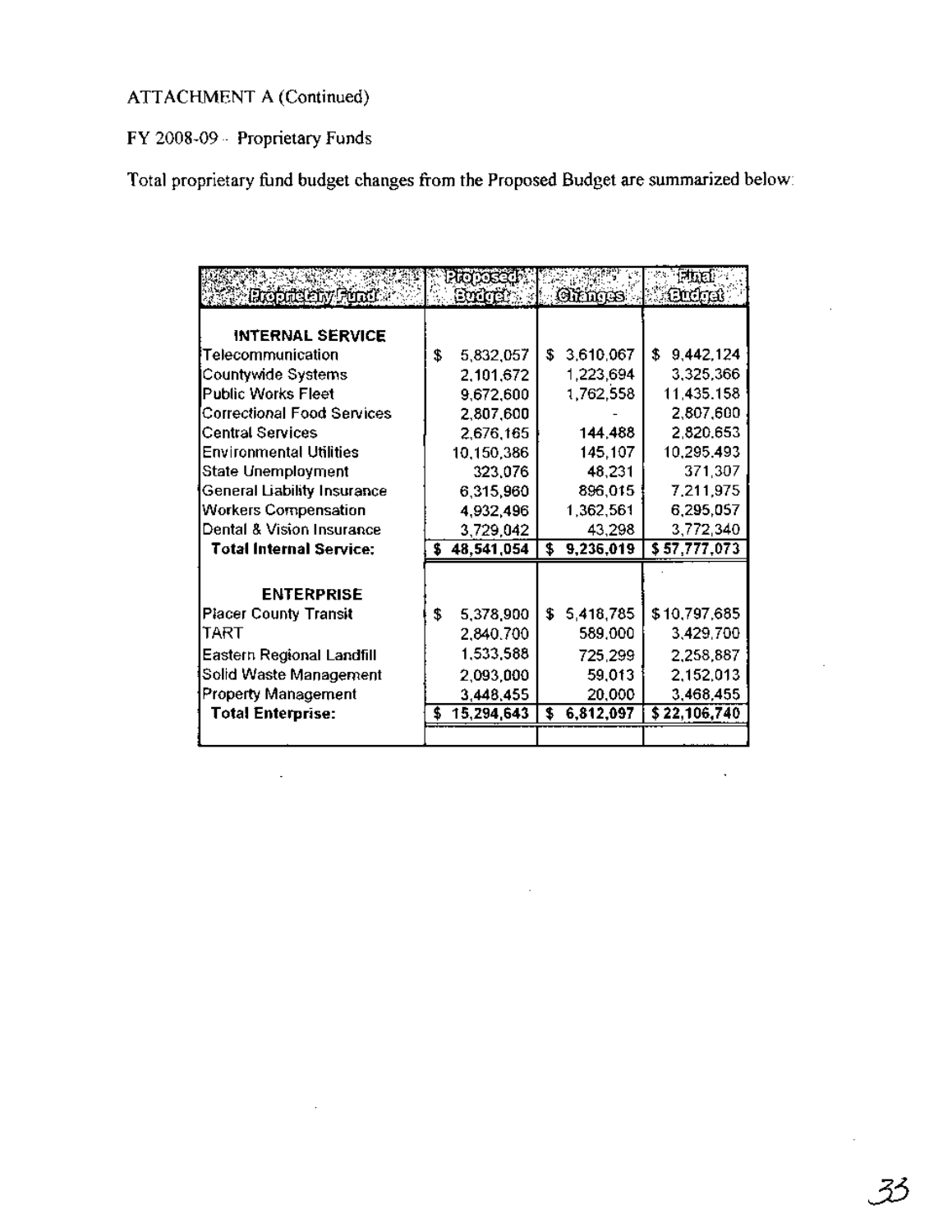## State Controller **County of Placer** County Budget Form County BUdget Act State of California Schedule 1 (1985) Summary of CoUnty Budget For Fiscal Year 2008-09

------------- Available Financing----- ---- Financing Requirements ---------

 $\cdot$ 

|      | County Funds<br>(1)                | <b>Fund Balance</b><br>Unreserved /<br>Undesignated<br>June 30, 2008<br>(2) | Cancellation<br>of Prior Year<br>Reserves<br>and / or<br>Designations<br>(3) | Estimated<br>Additional<br>Financing<br>Sources<br>(4) | Total<br>Available<br>Financing<br>(5) | Estimated<br>Financing<br><b>Uses</b><br>(6) | <b>Provisions</b><br>for Reserves<br>and / or<br>Designations<br>(New or Incr)<br>$\sigma$ | Total<br>Financing<br>Requirements<br>(3) |
|------|------------------------------------|-----------------------------------------------------------------------------|------------------------------------------------------------------------------|--------------------------------------------------------|----------------------------------------|----------------------------------------------|--------------------------------------------------------------------------------------------|-------------------------------------------|
| 100. | General Fund                       | 26.483.118                                                                  |                                                                              | 350,340,101                                            | 376,823,219                            | 375,191,791                                  | 1.631,428                                                                                  | 376,823,219                               |
| 103  | Community Services Fund            | 258,210                                                                     |                                                                              | 1,832,520                                              | 2.090,730                              | 2.029.073                                    | 61,657                                                                                     | 2,090,730                                 |
| 104  | Community Revitalization Fund      | (70.860)                                                                    | 70,860                                                                       | 461.641                                                | 461 641                                | 461 641                                      |                                                                                            | 451,641                                   |
| 107  | Special Aviation Fund              | 18,726                                                                      |                                                                              | 100,000                                                | 118,726                                | 112,500                                      | 6.226                                                                                      | 116.726                                   |
| 110  | Public Safety Operations Fund      | 5,061,023                                                                   |                                                                              | 127.335.595                                            | 132,396,618                            | 132,396,618                                  |                                                                                            | 132,396,618                               |
| 111  | DMV Special Collections Fund       | 219062                                                                      |                                                                              | 528,000                                                | 747.062                                | 747.062                                      |                                                                                            | 747,062                                   |
| 115  | Gold Country Tourism and Promotion | 75 275                                                                      |                                                                              | 240,000                                                | 315.275                                | 315,275                                      |                                                                                            | 315,275                                   |
| 120. | Public Ways & Facilities Fund      | 3,088 258                                                                   | 963.277                                                                      | 149 237,380                                            | 153,288,915                            | 153,288,719                                  | 196                                                                                        | 153,288,915                               |
| 13D  | Fish and Game Fund                 | 3,831                                                                       |                                                                              | 1,200                                                  | 5,031                                  | 1,113                                        | 3.918                                                                                      | 5,031                                     |
| 140. | Capital Projects Fund              | 47,747,329                                                                  |                                                                              | 124,489,268                                            | 172,236,597                            | 172,098,034                                  | 138,563                                                                                    | 172,235,597                               |
| 145  | Lake Tahoe Tourism and Promotions  | 1,246,631                                                                   |                                                                              | 4.411.481                                              | 5 658 112                              | 5.631.184                                    | 26.928                                                                                     | 5,658,112                                 |
| 150  | Open Scace Fund                    | 114.343                                                                     |                                                                              | 1,218716                                               | 1,333,059                              | 165,000                                      | 1.168.059                                                                                  | 1,333,069                                 |
| 160  | County Library Fund                | 532,723                                                                     |                                                                              | 5,824 698                                              | 6 357.421                              | 6 105 460                                    | 250,961                                                                                    | 6 357.421                                 |
| 170- | Fire Profection Fund               | 431,327                                                                     |                                                                              | 8,441,321                                              | 6872.648                               | 8,358 6BB                                    | 513,950                                                                                    | 8,872,648                                 |
| 190. | <b>Debt Service Fund</b>           | 64.802                                                                      |                                                                              | 4,552,956                                              | 4,617,768                              | 4561,466                                     | 56,302                                                                                     | 4,617,768                                 |
|      | Grand Total                        | 85,273,798                                                                  | 1.034.137                                                                    | 779.014,887                                            | 865,322,822                            | 861.484.624                                  | 3,858,198                                                                                  | 865, 322, 822                             |

J.

 $\overline{\phantom{a}}$ 

Appropriation Limit

÷,

Appropriation SUbject to the limitation

**34**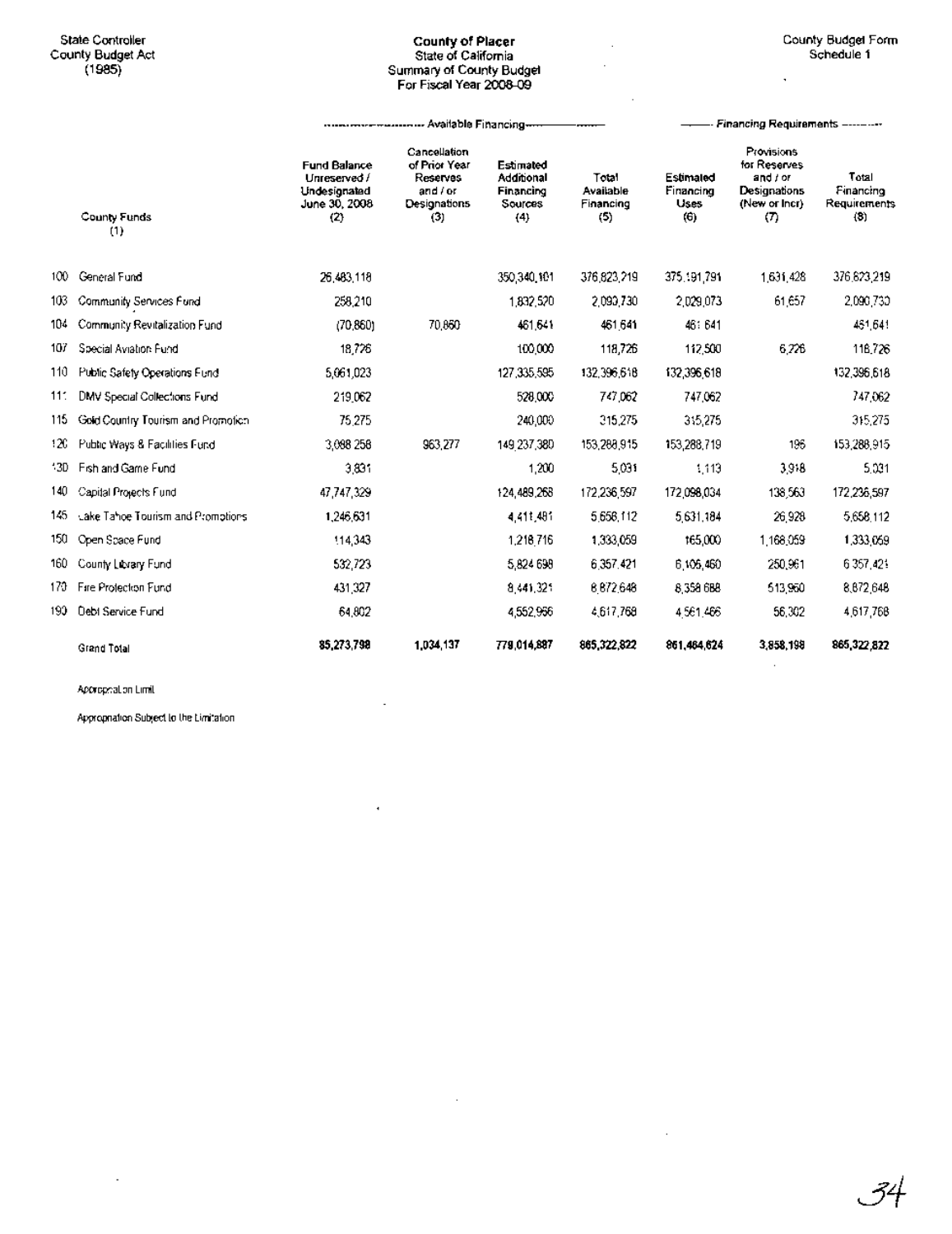## County of Placer State of California Detail of Provisions for Reserves I Designations (With Supplemental Data Affecting Reserve I Designation Balances) For Fiscal Year 2008-09 Encumbrances Not Included

ï

|                                            |                                               | <b>Financing by Cancellation</b> | Amount Made Available for               |              | Increase or New Res/Desig<br>To be Provided in Budget Year |                                           |                                     |
|--------------------------------------------|-----------------------------------------------|----------------------------------|-----------------------------------------|--------------|------------------------------------------------------------|-------------------------------------------|-------------------------------------|
|                                            | Reserves!<br>Designations<br>Balance<br>as of |                                  | Approved/<br>Adopted by<br>the Board of |              | Approvedi<br>Adopted by<br>the Board of                    | Total<br>Reserves/<br>Designations<br>for |                                     |
| Description<br>(1)                         | June 30, 2008<br>(2)                          | Recom d<br>(3)                   | Supervisors<br>(4)                      | Recom'd<br>ශ | Supervisors<br>(6)                                         | <b>Budget Year</b><br>(7)                 | Fund<br>(8)                         |
| General Fund                               |                                               |                                  |                                         |              |                                                            |                                           |                                     |
| Res for Advances Receivable                | 4,020,044                                     |                                  |                                         |              |                                                            | 4.020.044                                 |                                     |
| Res for Inveniones                         | 54.888                                        |                                  |                                         |              |                                                            | 54,888                                    |                                     |
| Res for Imprest Cash                       | 12,115                                        |                                  |                                         |              |                                                            | 12,115                                    |                                     |
| General Reserve                            | 4,314,212                                     |                                  |                                         | 815,714      | 815,714                                                    | 5,129,926                                 |                                     |
| Des for FJA Acq                            | 24,625,746                                    |                                  |                                         |              |                                                            | 24 625 746                                |                                     |
| Designations for Future Cocurances         | 2445,526                                      |                                  |                                         |              |                                                            | 2,445,526                                 |                                     |
| Des for Contingencies                      | 327,907                                       |                                  |                                         | 815,714      | 815,714                                                    | 1,143,621                                 |                                     |
| Des for Infrastructure                     | 1,500,000                                     |                                  |                                         |              |                                                            | 1,500,000                                 |                                     |
| Des for Economic Uncertainties             | 12,834,270                                    |                                  |                                         |              |                                                            | 12.834,270                                |                                     |
| Des for Comp Leave - Current               | 828,109                                       |                                  |                                         |              |                                                            | 828,109                                   |                                     |
| Desig-Child Support Conversion             | 300,000                                       |                                  |                                         |              |                                                            | 300,000                                   |                                     |
| Des for FJA Depreciation                   | 13,399,482                                    |                                  |                                         |              |                                                            | 13,399,482                                |                                     |
| Des for Automation                         | 493,883                                       |                                  |                                         |              |                                                            | 493,683                                   |                                     |
| Fund Total                                 | 65,156,182                                    |                                  |                                         | 1,631,428    | 1,631,428                                                  | 66,787,610                                | General Fund                        |
| <b>Community Services Fund</b>             |                                               |                                  |                                         |              |                                                            |                                           |                                     |
| Des for Contingencies                      | 561,883                                       |                                  |                                         |              | 61,657                                                     | 623,540                                   |                                     |
| Fund Total                                 | 561,883                                       |                                  |                                         |              | 61,857                                                     | 823,540                                   | Community Services Fund             |
| <b>Community Revitalization Fund</b>       |                                               |                                  |                                         |              |                                                            |                                           |                                     |
| Des for Contingencies                      | 138,759                                       |                                  | 70,860                                  |              |                                                            | 67,899                                    |                                     |
| <b>Fund Total</b>                          | 138,759                                       |                                  | 70,860                                  |              |                                                            | 67,899                                    | Community Revitatization Fund       |
| <b>Special Aviation Fund</b>               |                                               |                                  |                                         |              |                                                            |                                           |                                     |
| Des for Contingencies                      | 13, 48                                        |                                  |                                         |              | 6,226                                                      | 19,374                                    |                                     |
| Fund Total                                 | 13,148                                        |                                  |                                         |              | 6,226                                                      | 19,374                                    | Special Aviation Fund               |
| Public Safety Operations Fund              |                                               |                                  |                                         |              |                                                            |                                           |                                     |
| Res for Imprest Cash                       | 3,340                                         |                                  |                                         |              |                                                            | 3,340                                     |                                     |
| Reserve for Air Ops                        | 36,072                                        |                                  |                                         |              |                                                            | 36,072                                    |                                     |
| Reserve Juvenile Arts & Crafts             | 21,167                                        |                                  |                                         |              |                                                            | 21,167                                    |                                     |
| Designations for Future Occurances         | 365,396                                       |                                  |                                         |              |                                                            | 365,396                                   |                                     |
| Des for Contingencies                      | 320,531                                       |                                  |                                         |              |                                                            | 320,531                                   |                                     |
| Des for Comp Leave - Current               | 468,796                                       |                                  |                                         |              |                                                            | 468,796                                   |                                     |
| Des for Automation                         | 72,993                                        |                                  |                                         |              |                                                            | 72,993                                    |                                     |
| <b>Fund Total</b>                          | 1,288,295                                     |                                  |                                         |              |                                                            | 1,268,295                                 | Public Safety Operations Fund       |
| <b>Gold Country Tourism and Promotions</b> |                                               |                                  |                                         |              |                                                            |                                           |                                     |
| Des for Contingencies                      | 4 091                                         |                                  |                                         |              |                                                            | 4,091                                     |                                     |
| Fund Total                                 | 4,091                                         |                                  |                                         |              |                                                            | 4,091                                     | Gold Country Tourism and Promotions |

 $\sim$ 

 $\hat{\mathcal{A}}$ 

 $\sim 0.01$ 

 $\mathcal{A}$ 

 $\sim$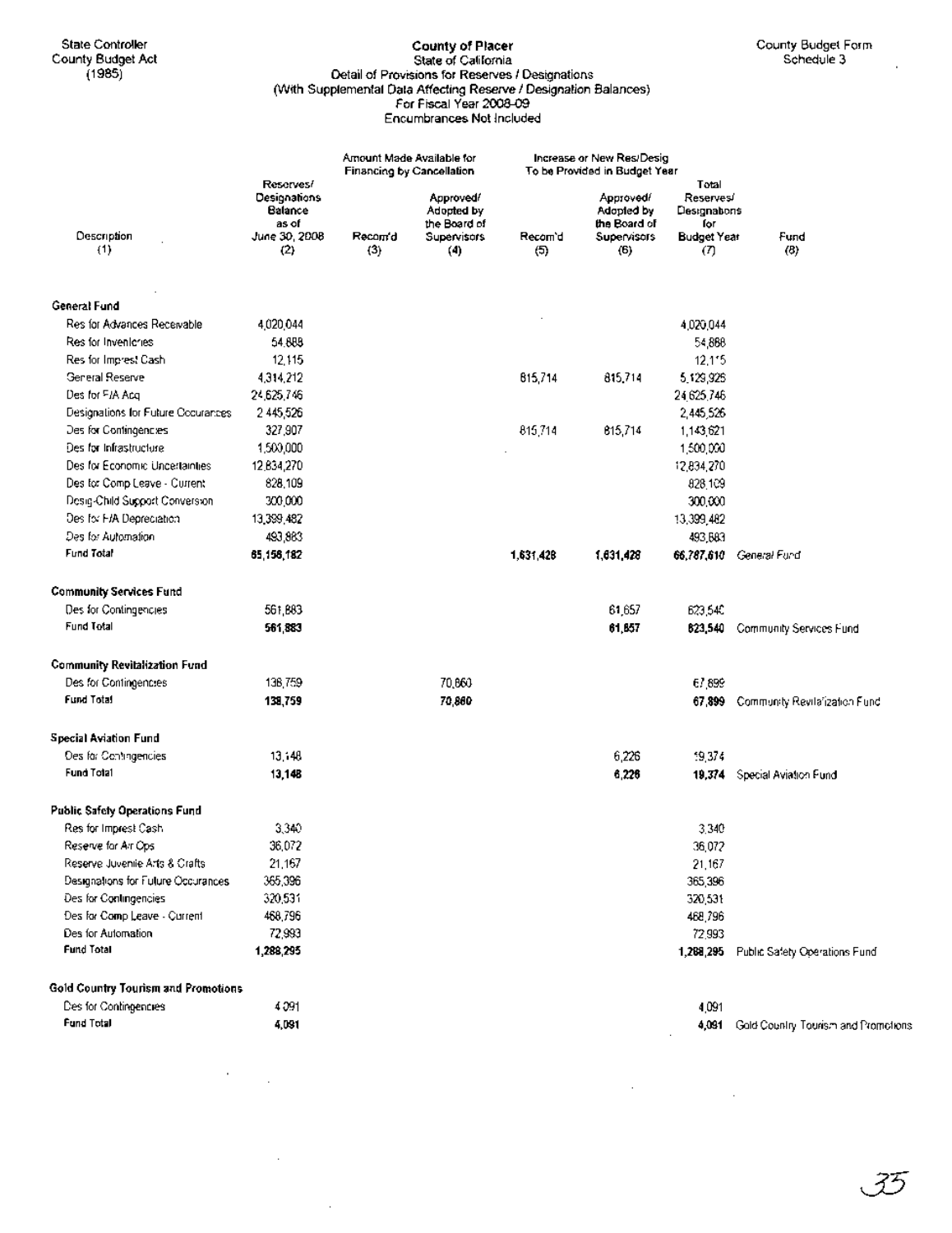$\bullet$ 

J.

#### State Controller **County of Placer County of Placer** County Budget Form **County Budget Form** County Budget Act State of California Schedule 3 (1985) Detail of Provisions for Reserves I Designations (With Supplemental Data Affecting Reserve I Designation·Balances) For Fiscal Year 2008-09 Encumbrances Not Included

 $\ddot{\phantom{a}}$ 

|                                    |                                               |                | Amount Made Available for               | Increase or New Res/Desig |                                         |                                  |                                          |
|------------------------------------|-----------------------------------------------|----------------|-----------------------------------------|---------------------------|-----------------------------------------|----------------------------------|------------------------------------------|
|                                    |                                               |                | Financing by Cancellation               |                           | To be Provided in Budget Year           | Total                            |                                          |
|                                    | Reserves/<br>Designations<br>Balance<br>as of |                | Approved/<br>Adopted by<br>the Board of |                           | Approved/<br>Adopted by<br>the Board of | Reserves/<br>Designations<br>for |                                          |
| Description<br>(1)                 | June 30, 2008<br>$^{(2)}$                     | Recom'd<br>(3) | <b>Supervisors</b><br>(4)               | Recom'd<br>(5)            | <b>Supervisors</b><br>(6)               | <b>Sudget Year</b><br>(7)        | Fund<br>$^{(8)}$                         |
| Public Ways & Facilities Fund      |                                               |                |                                         |                           |                                         |                                  |                                          |
| Res for Inventones                 | 336 088                                       |                |                                         |                           |                                         | 336.C8B                          |                                          |
| Des for Contingencies              | 4,079,951                                     |                |                                         |                           |                                         | 4,079,951                        |                                          |
| Des for Comp Leave - Current       | 79,097                                        |                |                                         |                           |                                         | 79.097                           |                                          |
| Des for Paint First Bg             | 925,239                                       |                | 808,000                                 |                           |                                         | 117,239                          |                                          |
| Des for Sick Leave Payoff          | 200,000                                       |                |                                         |                           |                                         | 200,000                          |                                          |
| Des for Tahoe Expan-               | 754,000                                       |                |                                         |                           |                                         | 754,000                          |                                          |
| DPW CIP Reserves                   | 649,534                                       |                |                                         |                           |                                         | 649,534                          |                                          |
| Des for Pedestrian Bike            | 4,540                                         |                |                                         |                           |                                         | 4,540                            |                                          |
| Des for Right of Way               | 327,971                                       |                |                                         |                           | 196                                     | 328,167                          |                                          |
| Des for Douglas Blvd Bike Pathway  | 120,000                                       |                | 10,342                                  |                           |                                         | 109,658                          |                                          |
| Des for Hulbert/Hwy 49             | 144,935                                       |                | 144,935                                 |                           |                                         |                                  |                                          |
| Fund Total                         | 7,621,355                                     |                | 963,277                                 |                           | 196                                     | 6,658,274                        | Public Ways & Facilities Fund            |
| <b>Fish and Game Fund</b>          |                                               |                |                                         |                           |                                         |                                  |                                          |
| Designations for Future Occurances | 14,012                                        |                |                                         |                           | 3,918                                   | 17,930                           |                                          |
| Fund Tolal                         | 14,012                                        |                |                                         |                           | 3,918                                   | 17,930                           | Fish and Game Fund                       |
| Capital Projects Fund              |                                               |                |                                         |                           |                                         |                                  |                                          |
| Des far F/A Acq                    | 1,667,089                                     |                |                                         |                           | 138,563                                 | 1,805,652                        |                                          |
| Des far Contingencies              | 618,843                                       |                |                                         |                           |                                         | 618,843                          |                                          |
| Des for Comp Leave Current         | 8,608                                         |                |                                         |                           |                                         | 8,608                            |                                          |
| <b>Fund Total</b>                  | 2,294,540                                     |                |                                         |                           | 138,563                                 | 2,433,103                        | Capital Projects Fund                    |
| Lake Tahoe Tourism and Promotions  |                                               |                |                                         |                           |                                         |                                  |                                          |
| Des for Other Restricted           | 38,150                                        |                |                                         |                           | 26,928                                  | 65,078                           |                                          |
| Fund Total                         | 38,150                                        |                |                                         |                           | 26,928                                  |                                  | 65,078 Lake Tahoe Tourism and Promotions |
| Open Space Fund                    |                                               |                |                                         |                           |                                         |                                  |                                          |
| Des for Contingencies              | 5,576,398                                     |                |                                         |                           |                                         | 5,576,398                        |                                          |
| Des for Open Space Acquistion      |                                               |                |                                         | 1,053,716                 | 1,168,059                               | 1,168,059                        |                                          |
| Fund Total                         | 5,576,398                                     |                |                                         | 1,053,716                 | 1,168,059                               |                                  | 6,744,457 Open Space Fund                |
| <b>County Library Fund</b>         |                                               |                |                                         |                           |                                         |                                  |                                          |
| Res for Imprest Cash               | 750                                           |                |                                         |                           |                                         | 750                              |                                          |
| Des for F/A Acq                    | 436,948                                       |                |                                         |                           |                                         | 436,948                          |                                          |
| Des for Contingencies              | 399,785                                       |                |                                         |                           | 250,961                                 | 650746                           |                                          |
| Des for Comp Leave - Current       | 14,463                                        |                |                                         |                           |                                         | 14,463                           |                                          |
| <b>Fund Total</b>                  | 851,946                                       |                |                                         |                           | 250,961                                 |                                  | 1,102,907 County Library Fund            |
| <b>Fire Protection Fund</b>        |                                               |                |                                         |                           |                                         |                                  |                                          |
| Des for FIA Acq                    | 2,124,845                                     |                |                                         | 250,000                   | 513,960                                 | 2,638,805                        |                                          |
| Des for Contingencies              | 385,200                                       |                |                                         |                           |                                         | 385,200                          |                                          |
| Fund Total                         | 2,510,045                                     |                |                                         | 250,000                   | 513,960                                 |                                  | 3,024,005 Fire Profection Fund           |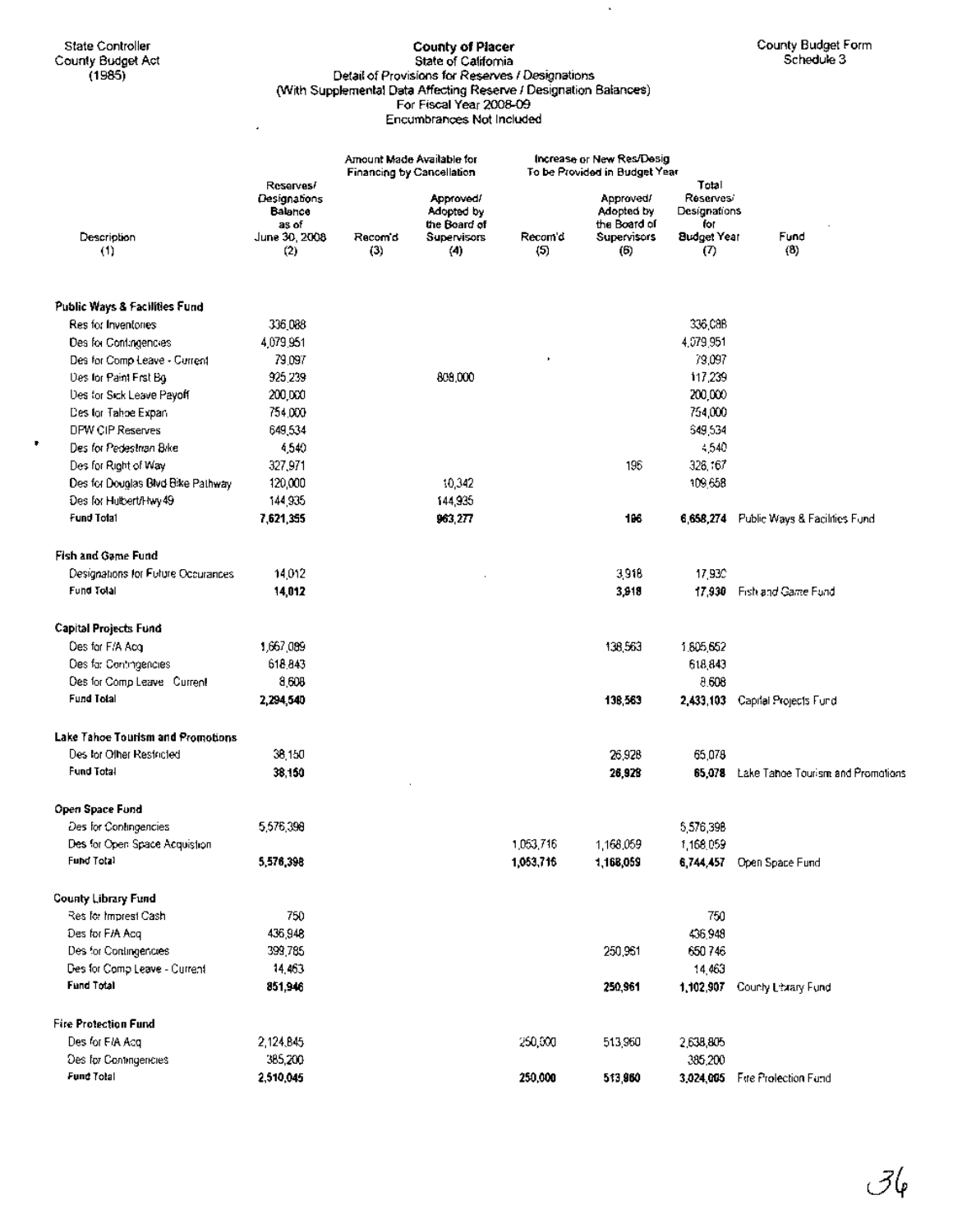$\bar{z}$ 

## **County of Placer** State of California Detail of Provisions for Reserves I Designations (With Supplemental Data Affecting Reserve I Designation Balances) For Fiscal Year 2008-09 Encumbrances Not Included

|                                    |                                                                       | Amount Made Available for<br><b>Financing by Cancellation</b> |                                                               |                             | Increase or New Res/Desig<br>To be Provided in Budget Year           |                                                                             |                   |  |
|------------------------------------|-----------------------------------------------------------------------|---------------------------------------------------------------|---------------------------------------------------------------|-----------------------------|----------------------------------------------------------------------|-----------------------------------------------------------------------------|-------------------|--|
| Description<br>(1)                 | Reserves/<br>Designations<br>Balance<br>as of<br>June 30, 2008<br>(2) | Recom'd<br>$\left(3\right)$                                   | Approved!<br>Adopted by<br>the Board of<br>Supervisors<br>(4) | Recom d<br>$\left(5\right)$ | Approved/<br>Adopted by<br>the Board of<br><b>Supervisors</b><br>(6) | Total<br>Reserves/<br>Designations<br>for<br><b>Budget Year</b><br>$\sigma$ | Fund<br>(B)       |  |
| Debt Service Fund                  |                                                                       |                                                               |                                                               |                             |                                                                      |                                                                             |                   |  |
| Designations for Future Occurances | 739,939                                                               |                                                               |                                                               |                             | 56.302                                                               | 796.241                                                                     |                   |  |
| Res for Restricted Assets          | 1046819                                                               |                                                               |                                                               |                             |                                                                      | 1,046,819                                                                   |                   |  |
| Fund Total                         | 1,786,758                                                             |                                                               |                                                               |                             | 56.302                                                               | 1,843,060                                                                   | Debt Service Fund |  |
| Grand Tolal                        | 87.855.562                                                            |                                                               | 1,034,137                                                     | 2,935,144                   | 3,858,198                                                            | 90,679,623                                                                  |                   |  |

 $\bar{z}$ 

 $\hat{\mathcal{A}}$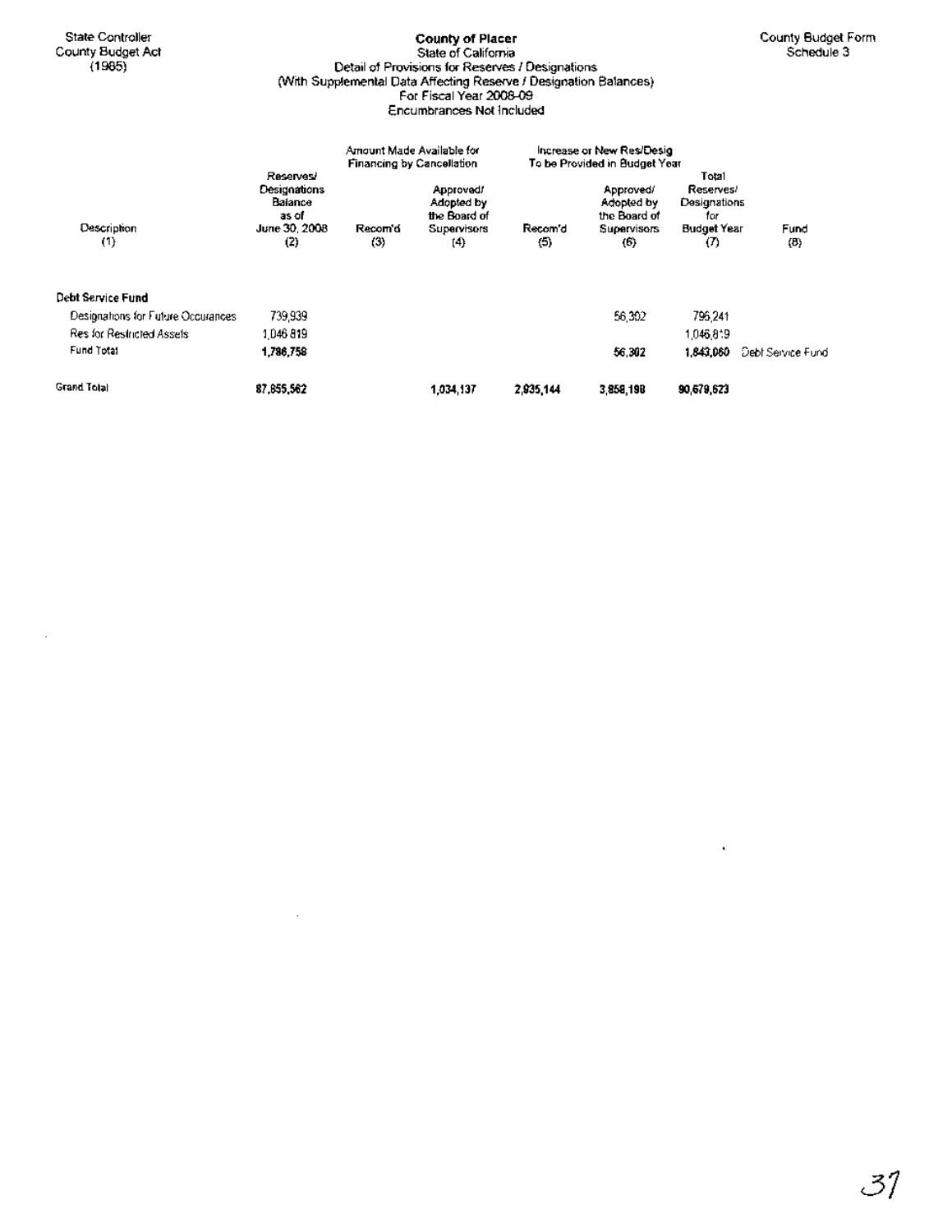## State Controller **County of Placer County of Placer** County Budget Form County Budget Form County Budget Act State of California Schedule3A (1985) Detail of Provisions for Reserves I Designations of Enterprise Funds (With Supplemental Data Affecting Reserve I Designation Balances) For Fiscal Year 2008-09 Encumbrances Not Included

 $\cdot$ 

l,

|                                        | Reserves/                        | Amount Made Available for<br>Financing by Cancellation |                                         |                | Increase or New Res/Desig<br>To be Provided in Budget Year | Total                            |                                   |
|----------------------------------------|----------------------------------|--------------------------------------------------------|-----------------------------------------|----------------|------------------------------------------------------------|----------------------------------|-----------------------------------|
|                                        | Designations<br>Balance<br>as of |                                                        | Approved/<br>Adopted by<br>the Board of |                | Approved/<br>Adopted by<br>the Board of                    | Reserves/<br>Designations<br>for |                                   |
| Description<br>(1)                     | June 30, 2008<br>(2)             | Recom d<br>(3)                                         | Supervisors<br>(4)                      | Recom d<br>(5) | Supervisors<br>(6)                                         | <b>Budget Year</b><br>(T)        | Fund<br>(6)                       |
| <b>Placer County Transit</b>           |                                  |                                                        |                                         |                |                                                            |                                  |                                   |
| Des for F/A Aca                        | 348.1DD                          |                                                        |                                         |                |                                                            | 348.100                          |                                   |
| Des for Contingencies<br>Sublund Tolal | 2.357.661<br>2.705.761           |                                                        |                                         |                |                                                            | 2,357,661<br>2.705.761           | Placer County Transit             |
| TART                                   |                                  |                                                        |                                         |                |                                                            |                                  |                                   |
| General Reserve                        | 91,901                           |                                                        | 91,901                                  |                |                                                            |                                  |                                   |
| Des for F/A Acq                        | 111,464                          |                                                        | 56,312                                  |                |                                                            | 55,172                           |                                   |
| Des for Contingencies                  | 305.999                          |                                                        | 305.399                                 | 600            |                                                            | 600                              |                                   |
| Subfund Total                          | 509.384                          |                                                        | 453,612                                 | 600            |                                                            | 55,772                           | TART                              |
| Eastern Regional Landfill              |                                  |                                                        |                                         |                |                                                            |                                  |                                   |
| Des for Other Restricted               | 1404.688                         |                                                        |                                         |                |                                                            | 1.404,688                        |                                   |
| Des for F/A Acq                        | 3,399,959                        |                                                        |                                         |                |                                                            | 3,399,959                        |                                   |
| Res for Plant Imp                      | 3.633.658                        |                                                        |                                         | 371,542        | 1,053,223                                                  | 4686.881                         |                                   |
| Designations for Future Occurance      | (4, 818, 640)                    |                                                        |                                         |                |                                                            | (4.818.640)                      |                                   |
| Des for Contingencies                  | 1943.357                         |                                                        |                                         |                |                                                            | 1943.357                         |                                   |
| Des for Road Improvement               | 10,121                           |                                                        |                                         |                | 5,000                                                      | 15,121                           |                                   |
| Res for Debt Service                   | 394 / 25                         |                                                        |                                         |                |                                                            | 394.725                          |                                   |
| Res for Final Cover                    | (3,249,824)                      |                                                        |                                         |                |                                                            | (3,249,824)                      |                                   |
| Subfund Total                          | 2.718.044                        |                                                        |                                         | 371.542        | 1,058,223                                                  | 3,776,267                        | Eastern Regional Landfill         |
| <b>ERSLA Closure/Post Closure</b>      |                                  |                                                        |                                         |                |                                                            |                                  |                                   |
| Res for Final Cover                    | 3,533,234                        |                                                        |                                         |                |                                                            | 3,533,234                        |                                   |
| Subfund Total                          | 3,533,234                        |                                                        |                                         |                |                                                            | 3,533,234                        | <b>ERSLA Closure/Post Closure</b> |
| Solid Waste Management                 |                                  |                                                        |                                         |                |                                                            |                                  |                                   |
| Genera! Reserve                        | 6,720,503                        |                                                        |                                         | 733,089        | 756,102                                                    | 7,476,605                        |                                   |
| Des for Contingencies                  | 8,985,080                        |                                                        |                                         |                |                                                            | 8,985,080                        |                                   |
| Subfund Total                          | 15,705,583                       |                                                        |                                         | 733,089        | 756.102                                                    | 18,461,685                       | Solid Waste Management            |
| <b>Dewitt Development</b>              |                                  |                                                        |                                         |                |                                                            |                                  |                                   |
| Res for Plant imp                      | 1.123.436                        |                                                        | 60.639                                  |                |                                                            | 1.062.797                        |                                   |
| Des for Contingencies                  | 1.057.233                        |                                                        |                                         |                |                                                            | 1,057,233                        |                                   |
| Des for Fulweiler                      | 122.152                          |                                                        |                                         |                |                                                            | 122,152                          |                                   |
| Des for CDRC                           | 261,996                          |                                                        |                                         |                |                                                            | 281.996                          |                                   |
| Subfund Total                          | 2,584,817                        |                                                        | 60,539                                  |                |                                                            | 2,524,178                        | Dewitt Development                |
| Total Enterprise Funds                 | 27,756,823                       |                                                        | 514,251                                 | 1,105,231      | 1,814,325                                                  | 29,056,897                       | Enterprise Funds                  |

 $\ddot{\phantom{0}}$ 

 $\bar{\beta}$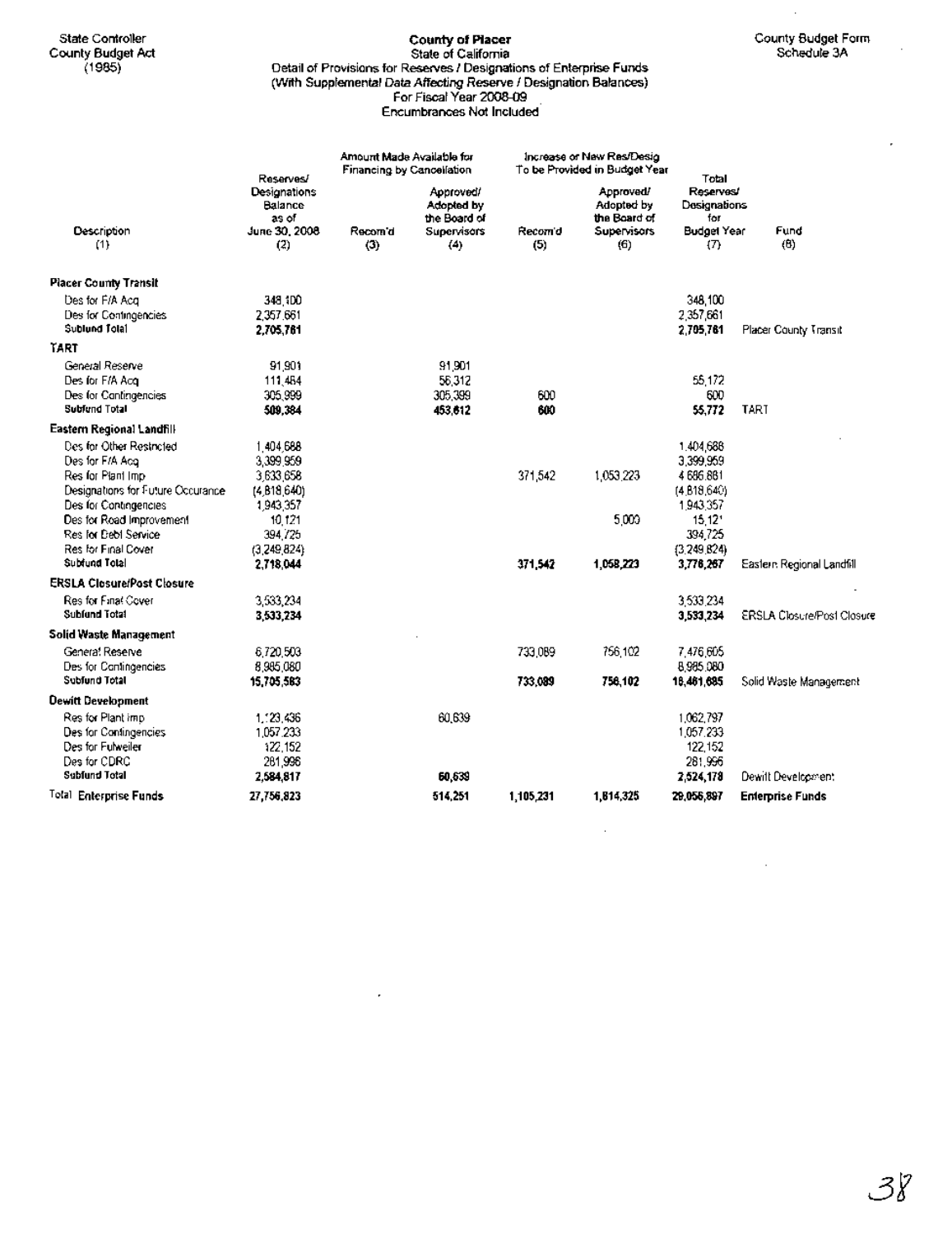## State Controller **County of Placer** State of Califomia County Budget Form County BUdget Act Detail of Provisions for Reserves I Designations of Intemal Service Funds Schedule 3A (1985) (With Supplemental Data Affecting Reserve I Designation Balances) For Fiscal Year 2008-09 Encumbrances Not Included

|                                             | Reserves/                                                | Amount Made Available for<br><b>Financing by Cancellation</b> |                                                                      | Increase or New Res/Desig<br>To be Provided in Budget Year |                                                               | Total                                                         |                                |  |
|---------------------------------------------|----------------------------------------------------------|---------------------------------------------------------------|----------------------------------------------------------------------|------------------------------------------------------------|---------------------------------------------------------------|---------------------------------------------------------------|--------------------------------|--|
| Description<br>(1)                          | Designations<br>Balance<br>as of<br>June 30, 2008<br>(2) | Recom d<br>(3)                                                | Approved.<br>Adopted by<br>the Board of<br><b>Supervisors</b><br>(4) | Recom'd<br>(5)                                             | Approvedi<br>Adopted by<br>the Board of<br>Supervisors<br>(6) | Reserves/<br>Designations<br>for<br><b>Budget Year</b><br>(7) | Fund<br>(B)                    |  |
| <b>Telecommunication Services</b>           |                                                          |                                                               |                                                                      |                                                            |                                                               |                                                               |                                |  |
| Des for Contingencies                       | 174,022                                                  |                                                               |                                                                      |                                                            |                                                               | 174,022                                                       |                                |  |
| Resv - NIS Infrastructure                   | 333,581                                                  |                                                               |                                                                      |                                                            | 89,174                                                        | 422,755                                                       |                                |  |
| Resv-Telephone Infrastructure               | 190.493                                                  |                                                               |                                                                      |                                                            | 229,173                                                       | 419,666                                                       |                                |  |
| Resv-Radio Infrastructure                   | 20,500                                                   |                                                               |                                                                      |                                                            | 70,500                                                        | 91,000                                                        |                                |  |
| Des for F/A Depreciation                    | 541,790                                                  | 68,052                                                        | 541,790                                                              |                                                            |                                                               |                                                               |                                |  |
| Resv - Media Infrastructure                 | 25.000                                                   |                                                               |                                                                      |                                                            | 25,000                                                        | 50000                                                         |                                |  |
| Sublund Total                               | 1,285,386                                                | 68,052                                                        | 541,790                                                              |                                                            | 413,847                                                       | 1,157,443                                                     | Telecommunication Services     |  |
| <b>Countywide Systems</b>                   |                                                          |                                                               |                                                                      |                                                            |                                                               |                                                               |                                |  |
| Des for Contingencies                       | 2,081,590                                                |                                                               |                                                                      |                                                            | 1,004,597                                                     | 3,086,187                                                     |                                |  |
| Res for Debt Service                        | 3.147                                                    |                                                               |                                                                      |                                                            |                                                               | 3,147                                                         |                                |  |
| Subfund Total                               | 2,084,737                                                |                                                               |                                                                      |                                                            | 1,004,597                                                     | 3,089,334                                                     | Countywide Systems             |  |
| <b>Public Works Fleet Operations</b>        |                                                          |                                                               |                                                                      |                                                            |                                                               |                                                               |                                |  |
| General Rescrve                             | 635,809                                                  | 97,000                                                        | 298,245                                                              |                                                            |                                                               | 337,564                                                       |                                |  |
| Reserve for Fuel Surcharge                  | 914,827                                                  |                                                               |                                                                      |                                                            |                                                               | 914, 827                                                      |                                |  |
| Des for F/A Acq                             | 1,541,094                                                | 125,470                                                       | 222,005                                                              |                                                            |                                                               | 919,089                                                       |                                |  |
| Res for Tahbe Relocation                    | 874,626                                                  |                                                               |                                                                      |                                                            |                                                               | 874,628                                                       |                                |  |
| Subfund Total                               | 3,586,358                                                | 222,470                                                       | 520,250                                                              |                                                            |                                                               | 3,048,108                                                     | Public Works Fleet Operations  |  |
| Correctional Food Services                  |                                                          |                                                               |                                                                      |                                                            |                                                               |                                                               |                                |  |
| Des for F/A Acq                             | 50,162                                                   |                                                               |                                                                      | 30,000                                                     | 1,570                                                         | 51,732                                                        |                                |  |
| Des for Contingencies                       | 108,455                                                  |                                                               |                                                                      | 5,963                                                      | 5,953                                                         | 114,408                                                       |                                |  |
| Subfund Total                               | 158,617                                                  |                                                               |                                                                      | 35,953                                                     | 7,523                                                         | 186,140                                                       | Correctional Food Services     |  |
| <b>Central Services</b>                     |                                                          |                                                               |                                                                      |                                                            |                                                               |                                                               |                                |  |
| Des for F/A Acq                             | 230,755                                                  |                                                               |                                                                      | 37,808                                                     | 182.295                                                       | 413,051                                                       |                                |  |
| Des for Contingencies                       | 288.725                                                  |                                                               |                                                                      |                                                            |                                                               | 288,725                                                       |                                |  |
| Subfund Total                               | 519,480                                                  |                                                               |                                                                      | 37,808                                                     | 182,296                                                       | 701,776                                                       | Central Services               |  |
| <b>CSA Revolving Fund</b>                   |                                                          |                                                               |                                                                      |                                                            |                                                               |                                                               |                                |  |
| Des for Contingencies                       | 53.736                                                   |                                                               |                                                                      |                                                            |                                                               | 53,736                                                        |                                |  |
| <b>Subtund Total</b>                        | 53,738                                                   |                                                               |                                                                      |                                                            |                                                               | 53,736                                                        | CSA Revolving Fund             |  |
| <b>Environmental Utilities</b>              |                                                          |                                                               |                                                                      |                                                            |                                                               |                                                               |                                |  |
| General Reserve                             | 396.066                                                  |                                                               |                                                                      |                                                            | 235,534                                                       | 631,600                                                       |                                |  |
| Designated for Bldg Purchase                | 320,879                                                  |                                                               |                                                                      |                                                            |                                                               | 320,879                                                       |                                |  |
| Des for F/A Açq                             |                                                          |                                                               |                                                                      | 100,000                                                    | 100,000                                                       | 100,000                                                       |                                |  |
| Des for Contingencies                       |                                                          |                                                               |                                                                      | 107,457                                                    | 107,457                                                       | 107,457                                                       |                                |  |
| Subfund Total                               | 718,945                                                  |                                                               |                                                                      | 207,457                                                    | 442,991                                                       | 1,159,936                                                     | Environmental Utilities        |  |
| <b>State Unemployment Insurance</b>         |                                                          |                                                               |                                                                      |                                                            |                                                               |                                                               |                                |  |
| Des for Contingencies<br>Subfund Total      | 450,312                                                  | 98,076                                                        | 49.845                                                               |                                                            |                                                               | 400,467                                                       |                                |  |
|                                             | 450,312                                                  | 98,076                                                        | 49,845                                                               |                                                            |                                                               | 400,467                                                       | State Unemployment Insurance   |  |
| General Liability Insurance                 |                                                          |                                                               |                                                                      |                                                            |                                                               |                                                               |                                |  |
| Des for Other Restricted                    | 1,500,000                                                |                                                               |                                                                      |                                                            |                                                               | 1,500,000<br>122,765                                          |                                |  |
| Designations for Fultire Occurance          | 122,785                                                  |                                                               |                                                                      |                                                            |                                                               |                                                               |                                |  |
| Des for Contingencies                       | 2,957,479                                                |                                                               |                                                                      |                                                            | 1,001,215                                                     | 3,958,694                                                     |                                |  |
| Des Leased Vehicle Repairs<br>Subfund Total | 193 / 43                                                 |                                                               |                                                                      |                                                            |                                                               | 193,743                                                       |                                |  |
|                                             | 4,773,987                                                |                                                               |                                                                      |                                                            | 1,001,215                                                     | 5,775,202                                                     | General Liability Insurance    |  |
| Workers Compensation Insur                  |                                                          |                                                               |                                                                      |                                                            |                                                               |                                                               |                                |  |
| Des for Contingencies                       | 5,142,581                                                |                                                               |                                                                      |                                                            | 1,012,561                                                     | 6,155,142                                                     |                                |  |
| Subfund Tolal                               | 5,142,581                                                |                                                               |                                                                      |                                                            | 1,012,561                                                     | 6,155,142                                                     | Workers Compensation Insurance |  |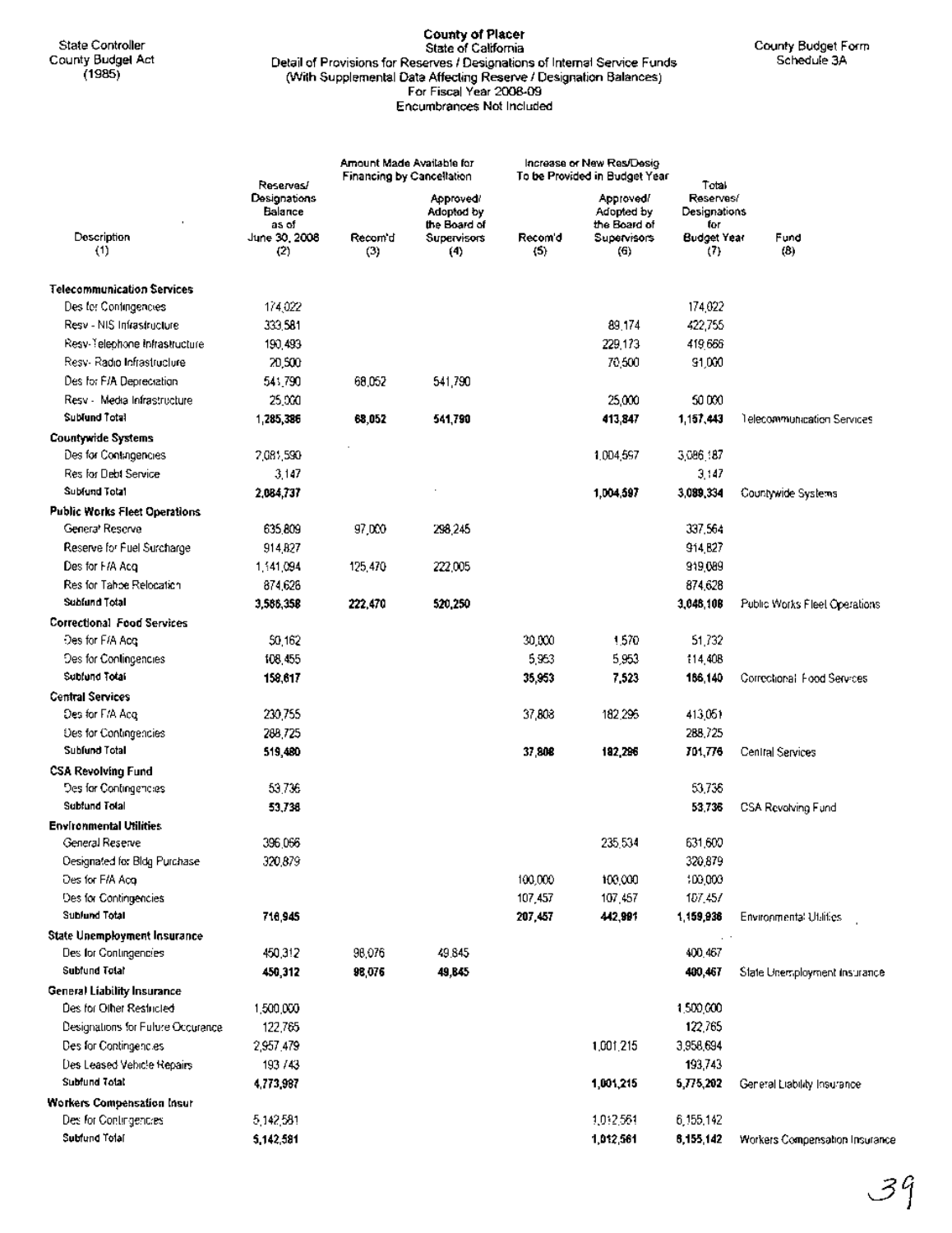State Controller County Budget Act (1985)

÷.

#### County of Placer State of California Detail of Provisions for Reserves I Designations of Internal Service Funds (With Supplemental Data Affecting Reserve I Designation Balances) For Fiscal Year 2008-09 Encumbrances Not Included

|                                      | Reserves/                                                  |                | Amount Made Available for<br><b>Financing by Cancellation</b>        |              | Increase or New Res/Desig<br>To be Provided in Budget Year           | Total                                                         |                               |
|--------------------------------------|------------------------------------------------------------|----------------|----------------------------------------------------------------------|--------------|----------------------------------------------------------------------|---------------------------------------------------------------|-------------------------------|
| Description<br>(1)                   | Designations<br>Balance<br>as of<br>June 30, 2008<br>$(2)$ | Recom'd<br>(3) | Approved/<br>Adopted by<br>the Board of<br><b>Supervisors</b><br>(4) | Recom'd<br>ශ | Approved!<br>Adopted by<br>the Board of<br><b>Supervisors</b><br>(6) | Reserves/<br><b>Designations</b><br>for<br>Budget Year<br>(7) | Fund<br>(B)                   |
| <b>Dental &amp; Vision Insurance</b> |                                                            |                |                                                                      |              |                                                                      |                                                               |                               |
| Des for Contingencies                | 843,731                                                    | 212,666        | 169,368                                                              |              |                                                                      | 674.363                                                       |                               |
| Subfund Tolat                        | B43.731                                                    | 212,666        | 169.368                                                              |              |                                                                      | 674,363                                                       | Denial & Vision Insurance     |
| Tolal<br>Internal Service Funds      | 19,595,870                                                 | 601.264        | 1,281,253                                                            | 281,218      | 4,065,030                                                            | 22.379.647                                                    | <b>Internal Service Funds</b> |

 $\overline{\phantom{a}}$ 

÷,

 $\overline{\phantom{a}}$ 

 $\ddot{\phantom{0}}$ 

 $\overline{\phantom{a}}$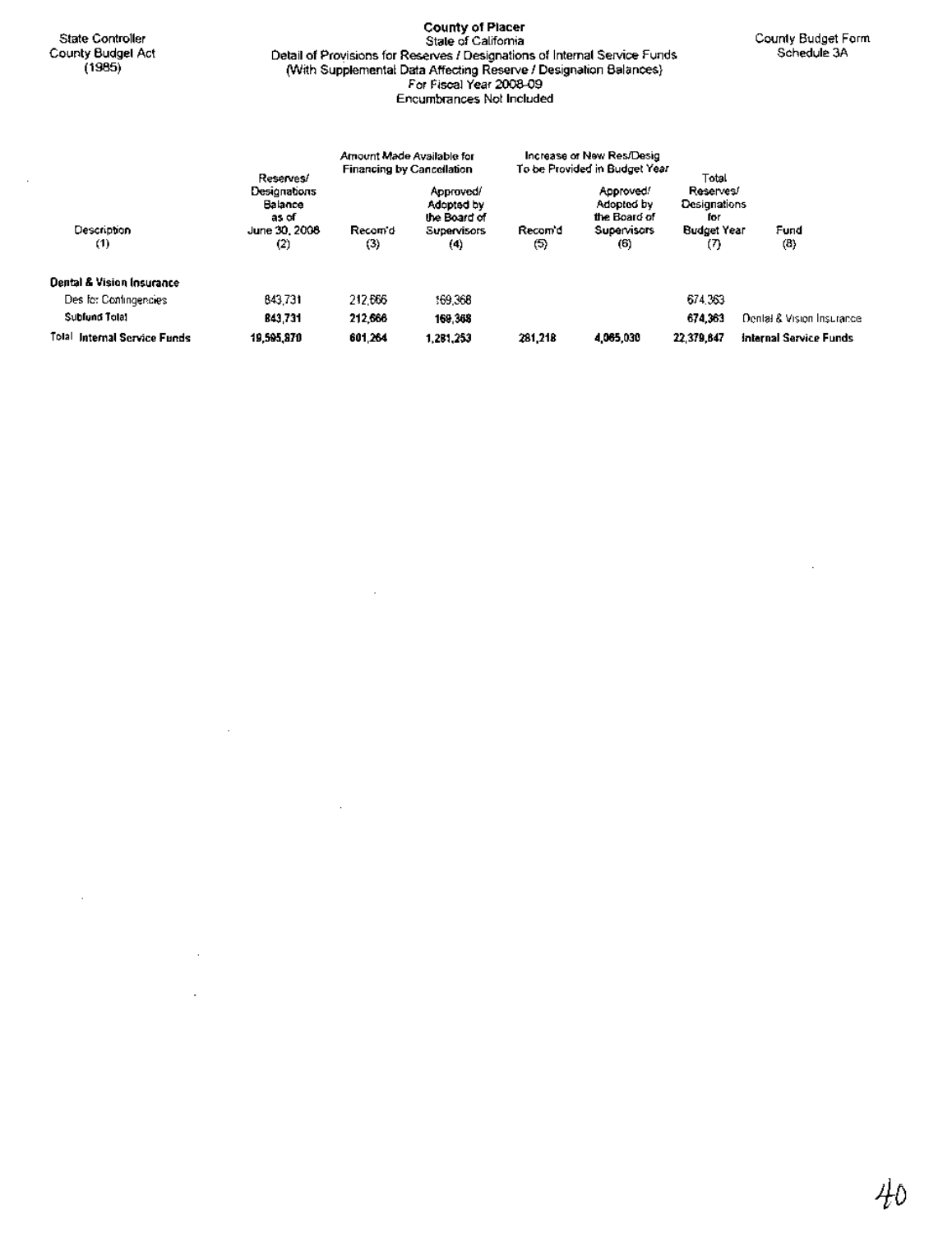$\ddot{\phantom{0}}$ 

#### State Controller **County of Placer** County Budget Form County BUdget Act. State of California Schedule 4 (1985) Summary of Estimated Additional Financing Sources (Estimated Revenue, Other Financing Sources and Residual Equity Transfers) for Fiscal Year 2008-09

| Description<br>(1)                       | Actual<br>2006-07<br>(2) | Actual<br>2007-08<br>(3) | <b>Estimates</b><br>Requested<br>2008-09<br>(4) | Recommended<br>by C.E.O.<br>2008-09<br>(5) | Approved/<br>Adopted by<br>the Board of<br>Supervisors<br>2008-09<br>(6) |
|------------------------------------------|--------------------------|--------------------------|-------------------------------------------------|--------------------------------------------|--------------------------------------------------------------------------|
| Summarization by Sourc                   |                          |                          |                                                 |                                            |                                                                          |
| Taxes                                    | 169,013,372              | 175,860,699              | 176,680,712                                     | 177,876,826                                | 178,280,664                                                              |
| Licenses, Permits & Franchises           | 7,443,345                | 7,338,440                | 7,054,190                                       | 6,954,190                                  | 6,954,190                                                                |
| Fines, Forfeits & Penalties              | 10,807,033               | 12.361.120               | 10.041,660                                      | 10,251,660                                 | 10,901,560                                                               |
| Rev from Use of Money & Property         | 11,973,120               | 11,492,255               | 6,825,048                                       | 6,820,048                                  | 6,820,048                                                                |
| Intergovernmental Revenue                | 196,588,028              | 197,503,450              | 237,975,743                                     | 233,358,899                                | 240,590,742                                                              |
| Charges for Services                     | 52.638.855               | 51,083,105               | $-72,004,229$                                   | 70,073,674                                 | 88,960,851                                                               |
| Donations                                | 259,796                  | 229,606                  | 302,510                                         | 302,510                                    | 186,308                                                                  |
| Miscellaneous Revenues                   | 1,442,138                | 2408548                  | 1,337,418                                       | 1.354.818                                  | 3,414,438                                                                |
| Other Financing Sources                  | 94.800.914               | 162,946,366              | 267,488,647                                     | 261,442,813                                | 242,840,854                                                              |
| Special flems                            |                          |                          | 552,649                                         | 65.132                                     | 65,132                                                                   |
| <b>Grand Tolal</b>                       | 544,966,601              | 621.223,599              | 780,262,806                                     | 788,500,570                                | 779,014,887                                                              |
| Summarization by Fund;                   |                          |                          |                                                 |                                            |                                                                          |
| 100 General Fund                         | 340,435,569              | 349,358,575              | 350,256,393                                     | 347.851.401                                | 350,340,101                                                              |
| 103 Community Services Fund              | 1,976,547                | 2,050,438                | 2,007,453                                       | 1,832,520                                  | 1,832,520                                                                |
| 104 Community Revitalization Fund        | 1,406,667                | 2.663.302                | 461,641                                         | 461,641                                    | 461,641                                                                  |
| 107 Special Aviation Fund                | 10,679                   | 11.319                   | 10,000                                          | 10,000                                     | 100,000                                                                  |
| 110 Public Safety Operations Fund        | 105 /00 654              | 116,685,211              | 127,345,970                                     | 124,404,612                                | 127,335,595                                                              |
| DMV Special Collections Fund<br>111      |                          | 426,997                  | 520 000                                         | 528,000                                    | 528,000                                                                  |
| 115 Gold Country Tourism and Promotions  | 261.966                  | 216,733                  | 247,000                                         | 247,000                                    | 240,000                                                                  |
| Public Ways & Facilities Fund<br>120     | 42 506 999               | 42.764.057               | 132,333,612                                     | 132.183.812                                | 149,237,380                                                              |
| 130 Fish and Game Fund                   | 10,427                   | 10,238                   | 1,200                                           | 1.200                                      | 1,200                                                                    |
| 140.<br>Capital Projects Fund            | 30,834,740               | 43.645.351               | 142,878,481                                     | 137.328.481                                | 124, 489, 268                                                            |
| 141 Capital Projects Securitization Fund |                          | 12                       |                                                 |                                            |                                                                          |
| 145 Lake Tabce Tourism and Promotions    | 5,036,456                | 5,619,702                | 4,400,000                                       | 4,411,481                                  | 4,411,481                                                                |
| 150 Open Space Fund                      | 2,970,468                | 6,485,882                | 1,936,433                                       | 1,218,716                                  | 1,218,716                                                                |
| 160 County Library Fund                  | 5,405,834                | 5746,318                 | 5,920,860                                       | 5,920,860                                  | 5,824,698                                                                |
| 170 Fire Protection Fund                 | 6,431,736                | 7,246,457                | 7,382,597                                       | 7,547,880                                  | 8,441,321                                                                |
| 190 Debt Service Fund                    | 1,977,459                | 38,291,007               | 4,552,956                                       | 4,552,966                                  | 4,552,966                                                                |
| Grand Total                              | 544.966.601              | 621,223,599              | 780,262,906                                     | 768,500,570                                | 779,014,887                                                              |

 $\cdot$ 

 $\cdot$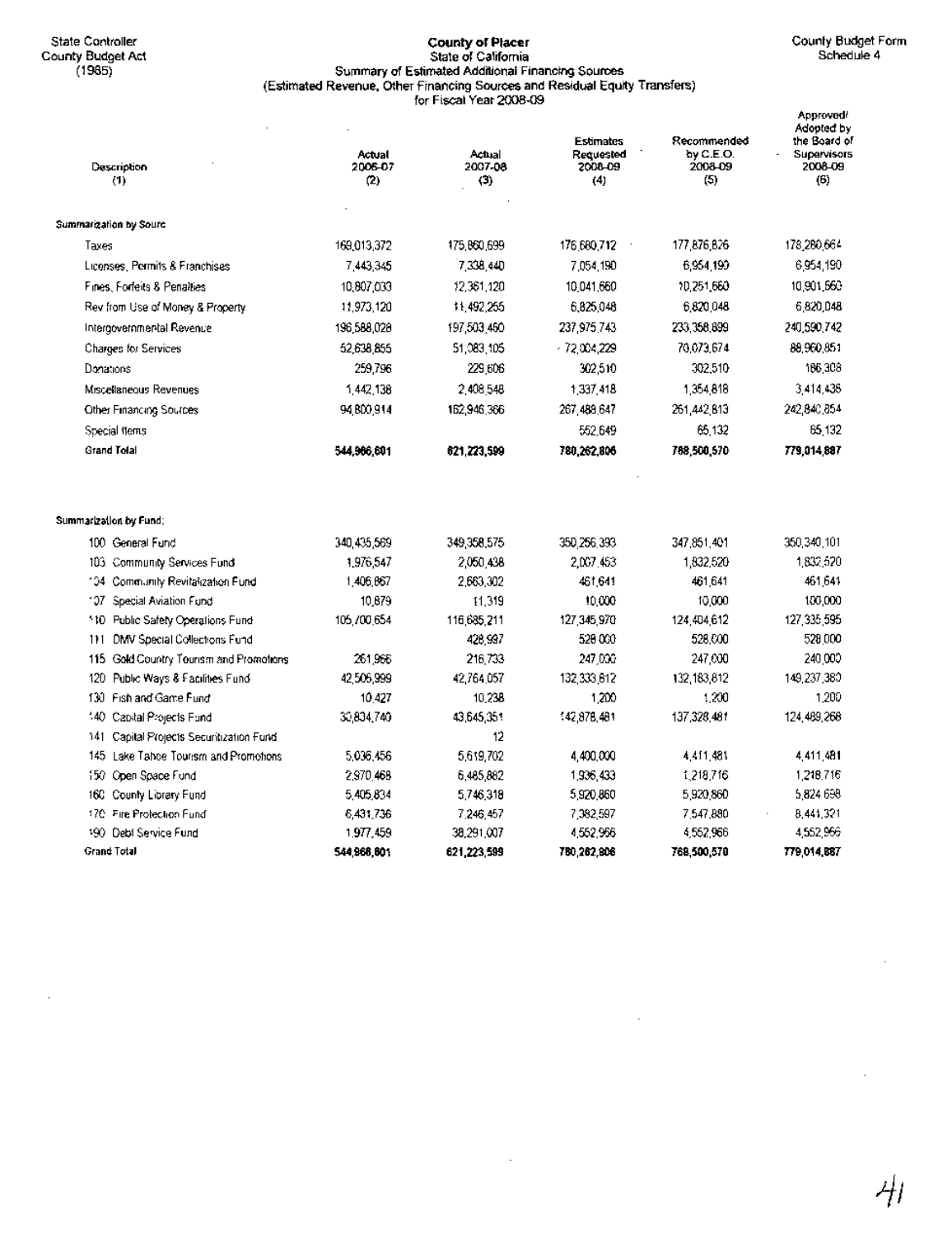## State Controller County of Placer County of Placer County of Placer County of Placer County Dudget Form County Budget Act State of California Schedule 5 (1985) Analysis of Financing Sources by Fund For Fiscal Year 2008-09

l,

|    | Source Classification<br>$_{(1)}$                                                           | Actual<br>2006-07<br>(2) | Actual<br>2007-08<br>(3) | <b>Estimates</b><br>Requested<br>2008-09<br>(4) | Recommended<br>by the<br>C.E.O.<br>2008-09<br>(5) | Approved/<br>Adopted<br>by the<br>Board of<br>Supervisors<br>2008-09<br>(6) | Fund<br>(General Unless<br>Otherwise Indicated)<br>(7) |
|----|---------------------------------------------------------------------------------------------|--------------------------|--------------------------|-------------------------------------------------|---------------------------------------------------|-----------------------------------------------------------------------------|--------------------------------------------------------|
| 60 | Taxes                                                                                       |                          |                          |                                                 |                                                   |                                                                             |                                                        |
|    | <b>601 Property Taxes-Curr Sec</b>                                                          |                          |                          |                                                 |                                                   |                                                                             |                                                        |
|    | 6100 Current Secured Property Taxes                                                         | 90,521,510               | 9/067,420                | 100,372,380                                     | 101,401,537                                       | 100,437,488                                                                 |                                                        |
|    | 6100 Current Secured Property Taxes                                                         | 3.404.342                | 3,671,155                | 3,812,373                                       | 3,812,373                                         | 3,812,373                                                                   | County Library Fund                                    |
|    | 6100 Current Secured Property Taxes                                                         | 1,031,094                | 1,133,749                | 1,184,471                                       | 1,184,471                                         | 1,159,826                                                                   | Fire Protection Fund                                   |
|    | 6106 Railroad Unitary Property Taxes                                                        |                          | 33,771                   |                                                 |                                                   |                                                                             |                                                        |
|    | 6106 Railroad Unitary Property Taxes                                                        |                          | 1,051                    |                                                 |                                                   |                                                                             | County ! ibrary Fund                                   |
|    | 6106 Railroad Unitary Property Taxes                                                        |                          | 753                      |                                                 |                                                   |                                                                             | Fire Pratection Fund                                   |
|    | 6107 Unitary & Op Non-Unitary Property Taxes                                                | 2,098,710                | 2,323,679                | 2,360,608                                       | 2,291,852                                         | 2,291,852                                                                   |                                                        |
|    | 6107 Unitary & Op Non-Unitary Property Taxes                                                | 86.453                   | 93.859                   | 95,350                                          | 95,350                                            | 95.350                                                                      | County Library Fund<br>Fire Protection Fund            |
|    | 6107 Unitary & Op Non-Unitary Property Taxes<br>6287 Property Tx In Lieu of Vehicle Lic Fee | 34,980<br>28,213,357     | 37,532<br>30,598,490     | 38.129<br>31.535.649                            | 38,129<br>31,822,430                              | 38.129<br>31,516,259                                                        |                                                        |
|    | Sub-Tol                                                                                     | 125,389,946              | 134,961,459              | 139,398,960                                     | 140,646,142                                       | 139,351,277                                                                 |                                                        |
|    | 602 Property Taxes-Curr Unsec                                                               |                          |                          |                                                 |                                                   |                                                                             |                                                        |
|    | 6111 Current Unsecured Property Taxes                                                       | 2,207,763                | 2,331,703                | 2,240,000                                       | 2,305,456                                         | 2,305,456                                                                   |                                                        |
|    | 6111 Current Unsecured Property Taxes                                                       | 84,146                   | 89.449                   | 91095                                           | 91,095                                            | 91,095                                                                      | County Library Fund                                    |
|    | 6111 Current Unsecured Property Taxes                                                       | 25,614                   | 27,748                   | 27,500                                          | 27,500                                            | 27,500                                                                      | Fire Protection Fund                                   |
|    | Sub-Tot                                                                                     | 2,317,523                | 2,448,900                | 2,358,505                                       | 2,424,051                                         | 2,424,051                                                                   |                                                        |
|    | 603 Property Taxes-Pr Sec                                                                   |                          |                          |                                                 |                                                   |                                                                             |                                                        |
|    | 6132 Prior Secured Property Taxes                                                           | 3,767                    | (7, 937)                 | (11,000)                                        | (11,000)                                          | (11,000)                                                                    |                                                        |
|    | 6132 Prior Secured Property Taxes                                                           | 146                      | (302)                    | (1,000)                                         | (1,000)                                           | (1,000)                                                                     | County Library Fund                                    |
|    | 6132 Prior Secured Properly Taxes                                                           | 41                       | (92)                     |                                                 |                                                   |                                                                             | <b>Fire Protection Fund</b>                            |
|    | 6135 Tax Defaulted Land Sales                                                               | 10,648                   | 8,757                    | 6,000                                           | 6,000                                             | 6,000                                                                       |                                                        |
|    | Sub-Tot                                                                                     | 14,602                   | 426                      | (6,000)                                         | (8,000)                                           | (6,000)                                                                     |                                                        |
|    | 604 Property Taxes-Pr Unsec                                                                 |                          |                          |                                                 |                                                   |                                                                             |                                                        |
|    | 6140 Prior Unsecured Property Taxes                                                         | 56,907                   | 43,249                   | 35,000                                          | 35,000                                            | 35,000                                                                      |                                                        |
|    | 6140 Prior Unsecuted Property Taxes                                                         | 2,208                    | 1,648                    | 1,427                                           | 1,427                                             | 1,427                                                                       | County Library Fund                                    |
|    | 6140 Prior Unsecured Property Taxes                                                         | 639                      | 502                      |                                                 |                                                   |                                                                             | Fire Protection Fund                                   |
|    | Sub-Tot                                                                                     | 59,753                   | 45,399                   | 36,427                                          | 38,427                                            | 36,427                                                                      |                                                        |
|    | 605 Supp Property Taxes-Curr                                                                |                          |                          |                                                 |                                                   |                                                                             |                                                        |
|    | 6171 Current Supplemental PropertyTaxes                                                     | 8,077,733                | 6,117,765                | 6,326,222                                       | 6,326,222                                         | 6,326,222                                                                   |                                                        |
|    | 6171 Current Supplemental PropertyTaxes                                                     | 239.729                  | 180,702                  | 203,086                                         | 203,086                                           | 203,086                                                                     | County citizary Fund                                   |
|    | 6171 Current Supplemental PropertyTaxes                                                     | 71,877                   | 56.264                   | 55,000                                          | 55,000                                            | 55,000                                                                      | Fire Protection Fund                                   |
|    | Sub-Tot                                                                                     | 8,389,339                | 6,354,751                | 6,584,308                                       | 6,584,308                                         | 6,584,308                                                                   |                                                        |
|    | 606 Suppl Prop Taxes-Prior                                                                  |                          |                          |                                                 |                                                   |                                                                             |                                                        |
|    | 6196 Prior Supplemental PropertyTaxes<br>6196 Prior Supplemental PropertyTaxes              | 7,969<br>242             | 12.648<br>378            | 155                                             | 155                                               |                                                                             |                                                        |
|    | 6196 Prior Supplemental Property Taxes                                                      | 77                       | 116                      |                                                 |                                                   | 155                                                                         | County Library Fund<br>Fire Protection Fund            |
|    | Sub Tot                                                                                     | 8,288                    | 13,142                   | 155                                             | 155                                               | 155                                                                         |                                                        |
|    | <b>807</b> Sales and Use Taxes                                                              |                          |                          |                                                 |                                                   |                                                                             |                                                        |
|    | 6155 ERAF/Bradley Burns In Lieu Sales/Use T                                                 | 3,783,706                | 3,939,365                | 3,367,000                                       | 3,365,416                                         | 3,365,418                                                                   |                                                        |
|    | 6156 Sales & Use Taxes                                                                      | 11,224,455               | 10,839,013               | 11,196,000                                      | 11,069,577                                        | 11,069,577                                                                  |                                                        |
|    | 6157 Sales Tax Local Trans                                                                  | 2,817,725                | 2,453,671                | 180G.00D                                        | 1,800,000                                         | 1,800,000                                                                   | Public Ways & Facilities Fund                          |
|    | 6159 Sales Tax in Lieu of Prop Tx                                                           | 1,875,626                | 2,063,914                |                                                 |                                                   |                                                                             |                                                        |
|    | 6170 Other Fin Asst-TDA 1/4                                                                 | 25,000                   |                          |                                                 |                                                   |                                                                             | Public Ways & Facilities Fund                          |
|    | Sub-Tot                                                                                     | 19,726,512               | 19,295,963               | 16,363,000                                      | 16,234,995                                        | 16,234,995                                                                  |                                                        |
|    | 608 Other Taxes                                                                             |                          |                          |                                                 |                                                   |                                                                             |                                                        |
|    | 6160 Timber Tax                                                                             | 108.196                  | 70,586                   | 100,000                                         | 100,000                                           | 100,000                                                                     |                                                        |
|    | 6160 Timber Tax                                                                             | 5,421                    | 3,537                    | 3,658                                           | 3,658                                             | 3,659                                                                       | County Library Fund                                    |
|    | 6560 Timber Tax                                                                             | 1/30                     | 1,128                    | 1,200                                           | 1,200                                             | 1,200                                                                       | Fire Protection Fund                                   |
|    | 6165 Prior Unsecured Aircraft Propesty Taxes                                                | 1,060                    | 1,253                    |                                                 |                                                   |                                                                             |                                                        |
|    | 6166 Current Unsec Aircraft Property Taxes                                                  | 92,857                   | 102,165                  | 120,000                                         | 120,000                                           | 120,000                                                                     |                                                        |
|    | 6167 Hotel/Motel fax                                                                        | 3,453,930                | 3,801,454                | 3,830,409                                       | 3.830,409                                         | 5,536 112                                                                   |                                                        |
|    | 5167 Hote Motel tax                                                                         | 252,085                  | 210,986                  | 240,000                                         | 240,000                                           | 233,000                                                                     | Gold Country Tourism and Promotions                    |
|    | 6167 Hotel Motel tax                                                                        | 4,832,768                | 5.355,703                | 4,400,000                                       | 4,411,481                                         | 4,411,481                                                                   | Lake Tahoe Tourism and Promotions                      |
|    | 6168 Real Property Transfer Tax<br>6169 Racehorse Tax                                       | 4,359,311<br>41          | 3,193,410<br>437         | 3,250,000                                       | 3,250,000                                         | 3,250,000                                                                   |                                                        |
|    | Sub-Tot                                                                                     | 13, 107, 409             | 12,740,659               | 11,945,267                                      | 11,956,748                                        | 13,655.451                                                                  |                                                        |
|    |                                                                                             |                          |                          |                                                 |                                                   |                                                                             |                                                        |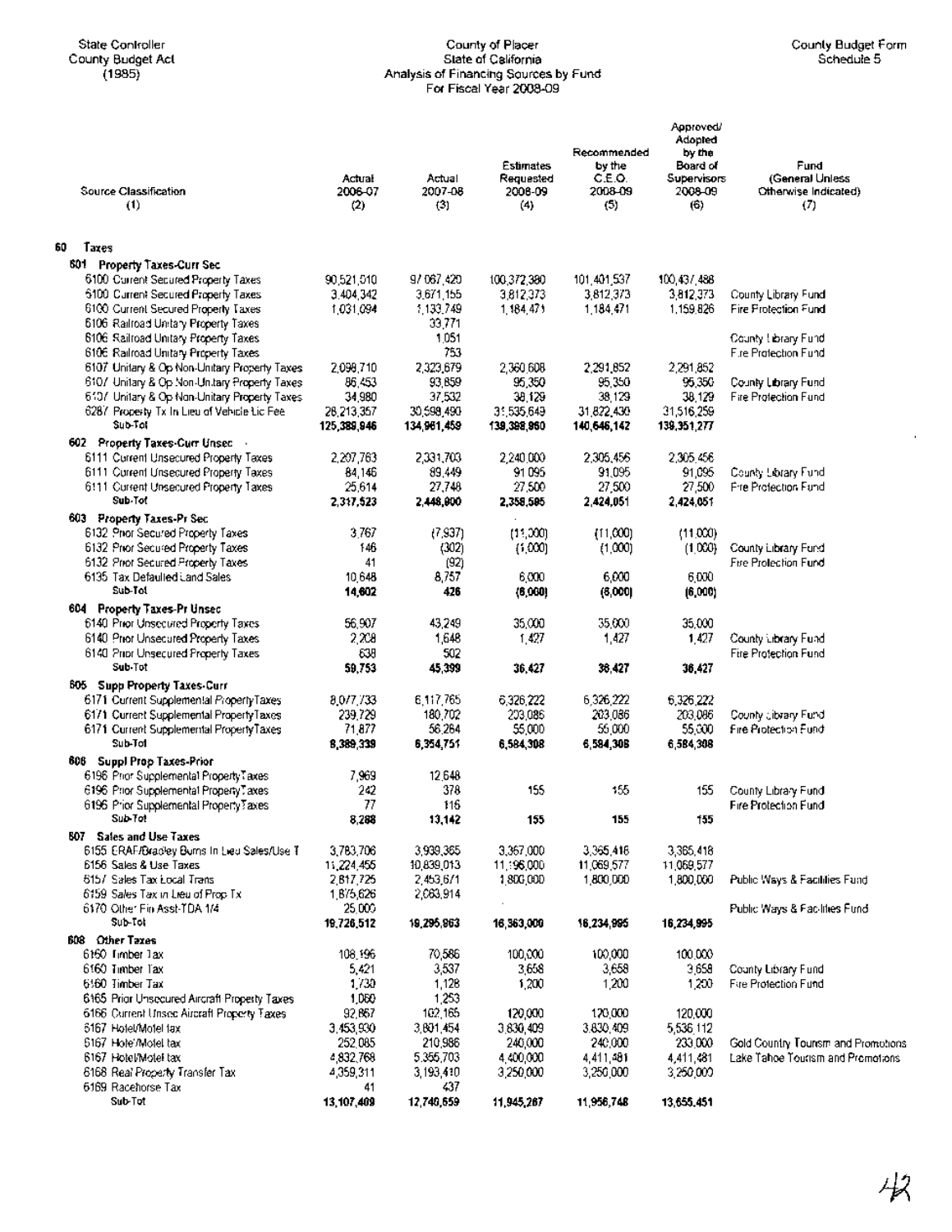$\bar{z}$ 

## **State Controller County of Placer County Budget Form County Budget Act State of California** Schedule 5 **(1985) Analysis of Financing Sources by Fund** ForF~caIYear~9

| <b>Source Classification</b>                        | Actual<br>2006-07    | Actual<br>2007-08    | <b>Estimates</b><br>Requested<br>2008-09 | Recommended<br>by the<br>C.E.O.<br>2008-09 | Approved<br>Adopted<br>by the<br>Board of<br>Supervisors<br>2008-09 | Fund<br>(General Unless<br>Otherwise Indicated)     |
|-----------------------------------------------------|----------------------|----------------------|------------------------------------------|--------------------------------------------|---------------------------------------------------------------------|-----------------------------------------------------|
| (1)                                                 | (2)                  | (3)                  | (4)                                      | (5)                                        | (6)                                                                 | $\sigma$                                            |
| Sub-Total<br>Taxes                                  | 169,013,372          | 175,860,699          | 176,680,712                              | 177,876,826                                | 178,280,664                                                         |                                                     |
| Licenses, Permits & Franchises<br>62                |                      |                      |                                          |                                            |                                                                     |                                                     |
| <b>Animal Licenses</b><br>610                       |                      |                      |                                          |                                            |                                                                     |                                                     |
| 6/50 Anima: Licenses                                | 123,902              | 122,296              | 135,000                                  | 135,000                                    | 135,000                                                             |                                                     |
| Sub-Tal                                             | 123,902              | 122.296              | 135,000                                  | 135,000                                    | 135,000                                                             |                                                     |
| 611 Business Licenses                               |                      |                      |                                          |                                            |                                                                     |                                                     |
| 6752 Business Licenses                              | 271,650              | 277,552              | 239,450                                  | 239,450                                    | 239,450                                                             |                                                     |
| 6753 Food Estab Permils                             | 733,116              | 1,126,326            | 796,714                                  | 796,714                                    | 796,714                                                             |                                                     |
| Sub-Tot                                             | 1,004,768            | 1,403,878            | 1,036,164                                | 1,036,164                                  | 1,036,164                                                           |                                                     |
| 612 Construction Permits                            |                      |                      |                                          |                                            |                                                                     |                                                     |
| 6755 Construction Permits<br>6758 Septic Permits    | 3,457,056<br>159,062 | 2,988,149<br>125,951 | 3,199,737<br>170,391                     | 3,099,737<br>170,391                       | 3099.737<br>170,391                                                 |                                                     |
| 6763 Energy Review Fees                             | 190,879              | 68,983               | 60,000                                   | 60.000                                     | 60,000                                                              |                                                     |
| 6765 Renewal Permits                                | 1,085                | 1,465                |                                          |                                            |                                                                     |                                                     |
| 6782 Pool/Spa Permits                               | 199,915              | 210,998              | 217,258                                  | 217,258                                    | 217,258                                                             |                                                     |
| Sub-Tol                                             | 4,007,997            | 3,395,546            | 3,647,386                                | 3,547,386                                  | 3,547,386                                                           |                                                     |
| 613 Road Privileges & Permits                       |                      |                      |                                          |                                            |                                                                     |                                                     |
| 6769 Permils                                        | 99.625               | B2,842               | 80.000                                   | 80,003                                     | 80.000                                                              |                                                     |
| 6769 Permits<br>Sub-Tot                             | 66.228               | 55.100               | 75,000                                   | 75,000                                     | 75,000                                                              | Public Ways & Facilities Fund                       |
|                                                     | 165,853              | 137,942              | 155,000                                  | 155,000                                    | 155,000                                                             |                                                     |
| 615 Franchises<br>6770 Franchises                   | 1,476,102            | 1.415.259            | 1.344,656                                | 1,344,656                                  | 1,344,656                                                           |                                                     |
| Sub-Tot                                             | 1,476,102            | 1,415,259            | 1,344,656                                | 1,344,856                                  | 1,344,656                                                           |                                                     |
| 616 Other Licenses & Permits                        |                      |                      |                                          |                                            |                                                                     |                                                     |
| 6771 Other Licenses & Permits                       | 7,387                | 7,386                | 12,203                                   | 12,203                                     | 12,203                                                              |                                                     |
| 6771 Other Licenses & Permits                       | 19,117               | 19,669               | 31,900                                   | 31,900                                     | 31,900                                                              | Public Safety Operations Fund                       |
| 6772 Well Permits                                   | 109,869              | 88,298               | 117,694                                  | 117,694                                    | 117,694                                                             |                                                     |
| 6778 Hazardous Mat Reg Fees                         | 528,352              | 748,166              | 574,187                                  | 574,187                                    | 574,187                                                             |                                                     |
| Sub-Tot                                             | 684,725              | 863,519              | 735,984                                  | 735.884                                    | 735,934                                                             |                                                     |
| Sub-Total Licenses, Permits & Franchises            | 7,443,345            | 7,338,440            | 7,054,190                                | 6,954,190                                  | 6,954,190                                                           |                                                     |
| 64<br>Fines, Forfelts & Penalties                   |                      |                      |                                          |                                            |                                                                     |                                                     |
| <b>820 - Vehicle Code Fines</b>                     |                      |                      |                                          |                                            |                                                                     |                                                     |
| 6849 Parking Fines<br>6850 Vehicle Code Fines       | 67,874<br>170,855    | 58,540<br>151,320    | 106,000<br>102,000                       | 105,000<br>102,000                         | 106,000<br>102,000                                                  | Public Safety Operations Fund                       |
| 6850 Vehicle Code Fines                             |                      | 94                   |                                          |                                            |                                                                     | Public Ways & Facilities Fund                       |
| 6851 Vehicle Code Fines-Alcohol                     | 64,146               | 59,598               | 60,100                                   | 60.100                                     | 60.100                                                              | Public Safety Operations Fund                       |
| 6681 Parking Surcharge                              | 27,614               | 20,040               | 27,500                                   | 27,500                                     | 27.500                                                              |                                                     |
| Sub-Tol                                             | 330,489              | 297,592              | 295,600                                  | 295,600                                    | 295,600                                                             |                                                     |
| 621 Other Court Fines                               |                      |                      |                                          |                                            |                                                                     |                                                     |
| 6856 Other Court Fines                              | 1,132,497            | 1,194,471            | 1,000,000                                | 1,000,000                                  | 1,100,000                                                           |                                                     |
| 6856 Other Court Fines                              | 643                  | 1,444                | 560                                      | 560                                        | 560                                                                 | Public Safety Operations Fund                       |
| 6856 Other Court Fines<br>6862 Consumer Fraud Fines | 5,700<br>110,252     | 1,042<br>87,444      | 1,000<br>40,000                          | 1,000<br>40,000                            | 1,000<br>40,000                                                     | Fish and Game Fund<br>Public Safety Operations Fund |
| 6871 Traffic School Fees-77%                        | 1,686,787            | 2,151,935            | 1,750,000                                | 1,750,000                                  | 2.150,000                                                           |                                                     |
| 6882 Administrative Screening Fees                  | 7,174                | 7,998                | 6,000                                    | 6,000                                      | 6,000                                                               |                                                     |
| 6883 Citation Processing Fee                        | 4,063                | 5,964                | 4,000                                    | 4,000                                      | 4,000                                                               |                                                     |
| 6865 Rec/Index Fee-GC 27361                         | 574,908              | 375,679              | 600,000                                  | 600,000                                    | 600,000                                                             |                                                     |
| 6886 Coll PGM-PC 1463.007<br>t,                     | 1,783,148            | 1,764,587            | 1,230,000                                | 1,230,000                                  | 1,230,000                                                           |                                                     |
| 6867 Traffic School Fees-\$24<br>Sub-Tot            | 485,581<br>5,790,753 | 407,086<br>5,997,040 | 250,000<br>4,881,560                     | 460,000<br>5,091,560                       | 610,000<br>5,741,560                                                |                                                     |
| 622 Forfeltures & Penalties                         |                      |                      |                                          |                                            |                                                                     |                                                     |
| 6854 Library Fines and Fees                         | 137,444              | 138,176              | 120,000                                  | 120,000                                    | 120,000                                                             | County Library Fund                                 |
| 6860 Forteilures & Penallies                        | 27,685               | 15,162               | 10,000                                   | 10,000                                     | 10,000                                                              |                                                     |
| 6860 Forfeitures & Penalties                        | 72.353               | 34,027               | 2,500                                    | 2,500                                      | 2,500                                                               | Public Safety Operations Fund                       |
| 6869 Emergency Med Svc Penalties                    | 618,276              | 748,529              | 727,000                                  | 727.000                                    | 727,000                                                             |                                                     |
| 6870 Fingerprint Automation Penalties               |                      |                      | 100,000                                  | 100,000                                    | 100,000                                                             | Public Safety Operations Fund                       |
| 5884 Penalty Assess-PC 1464                         | 665,639              | 657,238              | 649,000                                  | 640,000                                    | 640,000                                                             |                                                     |
| Sub-Tot                                             | 1,521,407            | 1,593,132            | 1,599,500                                | 1,599,500                                  | 1,599,500                                                           |                                                     |

 $\hat{\boldsymbol{\epsilon}}$ 

 $\overline{\phantom{a}}$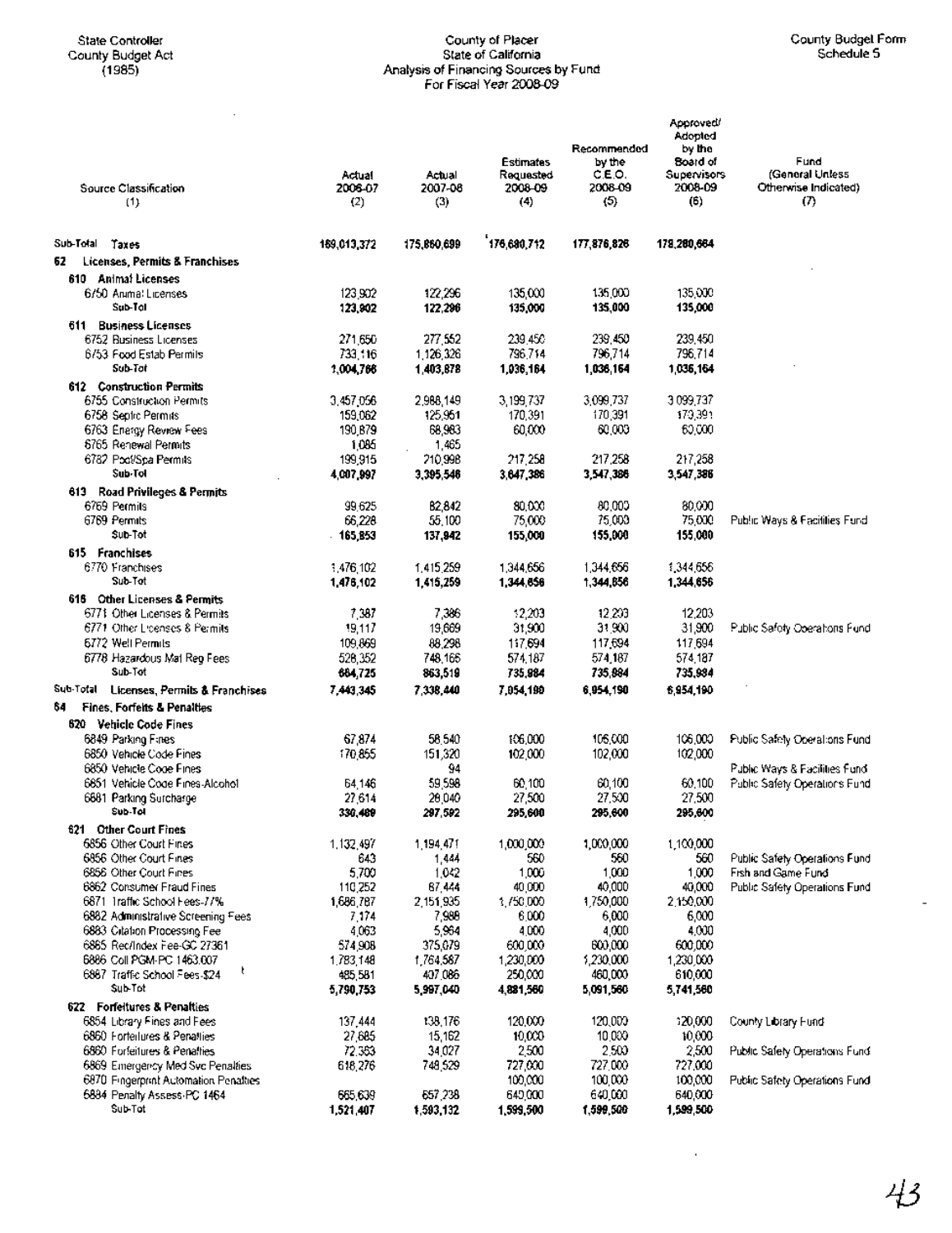#### State Controller County of Placer County of Placer County County County County County County County County County County County County County County County County County County County County County County County County Cou County Budget Act State of California Schedule 5 (1985) Analysis of Financing Sources by Fund For Fiscal Year 2008-09

| Source Classification                                                                  | Actual<br>2006-07      | Actual<br>2007-08    | <b>Estimates</b><br>Requestod<br>2008-09 | Recommended<br>by the<br>C.E.O.<br>2008-09 | Approved/<br>Adopted<br>by the<br>Board of<br>Supervisors<br>2008-09 | Fund<br><i>(General Unless</i><br>Otherwise Indicated)         |
|----------------------------------------------------------------------------------------|------------------------|----------------------|------------------------------------------|--------------------------------------------|----------------------------------------------------------------------|----------------------------------------------------------------|
| (1)                                                                                    | (2)                    | (3)                  | (4)                                      | (5)                                        | (5)                                                                  | $\sigma$                                                       |
|                                                                                        |                        |                      |                                          |                                            |                                                                      |                                                                |
| 623 Penalties & Costs on Deline Tax                                                    |                        |                      |                                          |                                            |                                                                      |                                                                |
| 6262 Property Tax Penalties from TxLossResF<br>6863 Penalties & Costs-Delinquent Taxes | 2,619,036<br>545,348   | 3,969,129<br>504,227 | 2,840,000<br>425,000                     | 2,840,000<br>425,000                       | 2,840,000<br>425,000                                                 |                                                                |
| Sub Tol                                                                                | 3,164,384              | 4,473,356            | 3,265,000                                | 3,265,000                                  | 3,265,000                                                            |                                                                |
| Sub-Tolal<br><b>Fines. Forfeits &amp; Penalties</b>                                    | 10,807,033             | 12,361,120           | 10,041,560                               | 10,251,660                                 | 10,901,860                                                           |                                                                |
| Rev from Use of Money & Property<br>65                                                 |                        |                      |                                          |                                            |                                                                      |                                                                |
| 630 Interest                                                                           |                        |                      |                                          |                                            |                                                                      |                                                                |
| 6950 Interest                                                                          | 9,426,001              | 7,726,059            | 5,006,035                                | 5,001,035                                  | 5.001.035                                                            |                                                                |
| 5950 Interest                                                                          | 33,337                 | 31,349               | 12,000                                   | 12,000                                     | 12,000                                                               | Community Services Fund                                        |
| 8950 Interest                                                                          | 7,305                  | 4,091                |                                          |                                            |                                                                      | Community Revitalization Fund                                  |
| 6950 Interest                                                                          | 879<br>343,608         | 1,319                |                                          |                                            |                                                                      | Special Aviation Fund<br>Public Safety Operations Fund         |
| 6950 Interest<br>6950 Interest                                                         |                        | 286,575<br>2861      |                                          |                                            |                                                                      | DMV Special Collections Fund                                   |
| 5950 Interest                                                                          | 9,881                  | 5,747                | 7,000                                    | 7,000                                      | 7,000                                                                | Gold Country Tourism and Promotions                            |
| 5950 Interest                                                                          | 764,552                | 565.454              | 700,000                                  | 700,000                                    | 700,000                                                              | Public Ways & Facilities Fund                                  |
| 5950 Interest                                                                          | 693                    | 970                  | 200                                      | 200                                        | 200                                                                  | Fish and Game Fund                                             |
| 6950 Interest                                                                          | 675,542                | 1,147,659            | 650,000                                  | 650,000                                    | 650,000                                                              | Capital Projects Fund                                          |
| 5950 Interest                                                                          | 203,688<br>187.779     | 263,999              |                                          | 200,000                                    | 200,000                                                              | Lake Tahoe Tourism and Promotions<br>Open Space Fund           |
| 5950 Interest<br>6950 Interest                                                         | 49.098                 | 256,458<br>57,618    | 200,000<br>45,000                        | 45,000                                     | 45,000                                                               | County Library Fund                                            |
| 6950 Interes!                                                                          | 88,463                 | 149,204              | 75,000<br>÷.                             | 75,000                                     | 75.000                                                               | Fire Protection Fund                                           |
| 6950 Interest                                                                          | 48,318                 | 871,043              | 30,000                                   | 30,000                                     | 30,300                                                               | Debt Service Fund                                              |
| 6955 Interestion COPs                                                                  | 51,031                 | 35,502               | 25,000                                   | 25,000                                     | 25,000                                                               | Debt Service Fund                                              |
| Sub-Tot                                                                                | 11,890,175             | 11,407,908           | 6,750,235                                | 6,745,235                                  | 6,745,235                                                            |                                                                |
| 631 Investment Income                                                                  |                        |                      |                                          |                                            |                                                                      |                                                                |
| 6970 Investment income<br>Sub-Tot                                                      |                        | 16<br>18             |                                          |                                            |                                                                      | Debt Service Fund                                              |
| 632 Rents & Concessions                                                                |                        |                      |                                          |                                            |                                                                      |                                                                |
| 6965 Rents & Concessions                                                               | 63,791                 | 66.454               | 59.813                                   | 59,813                                     | 59.813                                                               |                                                                |
| 6965 Rents & Concessions                                                               | 6,120                  | 6,960                | 5,000                                    | 5,000                                      | 5,000                                                                | Public Ways & Facilities Fund                                  |
| 6965 Rents & Concessions                                                               | 11,034                 | 10,915               | 10,000                                   | 10.000                                     | 10,000                                                               | County Cibrary Fund                                            |
| Sub Tot                                                                                | 82,945                 | 84,329               | 74,813                                   | 74,813                                     | 74,813                                                               |                                                                |
| Sub-Total<br>Rev from Use of Money & Property                                          | 11,973,120             | 11,492,255           | 6,825,048                                | 6,820,048                                  | 6,820,048                                                            |                                                                |
| 70<br>Intergovernmental Revenue                                                        |                        |                      |                                          |                                            |                                                                      |                                                                |
| 720 DMV Special Collection                                                             |                        |                      |                                          |                                            |                                                                      |                                                                |
| 7226 Automated Mobile & Fixed Fingerprint Re-                                          |                        | 212.619              |                                          |                                            |                                                                      | DMV Special Collections Fund                                   |
| 7227 Piacer Regional Auto Theft Task Force<br>Sub-Tot                                  |                        | 213,517<br>426,136   |                                          |                                            |                                                                      | DMV Special Collections Fund                                   |
| 739 SB90 Mandated Costs                                                                |                        |                      |                                          |                                            |                                                                      |                                                                |
| 7234 State Aid - Mandated Costs                                                        | 4,032,427              | (248.878)            | 875,500                                  | 1,000                                      | 1,000                                                                |                                                                |
| 7234 State Ard - Mandated Costs                                                        | 2,714                  |                      |                                          |                                            |                                                                      | Community Services Fund                                        |
| /234 State Aid - Mandated Costs                                                        | 436,743                | 2/3,184              |                                          |                                            |                                                                      | Public Safety Operations Fund                                  |
| 7234 State Aid - Mandated Costs                                                        | 2,432                  |                      |                                          |                                            |                                                                      | Public Ways & Facilities Fund                                  |
| 7234 State Aid - Mandated Costs<br>7234 State Aid - Mandated Costs                     | 2,179<br>2,046         | 226<br>1,299         | 1,700                                    | 1,700                                      | 1,700                                                                | Fish and Game Fund<br>County Library Fund                      |
| Sub-Tot                                                                                | 4,478,543              | 25,831               | 877,200                                  | 2,700                                      | 2,700                                                                |                                                                |
| 740 State-Aviation                                                                     |                        |                      |                                          |                                            |                                                                      |                                                                |
| 7150. State Aid Aviation.                                                              | 10,000                 | 10,000               | 10,000                                   | 10,000                                     | 100,000                                                              | Special Aviation Fund                                          |
| Sub-Tot                                                                                | 10,000                 | 10,000               | 10,000                                   | 10,000                                     | 100,000                                                              |                                                                |
| 741 State-Highway Users Tax                                                            |                        |                      |                                          |                                            |                                                                      |                                                                |
| 7151 State Highway Users Tax - Roads                                                   | 5,465,486              | 5,794,841            | 4,994,100                                | 4,994,100                                  | 4,994,100                                                            | Public Ways & Facilities Fund                                  |
| 7390 State Off-Hwy Veh Reg Fees                                                        |                        | 36,388               |                                          |                                            |                                                                      | Public Ways & Facilities Fund                                  |
| 7391 State Highway Users Tax - 2105<br>7592 State Highway Users Tax - 2182 AB2928      | 2,358,757<br>2,722,057 | 2,632,181            | 2,184,700<br>1,600,000                   | 2 184,700<br>1,600,000                     | 2,184,700<br>1,600,000                                               | Public Ways & Facilities Fund<br>Public Ways & Facilities Fund |
| Sub-Tot                                                                                | 10,548,300             | 8,463,410            | 8,778,800                                | 8,778,800                                  | 8,778,800                                                            |                                                                |
| 742 State-Motor Vehicle In-Lieu                                                        |                        |                      |                                          |                                            |                                                                      |                                                                |
| 7407 State Highway Vchicle In-Lieu (B)                                                 | 200 226                |                      |                                          |                                            |                                                                      |                                                                |
| Sub-Tot                                                                                | 200,226                |                      |                                          |                                            |                                                                      |                                                                |
|                                                                                        |                        |                      |                                          |                                            |                                                                      |                                                                |

 $\sim 10^{-11}$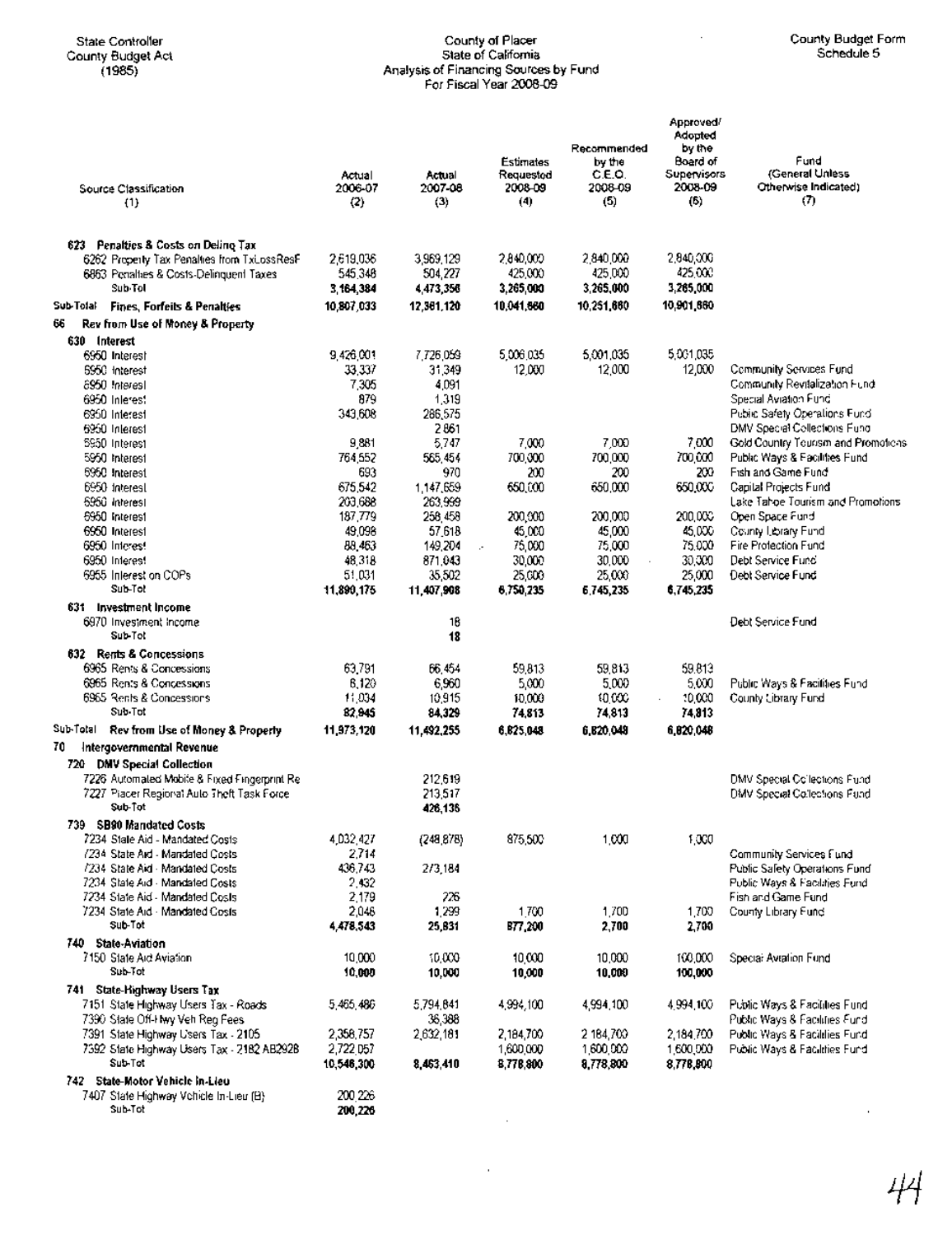$\sim$ 

#### State Controller County of Placer County Budget Form County Budget Act State of California Schedule 5 (1985) Analysis of Financing Sources by Fund For Fiscal Year 2008-09

Ŷ.

| Source Classification                                                               | Actual<br>2006-07      | Actual<br>2007-08    | <b>Estimates</b><br>Requested<br>2008-09 | Recommended<br>by the<br>C.E.O.<br>2008-09 | Approved<br>Adopted<br>by the<br>Board of<br><b>Supervisors</b><br>2008-09 | Fund<br>(General Unless<br>Otherwise Indicated) |
|-------------------------------------------------------------------------------------|------------------------|----------------------|------------------------------------------|--------------------------------------------|----------------------------------------------------------------------------|-------------------------------------------------|
| (1)                                                                                 | (2)                    | (3)                  | (4)                                      | (5)                                        | (6)                                                                        | (7)                                             |
|                                                                                     |                        |                      |                                          |                                            |                                                                            |                                                 |
| 743 VLF Realignment                                                                 |                        |                      |                                          |                                            |                                                                            |                                                 |
| 7393 VLF-Social Services                                                            | 363,315<br>4,059,413   | 376,850<br>4.073.415 | 363,315<br>4,059,413                     | 381,111<br>4.119.474                       | 381,111<br>4.119.474                                                       |                                                 |
| 7397 VLF Health<br>7398 VLF Mental Pealin                                           | 1,602,433              | 1,651,202            | 1602.433                                 | 1,668,962                                  | 1,668,962                                                                  |                                                 |
| 7425 State Right - VLF Growth                                                       | 219,816                | 66,528               |                                          |                                            |                                                                            |                                                 |
| Sub-Tol                                                                             | 6,244,977              | 6,167,995            | 6,025,161                                | 6,169,547                                  | 6,169,547                                                                  |                                                 |
| 744 Other State-in Lieu taxes                                                       |                        |                      |                                          |                                            |                                                                            |                                                 |
| 7455 State Match                                                                    | 100,000                | 100,000              | 100,000                                  | 100,000                                    | 100,000                                                                    | Public Ways & Facilities Fund                   |
| Sub-Tot                                                                             | 100,000                | 100,000              | 100,000                                  | 100,000                                    | 100,000                                                                    |                                                 |
| 745 State-Public Assist Admin<br>7115 State Public Assistance Admin                 | 24.073                 | ${154}$              |                                          |                                            |                                                                            |                                                 |
| 7158 State Welfare Admin Adoption Program                                           |                        | 161,654              | 208,270                                  | 208.270                                    | 208,270                                                                    |                                                 |
| 7160 State Food Stamp Admin                                                         | 1,243,278              | 1,486,948            | 1,180,945                                | 1.180.945                                  | 1,180,945                                                                  |                                                 |
| 7162 State Welfare Admin General                                                    | 872,777                | 897,420              |                                          |                                            |                                                                            |                                                 |
| 7182 State Welfare Med Admin                                                        | 6,357,014              | 6,391,643            | 6,960,653                                | 6,840,653                                  | - 6,840,653                                                                |                                                 |
| 7306 Adoption Assistance IV-E - State                                               | 1,585,747              | 606,544              | 1,908,500                                | 1,908,500                                  | 1908,500                                                                   |                                                 |
| 7413 State EDP<br>7486 State Foster Care Administration                             | 207,922<br>153,420     | 296,060<br>170,757   | 312,666<br>148,000                       | 210,334<br>148,000                         | 231,251<br>148,000                                                         |                                                 |
| Sub-Tot                                                                             | 10,444.231             | 11,210,872           | 10,719,034                               | 10,496,702                                 | 10,517,619                                                                 |                                                 |
| 746 State-Public Assist Programs                                                    |                        |                      |                                          |                                            |                                                                            |                                                 |
| 7157 State Maternal & Child Care                                                    | 415.806                | 446,391              | 467,112                                  | 467,112                                    | 467,112                                                                    |                                                 |
| 7166 State Childrens Boarding Homes/Inst                                            | 2,539,861              | 2,670,992            | 3,266,454                                | 3,266,454                                  | 3,266,454                                                                  |                                                 |
| 7167 St Aid - Waste Tire Enforcement Prog-                                          | 176,001                | 125,181              | 276,000                                  | 276 000                                    | 276,000                                                                    |                                                 |
| 7172 State Ard - Needy Children                                                     | 939,248                | 668.044              | 800,000                                  | 800,000                                    | 800,000                                                                    |                                                 |
| 7174 State CalWin<br>7239 State Welfare Title XX Social Services                    | 1,072,696<br>7,696,880 | 948,553<br>7,549,608 | 7,449,570                                | 7,449,570                                  | 7,449,570                                                                  |                                                 |
| 7346 State A d - SED                                                                | 470.521                | 235.552              | 350,000                                  | 350,000                                    | 350,000                                                                    |                                                 |
| 7346 State Aid - SED                                                                | 187,293                |                      |                                          |                                            |                                                                            | Public Safety Operations Fund                   |
| 7404 State Aid Stabilization Realign                                                | 92,000                 | 92,000               |                                          |                                            |                                                                            |                                                 |
| 7441 State Aid - Emergency Assistance                                               | 51.091                 | 637,016              |                                          |                                            |                                                                            |                                                 |
| Sub-Tot                                                                             | 13,641,427             | 13,373,337           | 12,609,136                               | 12,609,136                                 | 12,609,136                                                                 |                                                 |
| 747 State-Health Admin                                                              |                        |                      |                                          |                                            |                                                                            |                                                 |
| 7170 Misc Health Revenue<br>7183 State Health Admin                                 | 1,587<br>9,105         | 9,030                |                                          |                                            |                                                                            |                                                 |
| 7299 Aki from CFHC                                                                  | 93,794                 | 107.846              | 130,000                                  | 130,000                                    | 130000                                                                     |                                                 |
| Sub-Tol                                                                             | 104,486                | 116,976              | 130,000                                  | 130,000                                    | 130,000                                                                    |                                                 |
| 748 State-Calif Children Services                                                   |                        |                      |                                          |                                            |                                                                            |                                                 |
| 7177 State California Children Services                                             | 264,725                | 237.464              | 196.683                                  | 196,583                                    | 196.683                                                                    |                                                 |
| 7320 CCS Med-Call                                                                   | 655,694                | 693,537              | 588,351                                  | 588,351                                    | 588,351                                                                    |                                                 |
| Sub-Tol                                                                             | 920,419                | 931,001              | 785,034                                  | 785,034                                    | 785,034                                                                    |                                                 |
| 749 St Alds - Roads<br>7142 State Funds Prop 1B Capital Road Fundin                 |                        | 5,392,861            |                                          |                                            | 4,733,575                                                                  | Public Ways & Facilities Fund                   |
| Sub-Tol                                                                             |                        | 5,392,861            |                                          |                                            | 4,733,575                                                                  |                                                 |
| 750 State-Mental Health                                                             |                        |                      |                                          |                                            |                                                                            |                                                 |
| 7187 State Aid Mental Health                                                        | 7,969,717              | 7,857,992            | 7,990,947                                | 7,990,947                                  | 7,990,947                                                                  |                                                 |
| 7406 State Aid-Hospital Offset                                                      |                        | 36,300               |                                          |                                            |                                                                            |                                                 |
| 7408 State Ard-Managed Care Offset                                                  |                        | (14,507)             |                                          |                                            |                                                                            |                                                 |
| Sub-Tot                                                                             | 7,969,717              | 7,879,785            | 7,990,947                                | 7,990,947                                  | 7,990,947                                                                  |                                                 |
| 751 State Hith Realign                                                              |                        | 1,447,865            | 1,465,899                                | 1,486,899                                  | 1,486 899                                                                  |                                                 |
| 7401 State Aid Health Realign<br>Sub-Tot                                            | 1,377,194<br>1,377,194 | 1,447,865            | 1,486,899                                | 1,486,899                                  | 1,486,899                                                                  |                                                 |
| 752 Other State-Health                                                              |                        |                      |                                          |                                            |                                                                            |                                                 |
| 7179 Medi-Cal - Clinic                                                              | 1,963,865              | 2,112,040            | 1,973,000                                | 1,973,000                                  | 1,973,000                                                                  |                                                 |
| 7197 State Aid - Abviground Petrol Stor Tank                                        |                        |                      |                                          |                                            | 53,600                                                                     |                                                 |
| 7223 State Aid - Farnily Planning                                                   | 473,441                | 496,238              | 450,000                                  | 450,000                                    | 450,000                                                                    |                                                 |
| 7333 Slale Ard - A/DS Grant                                                         | 174,525                | 177,026              | 63,520                                   | 63,520                                     | 63,520                                                                     |                                                 |
| 7355 Other State for Flealth                                                        | 172,765<br>256,418     | 402,950<br>259,913   | 301,000<br>258,202                       | 315,000<br>232,382                         | 315,000<br>232,382                                                         |                                                 |
| 7371 State Aid - Adolescent Family Life<br>7394 State Aid - Solid Waste Enforcement | 22,463                 | 47,344               | 22,937                                   | 22,937                                     | 22,937                                                                     |                                                 |
|                                                                                     |                        |                      |                                          |                                            |                                                                            |                                                 |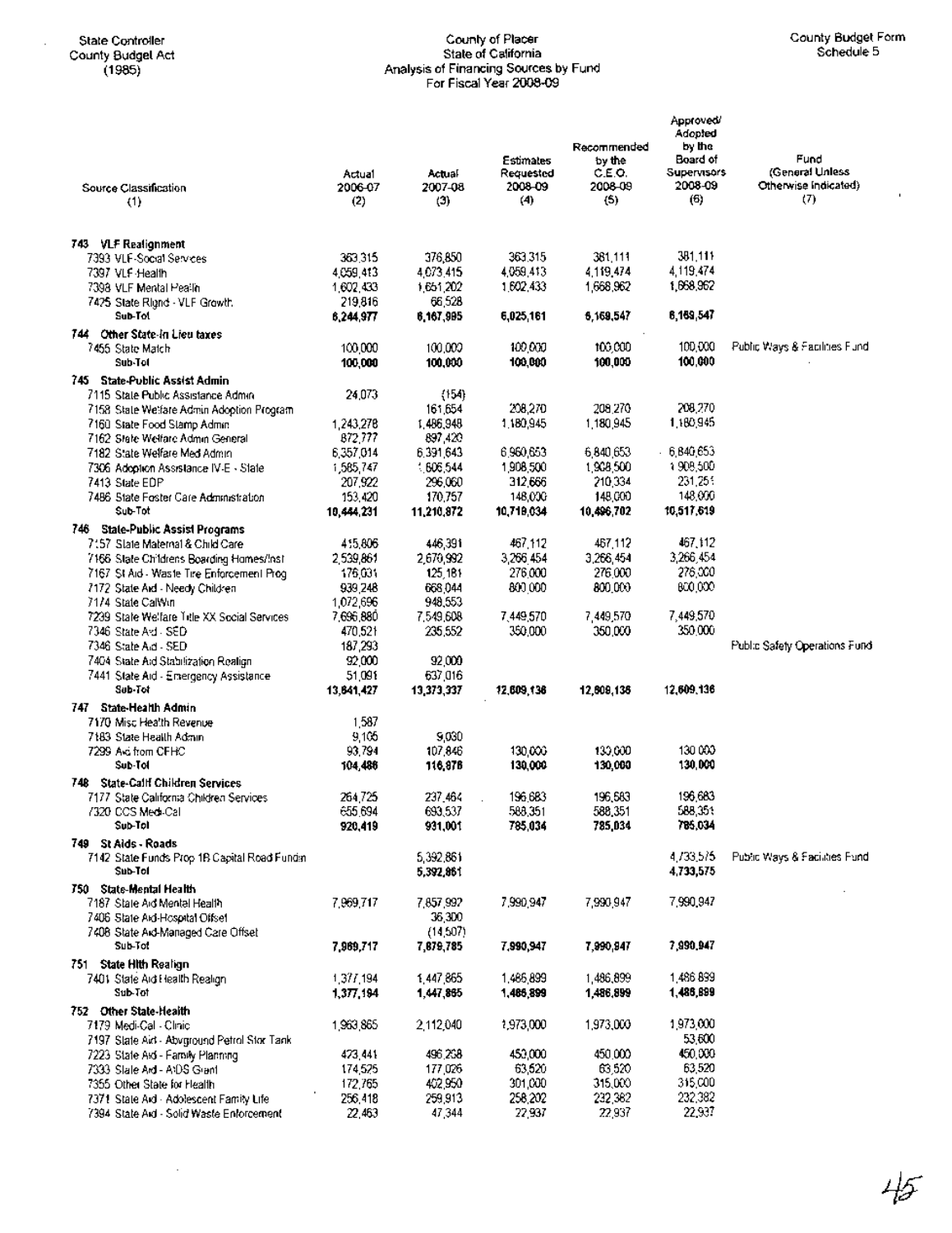## State Controller County of Placer County Budget Form County Budget Act State·of California Schedule 5 (1985) Analysis of Financing Sources by Fund For Fiscal Year 2008-09

| Source Classification<br>(1)                                                    | Actual<br>2006-07<br>(2) | Actual<br>2007-08<br>(3) | Estimates<br>Requested<br>2008-09<br>(4) | Recommended<br>by the<br>C.E.O.<br>2008-09<br>(5) | Approved'<br>Adopted<br>by the<br>Board of<br>Supervisors<br>2008-09<br>(6) | Fund<br>(General Uniess<br>Otherwise Indicated)<br>(7)         |
|---------------------------------------------------------------------------------|--------------------------|--------------------------|------------------------------------------|---------------------------------------------------|-----------------------------------------------------------------------------|----------------------------------------------------------------|
|                                                                                 |                          |                          |                                          |                                                   |                                                                             |                                                                |
| 7414 State Aid Immunization                                                     | 57,736                   | 66,000                   | 54,000                                   | 54,000                                            | 54.000                                                                      |                                                                |
| 7416 Dent:-Cal - Clinic                                                         | 229,274                  | 179,774                  | 331,000                                  | 331,000                                           | 331.OOC                                                                     |                                                                |
| 7428 State Aid Health Rignd Growth                                              | 27.692                   | 60,051                   |                                          |                                                   |                                                                             |                                                                |
| 7480 Community Challenge Grant<br>Sub-Tot                                       | 97,202                   | 126,634                  | 113,620                                  | 113,620<br>3,555,459                              | 113,620<br>3.809.059                                                        |                                                                |
|                                                                                 | 3,425,381                | 3,928,150                | 3,567,279                                |                                                   |                                                                             |                                                                |
| 753 State-Agriculture<br>7196 State Aid for Agriculture                         | 536,666                  | 597,513                  | 491,750                                  | 514094                                            | 514,094                                                                     |                                                                |
| Sub-Tot                                                                         | 536,666                  | 597,513                  | 491,750                                  | 514,094                                           | 514,094                                                                     |                                                                |
| 754 State-Civil Defense                                                         |                          |                          |                                          |                                                   |                                                                             |                                                                |
| 7131 State Aid Bio-Terrorism                                                    | 175,244                  | 814,453                  | 999,553                                  | 1,100,709                                         | 1,180,709                                                                   |                                                                |
| Sub-Tol                                                                         | 175,244                  | 814,453                  | 999,563                                  | 1,180,709 -                                       | 1,180,709                                                                   |                                                                |
| 755 State-Construction<br>7199 State Aid for Construction                       | 1487,263                 | 2,850,151                | 22,552,200                               | 22,552,200                                        | 14 527 877                                                                  | Public Ways & Facilities Fund                                  |
| 7199 State Aid for Construction                                                 | 1,499,526                | 1,077,347                | 3,082,104                                | 3,082,104                                         | 10,426,486                                                                  | Capital Projects Fund                                          |
| Sub-Tot                                                                         | 2,986,789                | 3,927,498                | 25,634,304                               | 25,634,304                                        | 24.954,365                                                                  |                                                                |
| 758 State-Disaster Relief                                                       |                          |                          |                                          |                                                   |                                                                             |                                                                |
| 7331 State for Disaster                                                         | 17,948                   | 70,837                   |                                          |                                                   | 23.562                                                                      |                                                                |
| Sub-Tol                                                                         | 17,948                   | 70,837                   |                                          |                                                   | 23,662                                                                      |                                                                |
| 759 State-Veterans Affairs                                                      |                          |                          | 9.000                                    | 9.000                                             | 9,000                                                                       |                                                                |
| 7201 State Aid Medi-Cai Cost Avoidance<br>7204 State Ard Veterans Affairs       | 33,993                   | 48,915                   | 42,000                                   | 42,000                                            | 45,017                                                                      |                                                                |
| Sub-Tol                                                                         | 33,993                   | 49,915                   | 51,000                                   | 55,000                                            | 54,017                                                                      |                                                                |
| 760 Homeowner Property Tax Relief                                               |                          |                          |                                          |                                                   |                                                                             |                                                                |
| 7205 Homeowners Property Tax Relief                                             | 980.403                  | 974,603                  | 950.000                                  | 950,000                                           | 950.000                                                                     |                                                                |
| 7205 Homeowners Property Tax Reflef                                             | 36,914                   | 37,130                   | 41,001                                   | 41,001                                            | 41,001                                                                      | County Library Fund                                            |
| 7205 Homeowners Property Tax Rettel<br>Sub-Tol                                  | 11,212<br>1,028,529      | 11.517                   | 11,000<br>1,002,001                      | 11,000<br>1,002,001                               | 11,000<br>1,002,001                                                         | Fire Protection Fund                                           |
|                                                                                 |                          | 1,023,250                |                                          |                                                   |                                                                             |                                                                |
| 762 State Ald-Prop 172 Public Safety<br>7474 State Aid - Public Safety Services | 147,483                  | 144,694                  | 145,546                                  | 141,442                                           | 141.42                                                                      |                                                                |
| 7424 State Aid - Public Salety Services                                         | 36,404,009               | 35,699,375               | 37,450,276                               | 34,896,093                                        | 34,896,093                                                                  | Public Safety Operations Fund                                  |
| 7424 State Aid - Public Safety Services                                         | 313,402                  | 307 314                  | 309.128                                  | 300,628                                           | 300,628                                                                     | Fire Protection Fund                                           |
| 7467 State Aid Supplemental Law Enfeccement                                     | 415,168                  | 417,709                  | 362,544                                  | 362,544                                           | 362,544                                                                     | Public Safety Operations Fund                                  |
| Sub-Tot                                                                         | 37, 280, 062             | 36.569.092               | 38,267,494                               | 35,700,707                                        | 35,700,707                                                                  |                                                                |
| 764 Peace Officers Standards & Trng                                             | 74,701                   | 71,551                   | 85,000                                   | 85,000                                            | 85,000                                                                      | Public Safety Operations Func-                                 |
| 7219 State Peace Officers Training<br>Sub-Tot                                   | 74,701                   | 71,551                   | 85,000                                   | 85,000                                            | 85,000                                                                      |                                                                |
| 766 State mental Hith Realign                                                   |                          |                          |                                          |                                                   |                                                                             |                                                                |
| 7400 State Aid Mental Health Realign                                            | 3,149,839                | 3,684,750                | 3,779,187                                | 3,779,187                                         | 3 779.187                                                                   |                                                                |
| Sub-Tot                                                                         | 3,149,839                | 3,684,750                | 3,779,187                                | 3,779,187                                         | 3,779,187                                                                   |                                                                |
| 767 State-Other                                                                 |                          |                          |                                          |                                                   |                                                                             |                                                                |
| 7121 State CDBG Grants<br>7121 State CDBG Grants                                | 180,000                  | 11,309                   |                                          |                                                   |                                                                             | Capital Projects Fund                                          |
| 7133 CS State Admin                                                             | 1,604,882                | 1,317,818                | 2,052,614                                | 2,052,614                                         | 2,011,213                                                                   |                                                                |
| 7136 State Aid - Job Training ETP                                               | 2,154                    |                          |                                          |                                                   |                                                                             |                                                                |
| 7139 State Aid - Library                                                        | 44,202                   | 15,912                   | 10,000                                   | 10,000                                            | 10,000                                                                      | County Library Fund                                            |
| 7159 CSS Incentives                                                             | 39,649                   |                          |                                          |                                                   |                                                                             |                                                                |
| 7173 Water Quality Grants<br>7210 Elder Abuse                                   | 16,956<br>109,999        | 110,000                  | 110,000                                  | 99,000                                            | 93,500                                                                      | Public Ways & Facilities Fund<br>Public Safety Operations Fund |
| 7211 State Aid Auto Insurance Fraud                                             | 18,794                   | 34,365                   | 25,000                                   | 25,000                                            | 25,000                                                                      | Public Safety Operations Fund                                  |
| 7217 State Funded Cal-Met Grant                                                 |                          | 197,349                  |                                          |                                                   |                                                                             | Public Safety Operations Fund                                  |
| 7218 State Jail Booking Fees AB1805                                             |                          | 464,844                  |                                          |                                                   |                                                                             | Public Safety Operations Fund                                  |
| 7224 State Open Space Subvention.                                               | 54,091                   | 43,112                   | 45,000                                   | 45,000                                            | 45,000                                                                      | Open Space Fund                                                |
| 7232 State Aid - Other                                                          | 2,005,584                | 1.451.187                | 526,000                                  | 526,000<br>2,319,056                              | 526,000                                                                     |                                                                |
| 7232 State Aid - Other<br>7232 State Aid - Other                                | 2,152,316                | 2,024,082                | 2,319,056<br>528,000                     | 528,000                                           | 2,481,442<br>528,000                                                        | Public Safety Operations Fund<br>DMV Special Collections Fund  |
| 7232 State Aid - Other                                                          | 16,923                   | 15,416                   | 17,000                                   | 17,000                                            | 17.000                                                                      | County Library Fund                                            |
| 7303 State Aid Child Abuse Prevention                                           |                          | 132,939                  | 78.000                                   | 78,000                                            | 78,000                                                                      |                                                                |
| 7310 State Aid-Crime Prevention Act of 2000.                                    | 720,207                  | 824,682                  | 985,000                                  | 886,500                                           | 886,500                                                                     | Public Safety Operations Fund                                  |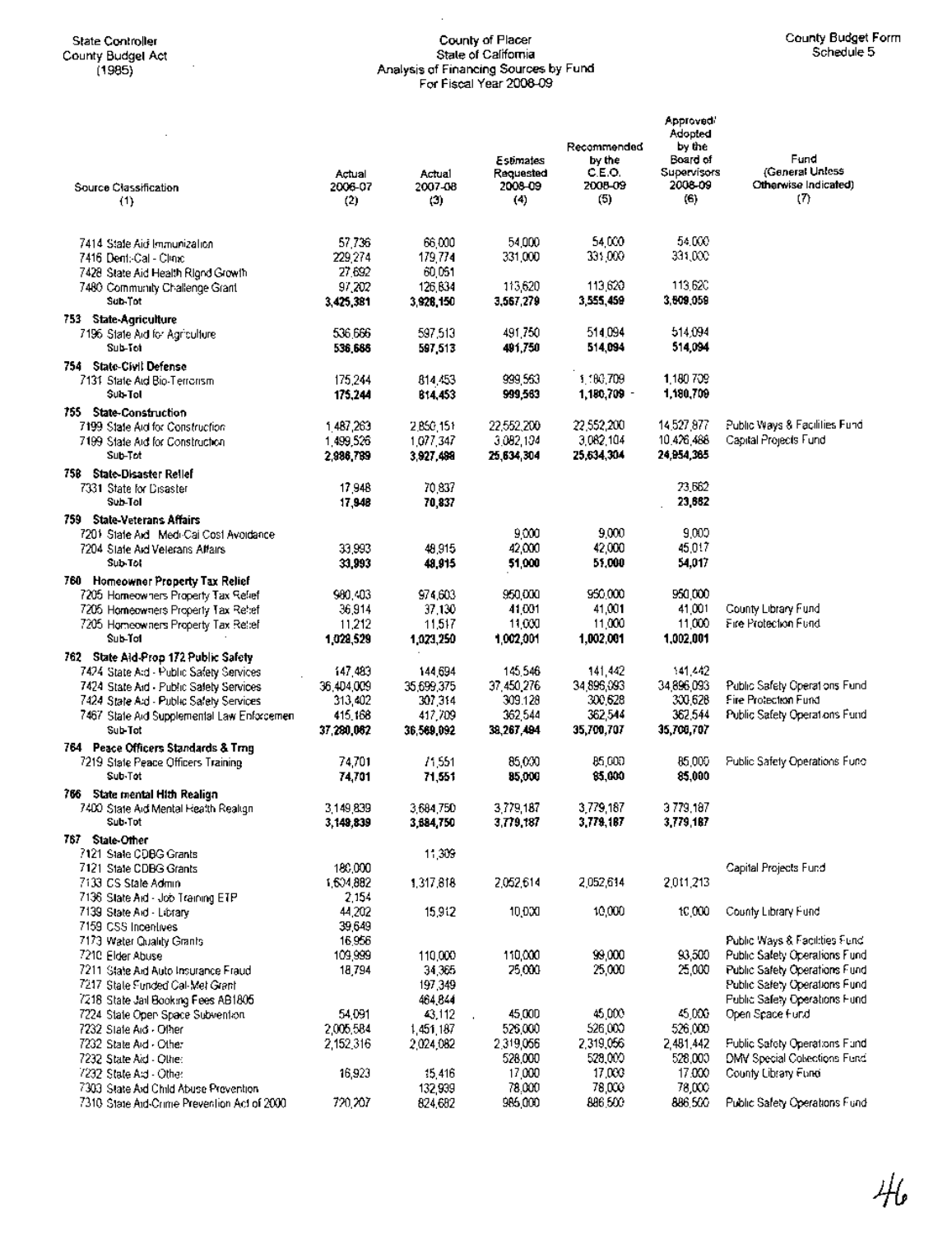$\sim$ 

## State Controller County of Placer County Budget Form County Budget Act State of California Schedule 5 (1985) Analysis of Financing Sources by Fund For Fiscal Year 2008-09

| Source Classification<br>(1)                                                      | Actual<br>2006-07<br>(2) | Actual<br>2007-08<br>(3) | Estimates<br>Requested<br>2008-09<br>(4) | Recommended<br>by the<br>C.E.O.<br>2008-09<br>(5) | Approved/<br>Adopted<br>by the<br>Board of<br><b>Supervisors</b><br>2008-09<br>(6) | Fund<br>(General Unless<br>Otherwise Indicated)<br>(7)         |
|-----------------------------------------------------------------------------------|--------------------------|--------------------------|------------------------------------------|---------------------------------------------------|------------------------------------------------------------------------------------|----------------------------------------------------------------|
|                                                                                   |                          |                          |                                          |                                                   |                                                                                    |                                                                |
| 7315 Public Library Fund<br>7336 State - Viclim/Witness Program                   | 102,912<br>192,555       | 69,460<br>188,776        | 50,000<br>183,776                        | 50,000<br>170,000                                 | 50.000.<br>176,213                                                                 | County Library Fund<br>Public Safety Operations Fund           |
| 7337 State BOC Burral Grant                                                       | 20,284                   | 74,881                   |                                          |                                                   |                                                                                    | Public Safety Operations Fund                                  |
| 7338 State Aid - Child Abuse Vertical Pros.                                       | 179,460                  | 1/9,461                  | 179,461                                  | 162,000                                           | 161,515                                                                            | Public Safety Operations Fund                                  |
| 7339 State DA Bd of Control                                                       | 244.305                  | 272,782                  | 254,857                                  | 230,000<br>152,955                                | 230,000<br>152,955                                                                 | Public Safety Operations Fund<br>Public Safety Operations Fund |
| 7376 State Aid OCJP Antidrug Abuse<br>Sub-Tol                                     | 103,204<br>7,808,477     | 215,242<br>7,643,617     | 152,955<br>7,521,719                     | 7,351,125                                         | 7,472,338                                                                          |                                                                |
| 768 Federal-Public Asst Admin                                                     |                          |                          |                                          |                                                   |                                                                                    |                                                                |
| 7236 CS Federal Admin                                                             | 4,120,763                | 4,377,362                | 3984,467                                 | 3,984,487                                         | 3,904,118                                                                          |                                                                |
| 7237 Federal Welfare Admin<br>7240 Federal Admin Food Stamp Program               | 5,475,452<br>1,436,007   | 6,178,794<br>1,471,981   | 9,784,726<br>2,323,184                   | 9,784,726<br>2,193,184                            | 9,764,726<br>2,193,184                                                             |                                                                |
| 7311 Federal - Emergency Asst - Admin                                             | 450,011                  | 450,012                  | 405,012                                  | 405,012                                           | 405,012                                                                            | Public Safely Operations Fund                                  |
| 7485 Federal Foster Care Administration                                           | 241,951                  | 216,900                  | 222.000                                  | 222.000                                           | 222,000                                                                            |                                                                |
| Sub-Tot                                                                           | 11,726,184               | 12,695,049               | 16,719,409                               | 15,589,409                                        | 16,509,040                                                                         |                                                                |
| 769 Federal-Public Asst-Pro<br>7144 Federal Public Assistance Program             | 30,452                   | 20,688                   | 20,000                                   | 20,000                                            | 20,030                                                                             |                                                                |
| 7169 Federal CalWin                                                               | 530,046                  | 504.709                  | 1,315,473                                | 1,315,473                                         | 1,315,473                                                                          |                                                                |
| 7243 Federal Aid - Interim Aid                                                    | 108,018                  | 163,578                  | 150,000                                  | 160,000                                           | 160,000                                                                            |                                                                |
| 7244 Federal Aid - Emergency Assistance<br>7245 Federal Aid - Children            | 588,802<br>7,907,502     | 8,813,717                | 700,000<br>8,055,000                     | 700,000<br>8,055,300                              | 700,000<br>8,055,000                                                               |                                                                |
| 7246 Federal Aid - Children/BHI                                                   | 1,471,104                | 1,359,258                | 1,436,772                                | 1,436,772                                         | 1,436,772                                                                          |                                                                |
| 7260 Federal Aid - HRD CSBG                                                       | 56.845                   | 220,661                  | 203.556                                  | 203,556                                           | 203,556                                                                            |                                                                |
| 7264 Federal Aid Medi-Cal<br>7265 Federal Avi Section 8 Housing                   | 7,183,599<br>1,876,504   | 7,764,199<br>1,849,501   | 7,116,000<br>1,818,374                   | 6,814,210<br>1,640,619                            | 6,814,210<br>1,540,519                                                             | Community Services Fund                                        |
| 7307 Adoption Assistance IV-E - Federal                                           | 1,557,902                | 1,770,867                | 1,877,500                                | 1,877,500                                         | 1,877 500                                                                          |                                                                |
| 7405 Federal A-3 - Child Welfare Services                                         | 5,950,688                | 6 161 960                | 6,642,655                                | 5 891,860                                         | 5,891,860                                                                          |                                                                |
| 7405 Federal Ard - Child Welfare Services                                         |                          | 15,024                   |                                          |                                                   |                                                                                    | Public Safety Operations Fund                                  |
| 7419 Federal Axt - CWS Tille XIX<br>7487 Federal Axi Child Care                   | 1,964,453<br>2,371,476   | 2,715,488<br>2,800,966   | 2,769,849                                | 2,700,064                                         | 2,700,064                                                                          |                                                                |
| Sub-Tol                                                                           | 31,597,391               | 34, 160, 616             | 32,114,178                               | 30,815,054                                        | 30,815,054                                                                         |                                                                |
| 770 Federal-Health Admin                                                          |                          |                          |                                          |                                                   |                                                                                    |                                                                |
| 7180 Federal Medicare - Clinic<br>7248 Federal WiC Admin                          | 193,193                  | 237,478                  | 220,000                                  | 220,000                                           | 220,000                                                                            |                                                                |
| 7353 Federal Aid for EPSDT                                                        | 737,502<br>632,853       | 644,177<br>518,637       | 632.754<br>589,251                       | 632,754<br>581.981                                | 632,754<br>581,981                                                                 |                                                                |
| Sub-Tol                                                                           | 1,563,548                | 1,400,292                | 1,442,005                                | 1,434,735                                         | 1.434,735                                                                          |                                                                |
| 771 Federal-Construction                                                          |                          |                          |                                          |                                                   |                                                                                    |                                                                |
| 7249 Federal Aid Construction<br>7249 Federal Aid Construction                    | 10,885,357               | 1,752,397<br>4,844,340   | 29,089,000                               | 29.089.000                                        | 29,432,632                                                                         | Community Revitalization Fund<br>Public Ways & Facilities Fund |
| 7249 Federal Aid Construction                                                     | 2,368,356                | 56,186                   | 81,644                                   | 81,644                                            | B1,644                                                                             | Capital Projects Fund                                          |
| Sub-Tot                                                                           | 13,253,713               | 6,652,923                | 29,170,644                               | 29,170,644                                        | 29,514,276                                                                         |                                                                |
| 772 Federal-Disaster Relief<br>7146 Federal - Disaster Rehef                      | 16 000                   |                          |                                          |                                                   |                                                                                    |                                                                |
| 7250 Federal Aid Oisaster Admin-                                                  | 84.436                   | 136,919                  | 86,166                                   | 86. IGS                                           | 86,166                                                                             |                                                                |
| 7450 Federal Aid - FEMA - Flood                                                   | 30,805                   |                          |                                          |                                                   |                                                                                    |                                                                |
| 7450 Federal Aid - FEMA - Flood<br>Sub-Tol                                        | 10,082<br>141,323        |                          | 86,166                                   |                                                   |                                                                                    | Capital Projects Fund                                          |
| 773 Federal-Forest Reserve Revenue                                                |                          | 136,919                  |                                          | 86,166                                            | 86,166                                                                             |                                                                |
| 7251 Federal Forest Reserve - Tille I                                             | 680,744                  | 679,347                  |                                          |                                                   |                                                                                    | Public Ways & Facilities Fund                                  |
| 7254 Forest Reserve - Title III                                                   | 323,000                  | 269,104                  |                                          |                                                   |                                                                                    |                                                                |
| 7254 Forest Reserve - Title III<br>Sub-Tol                                        | 20,000<br>1,023,744      | 948,451                  |                                          |                                                   |                                                                                    | Public Safety Operations Fund                                  |
| 776 Federal-In Lieu Taxes                                                         |                          |                          |                                          |                                                   |                                                                                    |                                                                |
| 7148 Federal in Lieu Taxes                                                        | 78,718                   | 78,851                   |                                          |                                                   |                                                                                    |                                                                |
| Sub-Tot                                                                           | 78,718                   | 78,851                   |                                          |                                                   |                                                                                    |                                                                |
| 777 Federal-Other                                                                 |                          | 296,782                  |                                          |                                                   |                                                                                    |                                                                |
| 7255 Federal Operating Assistance<br>7259 Fed - Justice Asst, Grant (JAG)-Sheriff |                          | 13,819                   |                                          |                                                   |                                                                                    | Fire Protection Fund<br>Public Satety Operations Fund          |
| 7270 Federal Ard - M/H Orug                                                       | 1,648,921                | 1,538,917                | 1,403,528                                | 1,403,528                                         | 1,403,528                                                                          |                                                                |
| 7322 Fed Nutrition Network                                                        | 17,711                   | 1,373                    |                                          |                                                   |                                                                                    |                                                                |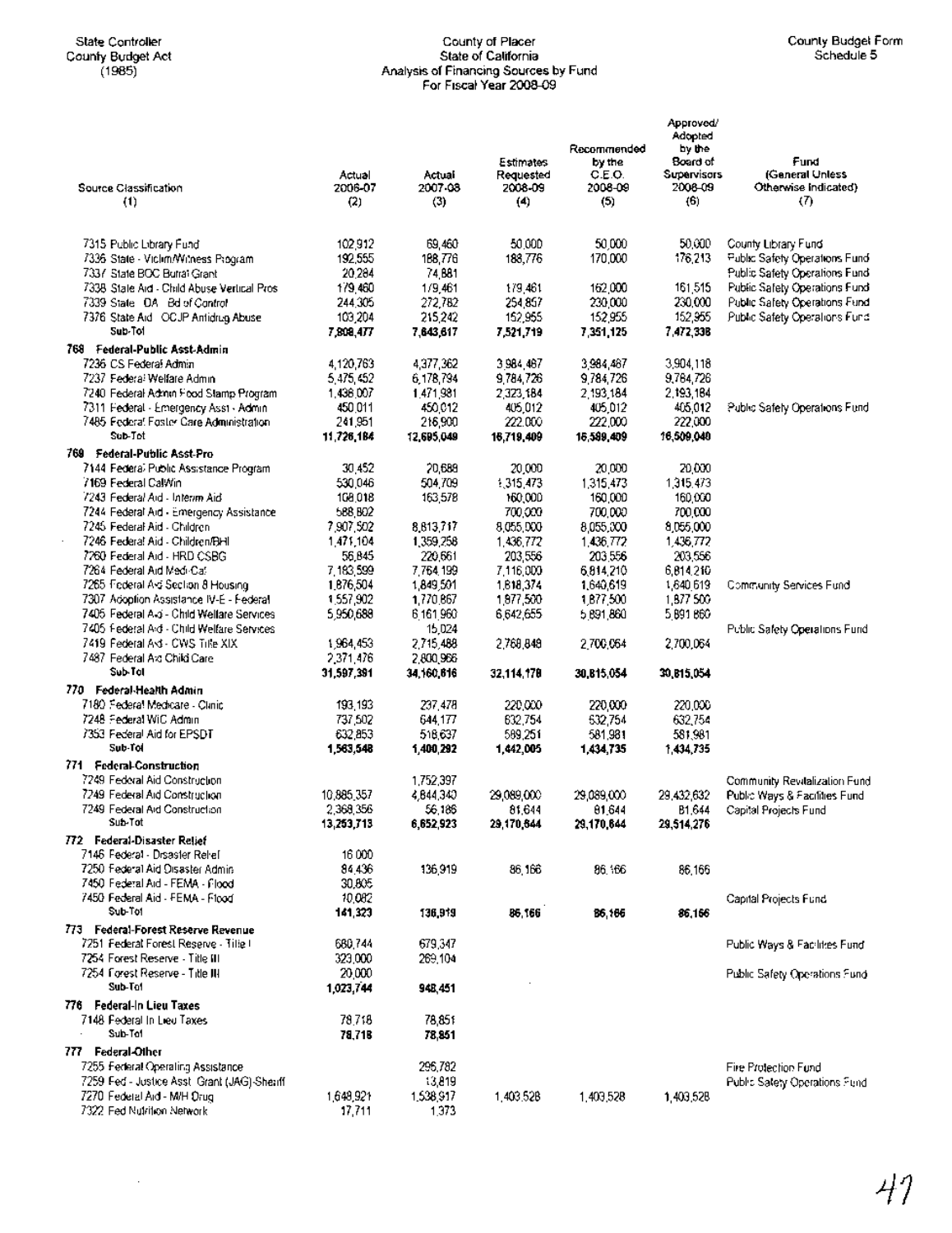## State Controller County of Placer County Budget Form County Budget Act State of California Schedule 5 (1985) Analysis of Financing Sources by Fund For Fiscal Year *2008-09*

 $\bar{z}$ 

| Source Classification<br>(1)                                   | Actual<br>2006-07<br>$^{(2)}$ | Actual<br>2007-08<br>(3) | Estimates<br>Requested<br>2008-09<br>(4) | Recommended<br>by the<br>C.E.O.<br>2008-09<br>(5) | Approved/<br>Adopted<br>by the<br>Board of<br>Supervisors<br>2008-09<br>(6) | Fund<br>(General Uniess<br>Otherwise Indicated)<br>(7) |
|----------------------------------------------------------------|-------------------------------|--------------------------|------------------------------------------|---------------------------------------------------|-----------------------------------------------------------------------------|--------------------------------------------------------|
| 7323 Fed SAMHSA Funding                                        | 1,836,903                     | 1,845,857                |                                          |                                                   |                                                                             |                                                        |
| 7326 Federal - Other                                           | 1,336,340                     | 1,377,116                | 3,331,828                                | 3,331,828                                         | 3,331,828                                                                   |                                                        |
| 7326 Federal - Other                                           | 152,570                       | 84,347                   | 84.000                                   | 84,000                                            | 84,000                                                                      | Public Safety Operations Fund                          |
| 7326 Federal - Other                                           | 119,509                       |                          | 606,800                                  | 636,800                                           | 1,179,411                                                                   | Public Ways & Facilities Fund                          |
| 7327 Fed - PATH Grant                                          | 43,496                        | 37,211                   |                                          |                                                   |                                                                             |                                                        |
| 7330 Federal - Area 4 Agriro                                   |                               | 22,245                   |                                          |                                                   |                                                                             |                                                        |
| 7344 Federal Aid                                               | 870 811                       | 668,287                  | 186,750                                  | 186,750                                           | 186.750                                                                     | Community Revitalization Fund                          |
| 7409 Federal Drug Medi-Cal Revenue                             | 428,402                       | 516,450                  | 483148                                   | 483,148                                           | 483,148                                                                     |                                                        |
| 7420 Federal Family Preservation Program                       |                               | 276,104                  | 170,500                                  | 170,500                                           | 170,500                                                                     |                                                        |
| 7434 Fed Ard for Roads(vehicle replacement)                    | 566,442                       | 309,959                  |                                          |                                                   |                                                                             | Public Ways & Facilities Fund                          |
| 7445 Federal Aid Rsip Exchange - H                             |                               |                          | 225,000                                  | 225,000                                           | 305,000                                                                     | Public Ways & Facilities Fund                          |
| 7446 Federal Aid Rsip Exchange - G                             | 467,169                       | 913,690                  | 275,000                                  | 275,000                                           | 275,000                                                                     | Public Ways & Facilities Fund                          |
| 7459 Federal Ard - COPS                                        | 801.115                       | 373,756                  | 1,203,423                                | 1,203,423                                         | 2,543,687                                                                   | Public Safety Operations Fund                          |
| 7495 Fed Homeland Security Grant                               | 1,340,320                     | 699,206                  |                                          |                                                   | 402,646                                                                     |                                                        |
| 7495 Fed Homeland Security Grant                               | 29,721                        | (29.721)                 |                                          |                                                   |                                                                             | Public Safety Operations Fund                          |
| Sub-Tot                                                        | 9,659,430                     | 8,945,398                | 7,969,977                                | 7,969,977                                         | 10,365,598                                                                  |                                                        |
| 779 Other Govt Agencies                                        |                               |                          |                                          |                                                   |                                                                             |                                                        |
| 7273 Other Governments-Placer County                           |                               | 221,251                  |                                          |                                                   |                                                                             | Public Safety Operations Fund                          |
| 7284 Aid from Other Counties                                   | 253,989                       | 469,745                  | 481,184                                  | 480,684                                           | 480,6B4                                                                     |                                                        |
| 7284 Aid from Other Counties                                   |                               | 2.445                    | 165,625                                  |                                                   |                                                                             | Public Safety Operations Fund                          |
| 7285 Local Matching Funds                                      | 1,106                         | 16775                    |                                          |                                                   |                                                                             | Community Revitalization Fund                          |
| 7291 Ard from Cities                                           | 262,594                       | 390,741                  | 390,565                                  | 390,565                                           | 390,565                                                                     |                                                        |
| 7292 Aid from Other Governmental Agencies                      | 1,338,992                     | 2,201,778                | 2,177,803                                | 2,177,803                                         | 2 367,965                                                                   |                                                        |
| 7292 Aid from Other Governmental Agencies                      | 154,750                       | 182,399                  | 78,095                                   | 78,095                                            | 78,095                                                                      | Public Safety Operations Fund                          |
| 7292 Ard from Other Governmental Agencies                      |                               | 24,000                   | 12,000                                   | 12,000                                            | 12,000                                                                      | County Library Fund                                    |
| 7296 Ard from Children & Families 1st Comms                    | 53,000                        | 66,666                   | 50,561                                   | 50,561                                            | 50,561                                                                      | Public Safety Operations Fund                          |
| 7473 APCD Clean Air Grant                                      |                               |                          |                                          |                                                   | 17,000                                                                      |                                                        |
| 7473 APCD Clean Air Grant                                      |                               | 76,000                   |                                          |                                                   |                                                                             | Capital Projects Fund                                  |
| 7473 APCD Clean Air Grant                                      |                               | 35,000                   |                                          |                                                   |                                                                             | Fire Protection Fund                                   |
| 7479 Other Govts-Thal Courts                                   | 2,500                         | 267.846                  | 252,513                                  | 252,513                                           | 252,513                                                                     |                                                        |
| 7479 Olher Govts-Triat Courts<br>7479 Other Govis-Trial Courts | 2,541,897                     | 3,258,914                | 4,173,828<br>250,000                     | 4,173,828<br>250,000                              | 4,403,480                                                                   | Public Safety Operations Fund                          |
| 8782 Contributions from Oth Govt Agencies                      | 15,000                        | 208,678                  | 124,400                                  | 74,406                                            | 94,400                                                                      | Capital Projects Fund                                  |
| 8782 Contributions from Oth Govt Agencies                      | 83,868                        | 79.059                   | 49.793                                   | 49,793                                            | 49,793                                                                      | Community Revitalization Fund                          |
| B782 Contributions from Oth Gov1 Agencies                      | (28.553)                      | 84,019                   | 433,100                                  | 433, 103                                          | 433,100                                                                     | Public Safety Operations Fund                          |
| 8782 Contributions from Oth Govt Agencies                      |                               |                          |                                          | 500,000                                           | 500,000                                                                     | Debt Service Fund                                      |
| Sub-Tot                                                        | 4,699,143                     | 7,585,316                | 8,639,467                                | 8,923,342                                         | 9,130,156                                                                   |                                                        |
| 781 State Alcohol and Drug Abuse                               |                               |                          |                                          |                                                   |                                                                             |                                                        |
| 7193 State Aid Drug                                            | 1,502,225                     | 1,687,825                | 1,553,831                                | 1,553,831                                         | 1,653,831                                                                   |                                                        |
| Sub-Tot                                                        | 1,902,225                     | 1,687,625                | 1,653,831                                | 1,693,831                                         | 1,553,831                                                                   |                                                        |
| 782 State Soc Srvs Realign                                     |                               |                          |                                          |                                                   |                                                                             |                                                        |
| 7399 State Aid Public Asst Realign                             | 7,796,182                     | 8,556,150                | 9,268,558                                | 9,302,390                                         | 9,302,390                                                                   |                                                        |
| 7403 State Aid Calif Childrens Svc Realign                     | 415,885                       | 418,205                  |                                          |                                                   |                                                                             |                                                        |
| 7426 State Aid Public Asst Righd Growth                        | 575.393                       | 311,830                  |                                          |                                                   |                                                                             |                                                        |
| Sub-Tot                                                        | 8,767,460                     | 9,286,225                | 9,268,558                                | 9,302,390                                         | 9,302,390                                                                   |                                                        |
| Sub-Tolal<br>Intergovernmental Revenue                         | 196,588,029                   | 197,503,460              | 237,975,743                              | 233,358,899                                       | 240,590,742                                                                 |                                                        |
| 80                                                             |                               |                          |                                          |                                                   |                                                                             |                                                        |
| <b>Charges for Services</b>                                    |                               |                          |                                          |                                                   |                                                                             |                                                        |
| 801 Assessment & Tax Coll Fees                                 |                               |                          |                                          |                                                   |                                                                             |                                                        |
| 8095 SB2557-Tax Admin Fee-Districts                            | 909,276                       | 1,121,337                | 1,166,657                                | 1,166,657                                         | 1,166,657                                                                   |                                                        |
| 8096 SB2557-Tax Admin Fee-Cities                               | 966,832                       | 1,137,039                | 1,199,882                                | 1,199,882                                         | 1,199,682                                                                   |                                                        |
| 8100 Assessment⁄Tax Collection Fees                            | 1,073,514                     | 1,231,673                | 1,339,100                                | 1,339,100                                         | 1,339,100                                                                   |                                                        |
| 8102 Data Request - Assessor<br>Sub-Tot                        | 52,948                        | 42,725                   | 40,000                                   | 40,000                                            | 40,000                                                                      |                                                        |
|                                                                | 3,012,570                     | 3,532,774                | 3,745,639                                | 3,745,639                                         | 3,745,639                                                                   |                                                        |
| 802 Special Assessments                                        |                               |                          |                                          |                                                   |                                                                             |                                                        |
| 8101 Supplemental PropTxs - 5% Admin Fee<br>Sub-Tot            | 1,994,427                     | 1,642,497                | 1,969,355                                | 1,969,355                                         | 1,969,355                                                                   |                                                        |
|                                                                | 1,984,427                     | 1,642,497                | 1,969,355                                | 1,969,355                                         | 1,969,355                                                                   |                                                        |
| 803 Auditing & Acctg Fees                                      |                               |                          |                                          |                                                   |                                                                             |                                                        |
| 8113 Account/Audit Fees<br>Sub-Tot                             | 64.558                        | 64,203                   | 36,200                                   | 36,200                                            | 36,200                                                                      |                                                        |
|                                                                | 64,568                        | 64,203                   | 36,200                                   | 36,200                                            | 36,200                                                                      |                                                        |

 $\cdot$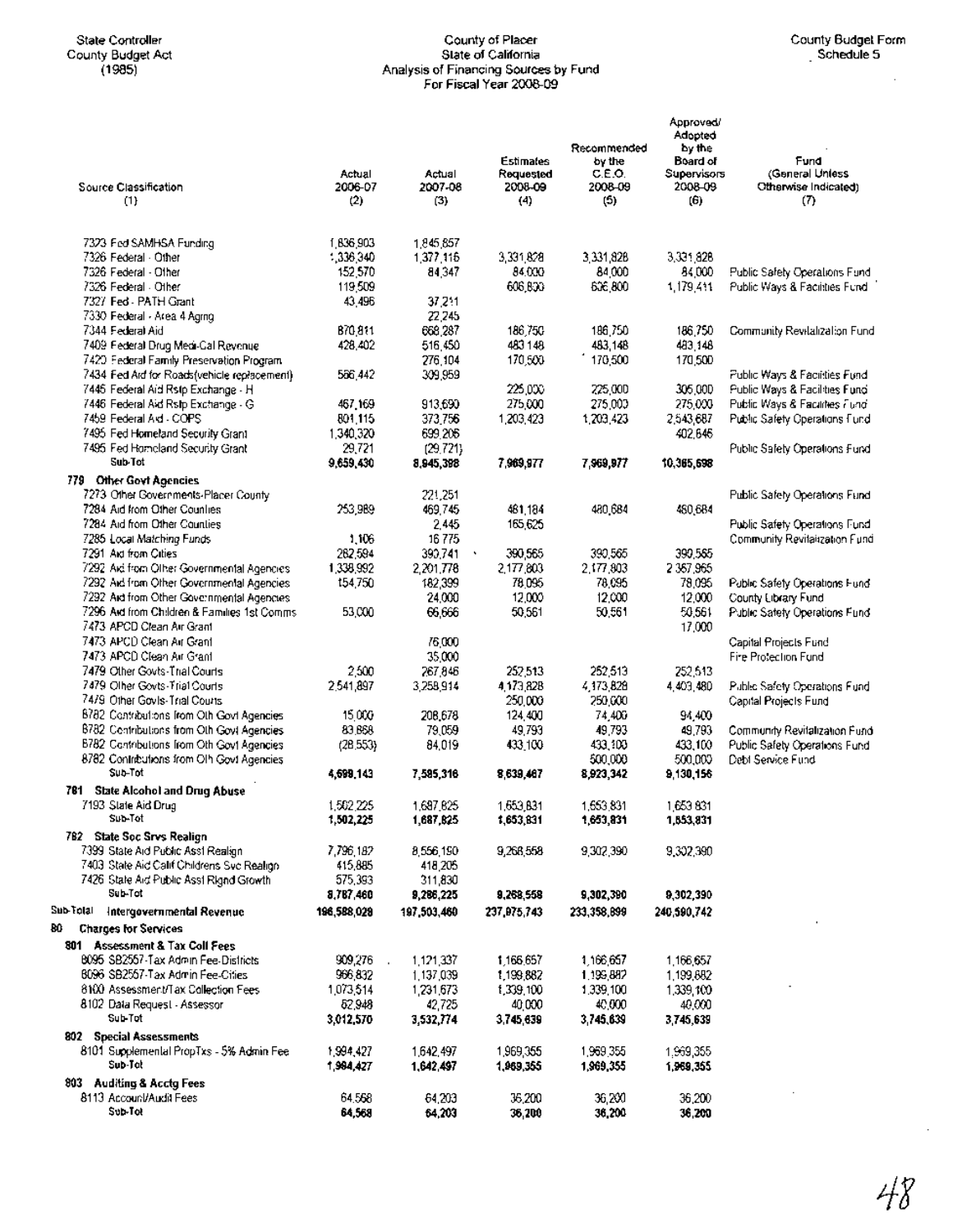## State Controller County Budget Form County of Placer County Budget Form County Budget Form County Budget Act State of California Schedule 5 (1985) Analysis of Financing Sources by Fund For Fiscal Year 2008-09

| Source Classification<br>(1)                                            | Actual<br>2006-07<br>(2) | Actual<br>2007-08<br>(3) | <b>Estimates</b><br>Requested<br>2006-09<br>(4) | Recommended<br>by the<br>C.E.O.<br>2008-09<br>(5) | Approved/<br>Adopted<br>by the<br>Board of<br>Supervisors<br>2008-09<br>(6) | Fund<br>(General Unless<br>Otherwise Indicated)<br>$\sigma$ |
|-------------------------------------------------------------------------|--------------------------|--------------------------|-------------------------------------------------|---------------------------------------------------|-----------------------------------------------------------------------------|-------------------------------------------------------------|
| 805<br><b>Election Services</b>                                         |                          |                          |                                                 |                                                   |                                                                             |                                                             |
| 8115 Candidate Fring Fees                                               |                          | 132                      |                                                 |                                                   |                                                                             |                                                             |
| <b>B117 Election Services</b>                                           | 886,573                  | 192,326                  | 750,000                                         | 750,000                                           | 750,000                                                                     |                                                             |
| 8312 Candidates Statement Fees                                          | 38,780                   | 2,372                    | 40,000                                          | 40,006                                            | 40,000                                                                      |                                                             |
| Sub-Tol                                                                 | 925,353                  | 194,830                  | 790,000                                         | 790,000                                           | 790,000                                                                     |                                                             |
| 806 Legal Services                                                      |                          |                          |                                                 |                                                   |                                                                             |                                                             |
| 8120 Legal Services - Insurance                                         | 856,880                  | 1,069,954                | 600,000                                         | 800.000                                           | 800.000                                                                     |                                                             |
| 8122 Legal Services                                                     | 470,593                  | 361,352                  | 120.204                                         | 80,750                                            | 80,750                                                                      |                                                             |
| 8122 Legal Services                                                     | 8,344                    | 15,662                   | 28.364                                          | 28,364                                            | 28,364<br>30,000                                                            | Public Safely Operations Fund                               |
| 8126 Public Defender Fees<br>Sub-Tol                                    | 32,591<br>1,368,408      | 22,451<br>1,469,419      | 30.000<br>978,588                               | 30,000<br>939,114                                 | 939,114                                                                     |                                                             |
| <b>807</b> Personnel Services                                           |                          |                          |                                                 |                                                   |                                                                             |                                                             |
| 8248 Personnel Services                                                 | 997,493                  | 1,150,545                | 1,337,818                                       | 1,337,818                                         | 1,337,818                                                                   |                                                             |
| Sub-Tot                                                                 | 997,493                  | 1,150,545                | 1,337,818                                       | 1,337,818                                         | 1,337,818                                                                   |                                                             |
| <b>Planning &amp; Engineering Service</b><br><b>BOB</b>                 |                          |                          |                                                 |                                                   |                                                                             |                                                             |
| 8109 Parcel Spht Applications                                           | 266,889                  | 112,654                  | 107,978                                         | 107,978                                           | 107,978                                                                     |                                                             |
| 8128 Planning/Engineering Services                                      | 59,374                   | 70,318                   | 161,187                                         | 161,187                                           | 161,167                                                                     |                                                             |
| 8128 Planning/Engineering Services                                      | 296.462                  | (537, 273)               | 254,000                                         | 254,000                                           | 254,000                                                                     | Public Ways & Facilities Fund                               |
| 8128 Planning/Engineering Services                                      | 603                      |                          |                                                 |                                                   |                                                                             | Fire Protection Fund                                        |
| 8129 Design & Construction Engineering                                  | 19,133                   | 11,252                   | 10,000                                          | 10,000                                            | 10,000                                                                      | Public Ways & Facilities Fund                               |
| 8135 Surveying & Mapping Services                                       |                          |                          | 22,500                                          | 22.500                                            | 22,500                                                                      |                                                             |
| 8133 Services & Engineering                                             |                          | 32.413                   | 30,000                                          | 30,000                                            | 30,000                                                                      |                                                             |
| 8135 Planning Applications                                              | 58,954                   | 72.224                   | 60,000                                          | 60,DO                                             | 60,000                                                                      |                                                             |
| 8171 Inspection Fees - Construction                                     | 1,488,337                | 1,390,868                | 1,400,000                                       | 1,154,990<br>1,122.110                            | 1,210,990<br>1,122,110                                                      |                                                             |
| 8243 Plan Check Fees<br>8259 Environmental Applications                 | (503, 822)<br>138,061    | 993,220<br>253,182       | 1,122,110<br>162,023                            | 137,023                                           | 137,023                                                                     |                                                             |
| 6259 Environmental Applications                                         | 1,052                    |                          |                                                 |                                                   |                                                                             | Public Ways & Facilities Fund                               |
| 8260 Land Use Applications                                              | 221,407                  | 197,685                  | 203,689                                         | 203,689                                           | 203,689                                                                     |                                                             |
| 8261 Other Mulli Dept Applications                                      | 223,620                  | 183,875                  | 193,068                                         | 193,068                                           | 193,068                                                                     |                                                             |
| 8264 TRPA                                                               | 79,788                   | 185,201                  | 70,000                                          | 70,000                                            | 70,000                                                                      |                                                             |
| 5266 Mitigation Fees                                                    | 16,740                   |                          |                                                 |                                                   |                                                                             |                                                             |
| 8266 Mitigation Fees                                                    | 201,606                  |                          |                                                 |                                                   |                                                                             | Community Revitalization Fund                               |
| 8269 Planning - At Cost Projects Fees                                   | 712,256                  | 764,210                  | 1,332,946                                       | 1,257,946                                         | 1,257,946                                                                   |                                                             |
| 8269 Planning - At Cost Projects Fees                                   |                          | 420                      |                                                 |                                                   |                                                                             | Public Ways & Facilities Fund                               |
| 8269 Planning - At Cost Projects Fees                                   | 35,650                   | 21,390                   | 25,000                                          | 25,000                                            | 25,000<br>255,000                                                           | Fire Protection Fund                                        |
| 8272 Map Check Fees<br>Sub-Tol                                          | 169,814                  | 171,855<br>3,923,494     | 285,000<br>5,439,501                            | 255.000<br>5,064,491                              | 5,120,491                                                                   |                                                             |
|                                                                         | 3,466,154                |                          |                                                 |                                                   |                                                                             |                                                             |
| <b>Agricultural Services</b><br>810.<br>8140 Agricultural Services/Fees | 47,825                   | 53.665                   | 53,655                                          | 53.655                                            | 53,655                                                                      |                                                             |
| Sub-Tot                                                                 | 47,825                   | 53,665                   | 53,655                                          | 53,655                                            | 53,655                                                                      |                                                             |
| <b>811 Civil Process Services</b>                                       |                          |                          |                                                 |                                                   |                                                                             |                                                             |
| 8141 Civil Process Services                                             | 15,900                   | 14,440                   | 15,000                                          | 15,000                                            | 15,000                                                                      |                                                             |
| <b>8141 Civil Process Services</b>                                      | 97,846                   | 113,598                  | 101,600                                         | 101.600                                           | 101,600                                                                     | Public Safety Operations Fund                               |
| Sub-Tot                                                                 | 113,746                  | 128,038                  | 116,600                                         | 116,600                                           | 116,600                                                                     |                                                             |
| 812 Court Fees & Costs                                                  |                          |                          |                                                 |                                                   |                                                                             |                                                             |
| 8144 Dispute Resolution Program Fees                                    |                          |                          | 85,000                                          | 65,000                                            | 70,000                                                                      |                                                             |
| 8145 Court Fees/Costs<br>8145 Court Fees/Costs                          | 74,622<br>72             | 81,676                   | 70,000<br>500                                   | 70,000<br>500                                     | 500                                                                         | Public Safety Operations Fund                               |
| 8147 Installment Fees (PC12C5)                                          | 415,501                  | 312,281                  | 325,000                                         | 325,000                                           | 325.000                                                                     |                                                             |
| 8147 Installment Fees (PC1205)                                          |                          | 5,582                    |                                                 |                                                   |                                                                             | Public Safety Operations Fund                               |
| Sub-Tot                                                                 | 490,195                  | 309,539                  | 460,500                                         | 460,500                                           | 395,500                                                                     |                                                             |
| 813 Estate Fees                                                         |                          |                          |                                                 |                                                   |                                                                             |                                                             |
| 8148 Esiate Fees                                                        | 16,645                   | 6,270                    | 7,000                                           | 7,000                                             | 7,000                                                                       |                                                             |
| Sub-Tot                                                                 | 16,845                   | 6,270                    | 7,000                                           | 7,000                                             | 7,000                                                                       |                                                             |
| 814 Humane Services                                                     |                          |                          |                                                 |                                                   |                                                                             |                                                             |
| 8151 Humane Services                                                    | 130,826                  | 104,630                  | 105,000                                         | 105,000                                           | 105,000                                                                     |                                                             |
| 8240 Spay/Neuter Fees                                                   | 24,941                   | 23,570                   | 30,000                                          | 30,000                                            | 30,000                                                                      |                                                             |
| Sub-Tot                                                                 | 155,767                  | 128,200                  | 135,000                                         | 135,000                                           | 135,000                                                                     |                                                             |

law Enforcement Services

 $\bar{.}$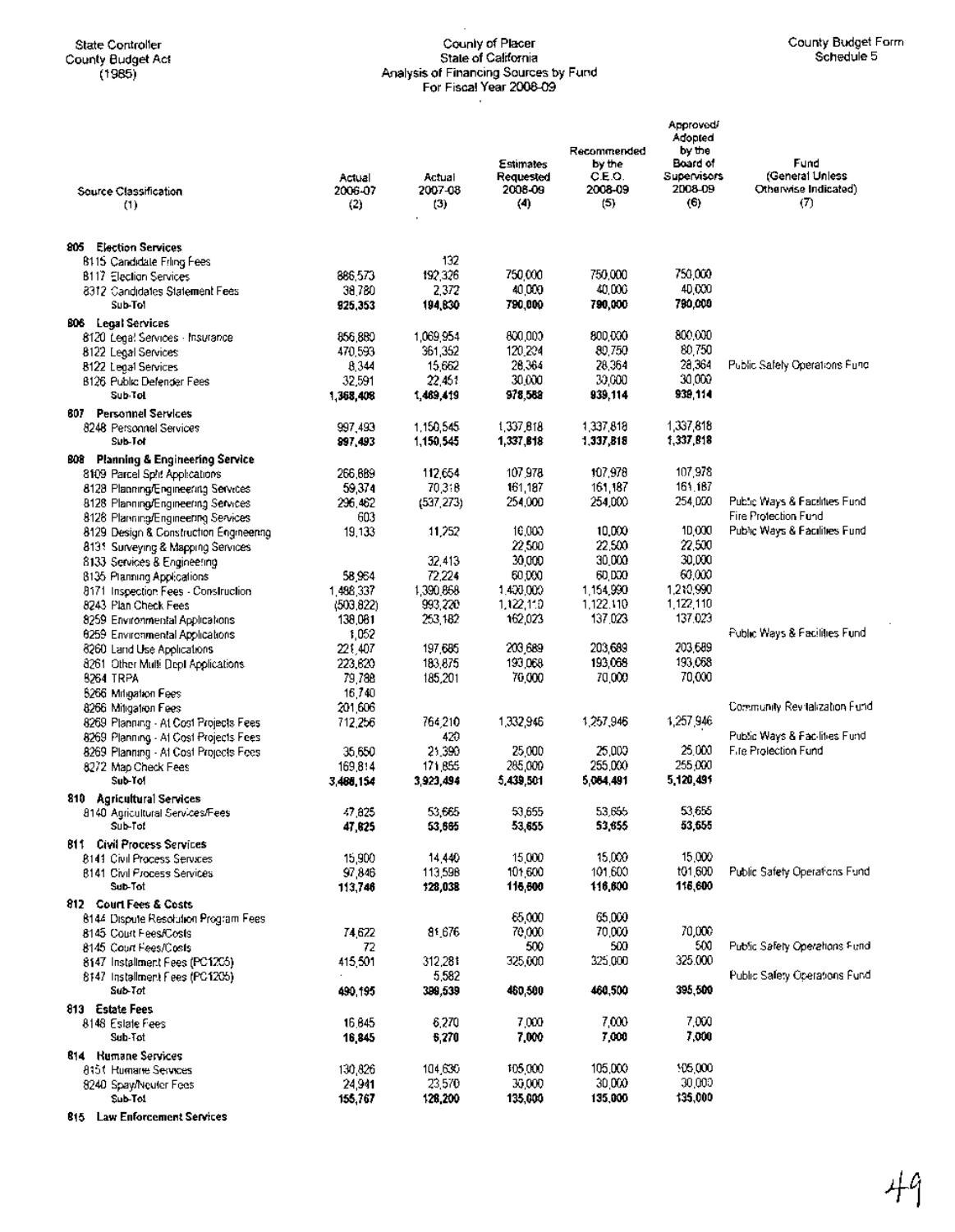$\bar{z}$ 

## State Controller County of Placer County Budget Form County BUdget Act State of Califomia Schedule 5 (1985) Analysis of Financing Sources by Fund For Fiscal Year 2008-09

|                                                                    | Actual               | Actual            | Estimates<br>Requested | Recommended<br>by the<br>C.E.O. | Approved/<br>Adopted<br>by the<br>Board of<br><b>Supervisors</b> | Fund<br>(General Uniess          |
|--------------------------------------------------------------------|----------------------|-------------------|------------------------|---------------------------------|------------------------------------------------------------------|----------------------------------|
| Source Classification<br>(1)                                       | 2006-07<br>(2)       | 2007-08<br>(3)    | 2008-09<br>(4)         | 2008-09<br>(5)                  | 2008-09<br>(6)                                                   | Otherwise Indicated)<br>$\sigma$ |
|                                                                    |                      |                   |                        |                                 |                                                                  |                                  |
| 8153 Law Enforcement Services                                      | 3,247,424            | 3,627,538         | 3,651 498              | 3,651,498                       | 3,831,098                                                        | Public Safety Operations Fund    |
| 8154 Court Appearance Fees                                         | 300                  | 150               |                        |                                 |                                                                  |                                  |
| 8154 Court Appearance Fees                                         | 1,665                | 150               |                        |                                 |                                                                  | Pablic Safety Operations Fund    |
| 8187 Pre-Sentence Investigation Report                             | 64,040               | 43,923            | 60,000                 | 56,000                          | 55,000                                                           | Public Safety Operations Fund    |
| 6291 Jail Book ng Fees                                             | 499,259              | 96,514            | 505,000                | 506,000                         | 505,000                                                          | Public Safety Operations Fund    |
| 8334 Traffic Control<br>Sub-Tol                                    | 320<br>3,813,008     | 774<br>3,769,049  | 4,216,498              | 4,211,498                       | 4,391,098                                                        | Public Ways & Facilities Fund    |
| 816 Recording Fees                                                 |                      |                   |                        |                                 |                                                                  |                                  |
| 8142 Recording Fees                                                | 5388                 | 2,038             |                        |                                 |                                                                  |                                  |
| 8150 County Clerk Fees                                             |                      |                   | 392 500                | 392,500                         | 392,500                                                          |                                  |
| 8152 Electronic Recording Fees                                     |                      | 8,709             | 47,000                 | 47,000                          | 87,679                                                           |                                  |
| 8155 Recording Fees Recorder                                       | 1,612,027            | 1,205,827         | 717,500                | 717,500                         | 717,500                                                          |                                  |
| 8156 Micrographic Fees                                             | 312,483              | 172,206           | 250,173                | 250,173                         | 265,173                                                          |                                  |
| 8157 Recording Fees Vital Statistics                               | 145,688              | 202,534           | 184,236                | 196,236                         | 196,236                                                          |                                  |
| 8159 Redaction Fees                                                |                      |                   | 50,990                 | 50,990                          | 50,990                                                           |                                  |
| 8254 Recorders Automation Fees                                     | -32,547              | 633,746           | 3,256,598              | 1,803,764                       | 1,803,764                                                        |                                  |
| Sub-Tot                                                            | 2,508,133            | 2,225,059         | 4,898,997              | 3,458,163                       | 3,513,842                                                        |                                  |
| 817 Road & Street Services                                         |                      |                   |                        |                                 |                                                                  |                                  |
| 8161 Rembursed Road Projects                                       | 89                   |                   |                        |                                 |                                                                  | Public Ways & Facilities Fund    |
| 8161 Reimbursed Road Projects<br>Sub-Tot                           | 5,743,753            | 4,690,095         | 19,592,500             | 19,592.500<br>19,592,500        | 36,297,112<br>36,297,112                                         |                                  |
|                                                                    | 5,743,842            | 4,690,095         | 19,592,500             |                                 |                                                                  |                                  |
| 818 Health Fees<br>8162 Inspect Fee Stermwater - Restaurants       |                      |                   |                        |                                 | 77,916                                                           |                                  |
| 6163 Health - Site Review                                          | 143,824              | 87,968            | 154,068                | 154,068                         | 154,058                                                          |                                  |
| 8167 Food Certifications                                           | 15,069               | 9,255             | 16,142                 | 16,142                          | 16,142                                                           |                                  |
| 8182 Health Fees                                                   | 83.428               | 53,790            | 127,421                | 131,921                         | 131,921                                                          |                                  |
| 8182 Health Fees                                                   | 6,132                | 5.792             | 3,000                  | 3,000                           | 3,000                                                            | Public Safety Operations Fund    |
| 8190 Public Hith Lab Services                                      | 6,644                | 29,305            | 22,240                 | 22,240                          | 22.240                                                           |                                  |
| 8195 Inspect Fee Septic Onsite Monitor&Maint                       |                      |                   |                        |                                 | 8.840                                                            |                                  |
| 8275 Underground Tank Cleanup                                      | 157,936              | 116,455           | 174,005                | 174,005                         | 174,005                                                          |                                  |
| 8301 Reimbursement - IJT                                           | 47,059               |                   |                        |                                 |                                                                  |                                  |
| Sub-Tot                                                            | 462,292              | 302,585           | 496,676                | 501,376                         | 588,132                                                          |                                  |
| 819 Mental Health Services                                         |                      |                   |                        |                                 |                                                                  |                                  |
| 8164. Mental Health Patient Revenue.                               | 219,562              | 171,911           | 175,000                | 1/5,000                         | 175,000                                                          |                                  |
| 8165 Mental Health Services<br>Sub-Tol                             | 6,919                | 12,087<br>183,998 | 15,000<br>190,000      | 15,000<br>190,000               | 15,000<br>190,000                                                |                                  |
|                                                                    | 226,481              |                   |                        |                                 |                                                                  |                                  |
| 821 - Sanitation Services<br>6108 Solid Waste Inspections          | 99,605               | 33,729            | 106,699                | 106,699                         | 106.699                                                          |                                  |
| 8178 Septage Service Chg - Mo                                      | 8,502                | 10,599            | 9,108                  | \$,108                          | 9,108                                                            |                                  |
| Sub-Tot                                                            | 108,107              | 44,328            | 115,807                | 115,807                         | 115,807                                                          |                                  |
| 822 Adoption Fees                                                  |                      |                   |                        |                                 |                                                                  |                                  |
| 8179 Adoption Fees                                                 | 5,775                | 6,740             |                        |                                 |                                                                  |                                  |
| Sub-Tot                                                            | 5,775                | 6,740             |                        |                                 |                                                                  |                                  |
| 823 Institution Care & Services                                    |                      |                   |                        |                                 |                                                                  |                                  |
| 8183 Clinic Registration Fees                                      | 277,507              | 256,918           | 277,000                | 277,000                         | 277 000                                                          |                                  |
| 8184 Laboratory Fees                                               | 30,147               | 41,302            | 72,956                 | 147,956                         | 147,956                                                          |                                  |
| 8189 Institution Care & Services                                   | 88,743               | 89,987            | 82,167                 | 82,167                          | 82,167                                                           |                                  |
| 8189 Institution Care & Services                                   | 251,237              | 243,704           | 369,500                | 260,000                         | 260,000                                                          | Public Safety Operations Fund    |
| 8198 Palient Care Other                                            | 256,979              | 272,030           | 250,000                | 250,000<br>297,226              | 250,000<br>297,226                                               |                                  |
| 8199 Clinic Fees & Ins                                             | 162,908              | 224,571           | 297,225                |                                 |                                                                  |                                  |
| 8201 Client Services - First Five Commi<br>8245 Adult Work Release | 336,180<br>355,827   | 294,083           | 375,000                | 375,000                         | 375,000                                                          | Public Safety Operations Fund    |
|                                                                    |                      | 218,242           | 300,000                | 270,000                         | 270,000                                                          | Public Safety Operations Fund    |
| 8267 Electronic Monitoring<br>Sub-Tol                              | 273,521<br>2,053,049 | 1,640,837         | 2,023,849              | 1,959,349                       | 1,959,349                                                        |                                  |
| 824 - Educational Services                                         |                      |                   |                        |                                 |                                                                  |                                  |
| 8297 Training Fees                                                 | 6,275                | 6,090             | 5,000                  | 5,000                           | 5.000                                                            |                                  |
| Sub-Tol                                                            | 8,275                | 6,090             | 5,000                  | 5,000                           | 5,000                                                            |                                  |
| 825 Library Services                                               |                      |                   |                        |                                 |                                                                  |                                  |
| 8203 Law Library Services                                          | 158,004              | 186,843           | 154,608                | 154,608                         | 154,608                                                          | County Library Fund              |
|                                                                    |                      |                   |                        |                                 |                                                                  |                                  |

 $\bar{\beta}$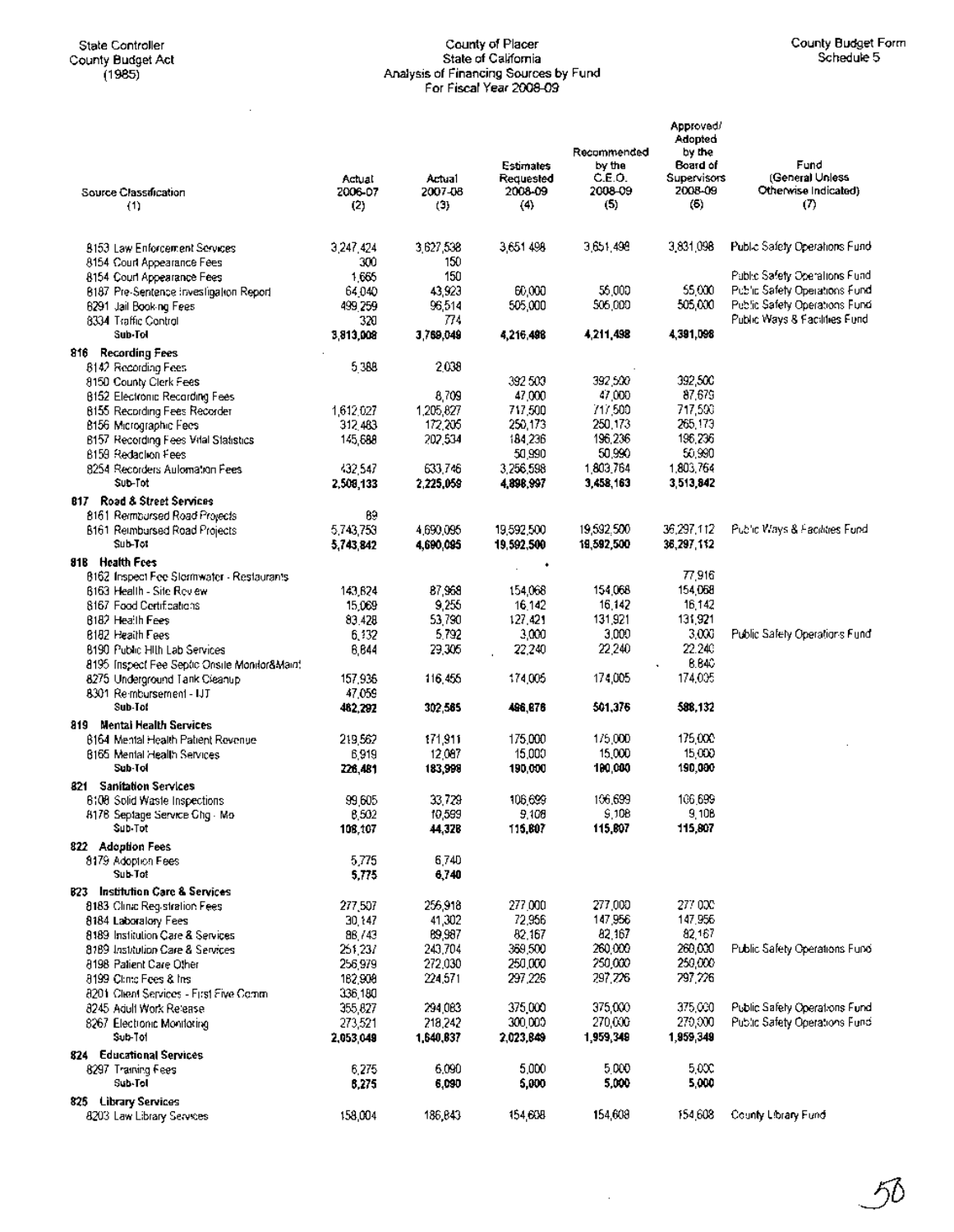Donations

## State Controller County of Placer County Budget Form County Budget Act State of California Schedule 5 (1985) Analysis of Financing Sources by Fund For Fiscal Year 2008-09

 $\mathcal{L}$ 

| Source Classification                                                     | Actual<br>2006-07    | Actual<br>2007-08    | <b>Estimates</b><br>Requested<br>2008-09 | Recommended<br>by the<br>C.E.O.<br>2003-09 | Approved/<br>Adopted<br>by the<br>Board of<br><b>Supervisors</b><br>2008-09 | Fund<br>(General Unless<br>Otherwise Indicated) |
|---------------------------------------------------------------------------|----------------------|----------------------|------------------------------------------|--------------------------------------------|-----------------------------------------------------------------------------|-------------------------------------------------|
| (1)                                                                       | (2)                  | (3)                  | (4)                                      | (5)                                        | (6)                                                                         | $\langle 7 \rangle$                             |
|                                                                           |                      |                      |                                          |                                            |                                                                             |                                                 |
| Sub-Tot                                                                   | 158,004              | 186,843              | 154,508                                  | 154,808                                    | 154,608                                                                     |                                                 |
| 826 Park & Recreation Services<br>8207 Parks & Historial Sites - Services | 659,527              | 807.473              | 751,206                                  | 751,206                                    | 751,206                                                                     |                                                 |
| 8208 Park & Recreation Services                                           | 44,894.              | 39.986               | 36,724                                   | 36,724                                     | 36,724                                                                      |                                                 |
| <b>Sub-Tol</b>                                                            | 704,421              | 847,459              | 787,930                                  | 787,930                                    | 787,930                                                                     |                                                 |
| 827 Other Charges for Services                                            |                      |                      |                                          |                                            |                                                                             |                                                 |
| 8110 Admin Services - Admin Support                                       | 377,689              | 351,708              | 417 186                                  | 395,729                                    | 395,729                                                                     |                                                 |
| 8112 DPW Administrative Services                                          | 539,890              | 596,679              | 990,600                                  | 1,010,400                                  | 1,014,835                                                                   |                                                 |
| 8114 Dala Processing Services                                             | 525,308              | 723,964              | 812,034                                  | 811.426                                    | 811,426                                                                     |                                                 |
| 8116 NSF & Misc Fees<br>8180 Drug Ct Appl Fees                            | 22<br>200            | 66,713<br>475        | 55,000                                   | 55,000                                     | 55,000                                                                      |                                                 |
| 8186 Juv Sealments Fed                                                    | 6,720                | 8,207                |                                          |                                            |                                                                             | Public Safety Operations Fund                   |
| 8191 Food Service Sales                                                   | 36,093               | 35,368               | 37,000                                   | 37,000                                     | 37,000                                                                      |                                                 |
| 8193 Other Services                                                       | 148,495              | 181,609              | 248,500                                  | 248,500                                    | 248,500                                                                     |                                                 |
| 8193 Other Services                                                       | 275                  |                      |                                          |                                            |                                                                             | Public Safety Operations Fund                   |
| <b>6193 Other Services</b>                                                | 19.345               |                      |                                          |                                            |                                                                             | Fire Prolection Fund                            |
| 8194 Investment Services                                                  | 1,034,837            | 1,337,781            | 1,049,300<br>2.249.228                   | 1,049,300                                  | 1,049,300                                                                   |                                                 |
| 8196 Buildings & Grounds Services<br>8196 Buildings 8 Grounds Services    | 1,816,337            | 2,180,026<br>261     |                                          | 2,249,228                                  | 2,249,228                                                                   | Capital Projects Fund                           |
| 8197 Fire Services                                                        | 163                  |                      |                                          |                                            |                                                                             |                                                 |
| 8197 Fire Services                                                        | 3,675,957            | 3,932,308            | 4,573,169                                | 4,558,952                                  | 5.474,673                                                                   | Fire Profection Fund                            |
| 8212 Other General Reimbursement                                          | (285, 102)           | 507,857              | 870,140                                  | 876,365                                    | 915,642                                                                     |                                                 |
| 8212 Other General Rembursement                                           | 8,330                | 17,625               | 30,760                                   | 30,760                                     | $30,760$ .                                                                  | Community Services Fund                         |
| 8212 Other General Reimbursement                                          | 1,220                |                      |                                          |                                            |                                                                             | Public Safety Operations Fund                   |
| 8212 Other General Reimbursement                                          | 39,933               | 169,624              | 161,112                                  | 161,112                                    | 954,573                                                                     | Public Ways & Facilities Fund                   |
| 8212 Other General Reimbursement<br>8212 Other General Reimbursement      | 747,019<br>21,427    | 151,705<br>33,650    | 30,000                                   | 30,000                                     | 30,000                                                                      | Capital Projects Fund<br>Fire Protection Fund   |
| 8213 Right of Way                                                         | 34,158               | 8,996                | 24,000                                   | 24,000                                     | 24,000                                                                      | Public Ways & Facilities Fund                   |
| 8215 Administrative Support Services                                      | 225,890              | 278,001              | 437,228                                  | 437,228                                    | 437,228                                                                     |                                                 |
| 8215 Administrative Support Services                                      | 40,200               | 37,595               | 44,000                                   | 44,000                                     | 44,000                                                                      | Public Safety Operations Fund                   |
| 8216 Forms and Photocopies                                                | 22.124               | 23.027               | 12,985                                   | 12,985                                     | 12,985                                                                      |                                                 |
| 8218 Forms and Photocopies                                                | 60,927               | 63,101               | 64,600                                   | 64,600                                     | 64,600                                                                      | Public Safety Operations Fund                   |
| 8218 Forms and Photocopies                                                | 4,632                | 3,859                | 3,000                                    | 3,000                                      | 3,000                                                                       | County Library Fund                             |
| 8219 Casino - Sales Tax In Lieu<br>8219 Casino - Sales Tax In Lieu        | 281,016<br>92,378    | 197,503<br>64.925    |                                          |                                            |                                                                             | Public Safety Operations Fund                   |
| 8219 Casino - Sales Tax In Lieu                                           | 46,774               | 32,873               |                                          |                                            |                                                                             | Public Ways & Facilities Fund                   |
| 8219 Casino - Sales Tax In Lieu                                           | 795                  | 559                  |                                          |                                            |                                                                             | Fire Protection Fund                            |
| 8220 Casino - Property Tax In Lieu                                        | 1,934,136            | 1,954,798            |                                          |                                            |                                                                             | Capital Projects Fund                           |
| 6221 Sales Tax in Lieu                                                    | 161,538              | 236.601              |                                          |                                            |                                                                             |                                                 |
| 8276 Gold Rush Program Fees                                               |                      | 1,160                |                                          |                                            |                                                                             |                                                 |
| 6279 Living History Program Fees                                          | 19,341               | 21,529               | 22,400                                   | 22,400                                     | 22,400                                                                      |                                                 |
| 8288 Bickford Ranch - Revenue<br>8293 Facility Services Admin Support     | 2,542.518<br>585,863 | 1,266,289<br>738,352 | 600,000<br>895,187                       | 600,000<br>895,187                         | 600,000<br>1,011,823                                                        |                                                 |
| 6342 Archives Revenue                                                     | 226                  | 117                  | 400                                      | 400                                        | 400                                                                         |                                                 |
| 8343 Gold Panning Revenue                                                 | 1,896                | 1,604                | 2,000                                    | 2,000                                      | 2,000                                                                       |                                                 |
| 8790 Program Income                                                       |                      | з                    |                                          |                                            |                                                                             | Community Revitalization Fund                   |
| 8790 Program Income                                                       | 250                  |                      |                                          |                                            |                                                                             | Public Safety Operations Fund                   |
| 8791 Principal Income-Loan Repayments                                     | 218,285              | 94.075               | 206,000                                  | 206,000                                    | 206,000                                                                     | Community Revitalization Fund                   |
| 8792 Interest Income Loan Repayments                                      | 22.526               | 16,131               | 19,098                                   | 19,098                                     | 19,098                                                                      | Community Revitalization Fund                   |
| Sub-Tol                                                                   | 15,009,731           | 15,368,658           | 13,854,927                               | 13,844,670                                 | 15,714,200                                                                  |                                                 |
| 828 Interfund Revenue<br><b>B282 Interfund Revenue</b>                    | 31,226               | 49,114               |                                          |                                            |                                                                             |                                                 |
| 8527 Transfer In A-87 Costs.                                              | 8,718,751            | 9,070,796            | 10,597,401                               | 10,597,401                                 | 10,597,401                                                                  |                                                 |
| 8528 A-87 Charges - Outside Agencies                                      | 416.409              |                      |                                          |                                            |                                                                             |                                                 |
| Sub-Tot                                                                   | 9,166,386            | 9,119,910            | 10,597,401                               | 10,597,401                                 | 10,597,401                                                                  |                                                 |
| Sub-Total<br><b>Charges for Services</b>                                  | 52,638,855           | 51,083,105           | 72,004,229                               | 70,073,874                                 | 88,960,851                                                                  |                                                 |
| 81<br><b>Donations</b>                                                    |                      |                      |                                          |                                            |                                                                             |                                                 |
| 830 Donations                                                             |                      |                      |                                          |                                            |                                                                             |                                                 |
| 8204 Archives Donations                                                   | 131                  | 141                  |                                          |                                            |                                                                             |                                                 |
|                                                                           |                      |                      |                                          |                                            |                                                                             |                                                 |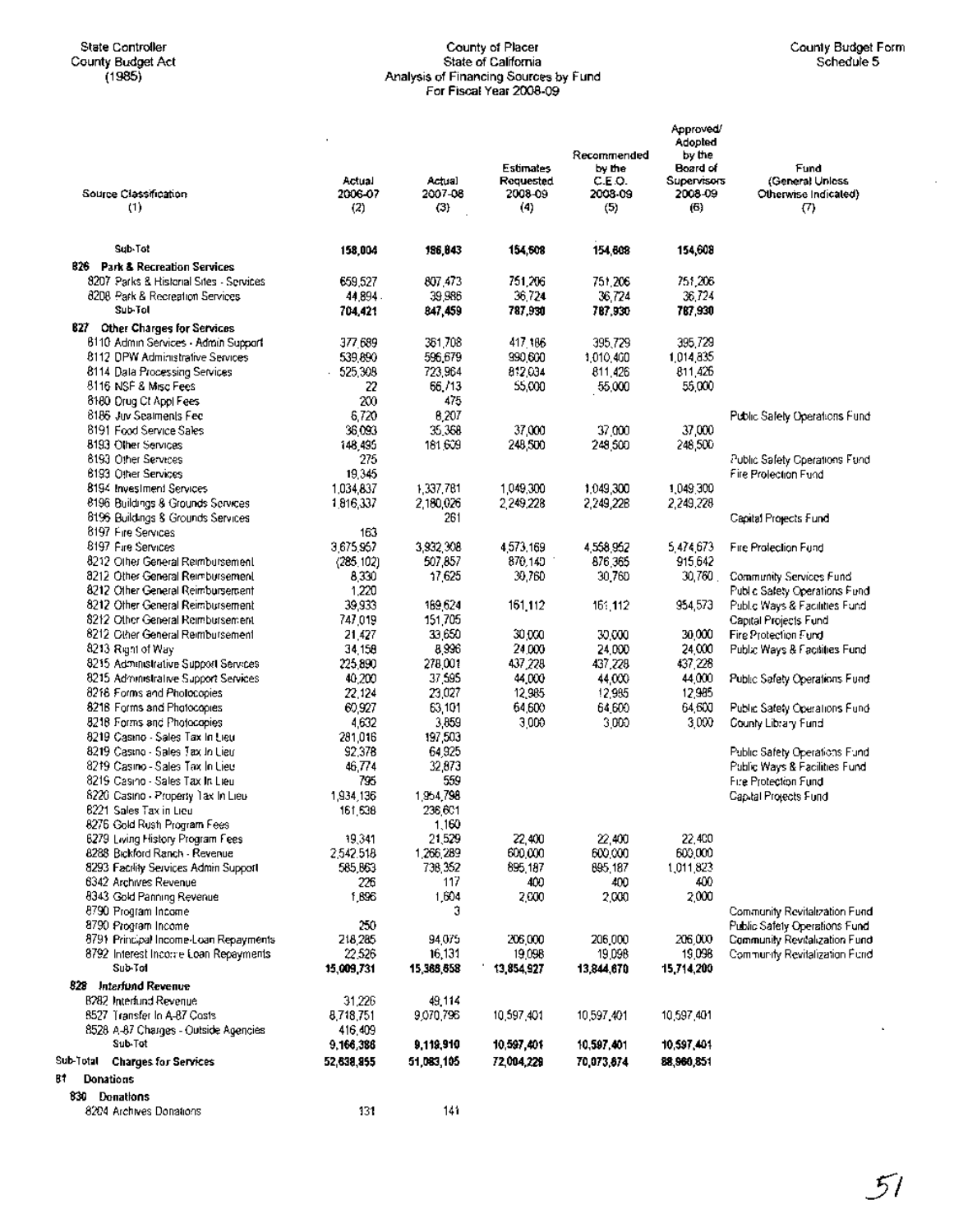$\bar{\mathcal{A}}$ 

#### State Controller County of Placer County Budget Form County Budget Act State of California Schedule 5 (1985) Analysis of Financing Sources by Fund For Fiscal Year 2008-09

 $\sim$ 

| Source Classification<br>(1)                                            | Actual<br>2005-07<br>(2) | Actual<br>2007-08<br>(3) | Estimates<br>Requested<br>2006-09<br>(4) | Recommended<br>by the<br>C.E.O.<br>2008-09<br>(5). | Approved/<br>Adopted<br>by the<br>Board of<br>Supervisors<br>2008-09<br>(6) | Fund<br>(General Unless<br>Otherwise Indicated)<br>Ω |
|-------------------------------------------------------------------------|--------------------------|--------------------------|------------------------------------------|----------------------------------------------------|-----------------------------------------------------------------------------|------------------------------------------------------|
|                                                                         |                          |                          |                                          |                                                    |                                                                             |                                                      |
|                                                                         |                          |                          |                                          |                                                    |                                                                             |                                                      |
| 6205 Museum Donations                                                   | 7,922                    | 7.833<br>500             | 3,500                                    | 3.500<br>8.000                                     | 3.500                                                                       |                                                      |
| 8748 Literacy Donations<br>8754 Donation - For Library Equip & Supplies | 6,460<br>63,283          | 44,204                   | 8,000                                    |                                                    | 8,000                                                                       | County Library Fund<br>County Library Fund           |
| 8755 Donation                                                           | 24,983                   | 5,532                    | 15,010                                   | 15,010                                             | 15.010                                                                      |                                                      |
| 8755 Donation                                                           | 17,500                   | 16,260                   |                                          |                                                    |                                                                             | Public Safety Operations Fund                        |
| 8755 Donation                                                           | 12,753                   |                          | 120,000                                  | 120,000                                            |                                                                             | Capital Projects Fund                                |
| 6755 Donation                                                           | 108,800                  | 141,773                  | 156,000                                  | 156,000                                            | 156,000                                                                     | Open Space Fund                                      |
| 8755 Donation                                                           | 17,964                   | 11,358                   |                                          |                                                    | 3,798                                                                       | County Library Fund                                  |
| Sub-Tot                                                                 | 259,796                  | 229,606                  | 302,510                                  | 302,510                                            | 186,308                                                                     |                                                      |
| Sub-Total<br><b>Donations</b>                                           | 259,796                  | 229,006                  | 302,510                                  | 302,510                                            | 186,308                                                                     |                                                      |
| 85<br><b>Miscellaneous Revenues</b>                                     |                          |                          |                                          |                                                    |                                                                             |                                                      |
| 851 Welfare Repayments                                                  |                          |                          |                                          |                                                    |                                                                             |                                                      |
| 8757 Welfare Repayments                                                 | 13,674                   | 4,003                    | 2,500                                    | 2,500                                              | 2.500                                                                       |                                                      |
| 8759 Reimbursements - AFDC                                              | 72,448                   | 73,917                   | 76 000                                   | 76,000                                             | 76,000                                                                      |                                                      |
| 8760 Reimbursements - SHI                                               | 160.175                  | 211.847                  | 220,000                                  | 220,000                                            | 220,000                                                                     |                                                      |
| Sub-Tol                                                                 | 246,297                  | 289,767                  | 298,500                                  | 298,500                                            | 298,500                                                                     |                                                      |
| 852 Other Sales                                                         |                          |                          |                                          |                                                    |                                                                             |                                                      |
| 8753 Other Sales                                                        | 64.406                   | 44,340                   | 31,500                                   | 31,500                                             | 31,500                                                                      |                                                      |
| 8753 Other Sales                                                        | 7,265                    | 3,330                    |                                          |                                                    |                                                                             | Public Safely Operations Fund                        |
| 8/53 Other Sales                                                        | 20,374                   | 13,544                   |                                          |                                                    |                                                                             | Public Ways & Facilities Fund                        |
| 8753 Other Sales                                                        |                          | 50                       |                                          |                                                    |                                                                             | Capital Projects Fund                                |
| Sub-Tot                                                                 | 92,045                   | 61,264                   | 31,500                                   | 31,500                                             | 31,500                                                                      |                                                      |
| 853 Miscellaneous                                                       |                          |                          |                                          |                                                    |                                                                             |                                                      |
| 8185 Child Support Eschealment                                          | 7,948                    |                          |                                          |                                                    |                                                                             |                                                      |
| 8746 Grants-Private Funds                                               | 45,935                   | 156,705                  | 175,938                                  | 193,338                                            | 193,338                                                                     |                                                      |
| 8746 Grants-Private Funds                                               | 77,020                   | 49.627                   |                                          |                                                    |                                                                             | Public Safety Operations Fund                        |
| 8746 Granis-Private Funds<br>8/51 Insurance Refunds                     | 24,000                   |                          |                                          |                                                    |                                                                             | County Library Fund                                  |
| B761 Insurance Refunds                                                  | 2,768<br>13,552          |                          |                                          |                                                    |                                                                             | Public Safety Operations Fund                        |
| 8762 State Compensation Insurance Refund                                | 57,897                   | 12,971                   | 45,000                                   | 45.DX                                              | 45,000                                                                      | Public Safety Operations Fund                        |
| 8752 State Compensation Insurance Refund                                |                          |                          | 30,000                                   | 30,000                                             | 30,000                                                                      | Public Ways & Facilities Fund                        |
| 8764 Miscellaneous Revenues                                             | 393,435                  | 324,317                  | 66,876                                   | 66,876                                             | 566,876                                                                     |                                                      |
| 8764 Miscellaneous Revenues                                             | ß                        |                          |                                          |                                                    |                                                                             | Community Revitalization Fund                        |
| <b>6764 Miscellaneous Revenues</b>                                      | 35,410                   | 83.068                   | 54,300                                   | 54,300                                             | 54.300                                                                      | Public Safely Operations Fund                        |
| 8764 Miscellaneous Revenues                                             | 103,713                  | 5,714                    | 10,000                                   | 10,000                                             | 10.030                                                                      | Public Ways & Facilities Fund                        |
| 8764 Miscellaneous Revenues                                             |                          | 900,000                  | 187,220                                  | 187,220                                            | 1,746,840                                                                   | Capital Projects Fund                                |
| 8764 Miscellaneous Revenues                                             |                          | 42,185                   |                                          |                                                    |                                                                             | County Library Fund                                  |
| 8764 Miscellaneous Revenues                                             | 821                      | 24,520                   |                                          |                                                    |                                                                             | Fire Protection Fund                                 |
| 8764 Miscellaneous Revenues                                             |                          | 146                      |                                          |                                                    |                                                                             | 10ebt Service Fund                                   |
| 8765 Restitution                                                        |                          | 69                       |                                          |                                                    |                                                                             | Public Safety Operations Fund                        |
| 8766 Cash Overage<br>8767 Late Fees - Loans                             | 9,964<br>90              | 9,376                    | 3,000                                    | 3.000                                              | 3,000                                                                       |                                                      |
| 8768 Revenue Cancelled Warrants                                         | 11,748                   | 11<br>96,430             |                                          |                                                    |                                                                             | Community Revitalization Fund                        |
| 8769 R&R Clearing Insurance Premiums                                    |                          | 1,950                    |                                          |                                                    |                                                                             |                                                      |
| 8781 Inmate Welfare Trust Contribution                                  | 319,389                  | 351.426                  | 435.084                                  | 435,084                                            | 435.084                                                                     | Public Safety Operations Fund                        |
| Sub-Tol                                                                 | 1,103,798                | 2,057,517                | 1,007,418                                | 1,024,818                                          | 3,084,438                                                                   |                                                      |
| Sub-Total<br><b>Miscellaneous Revenues</b>                              | 1,442,138                | 2,408,548                | 1,337,418                                | 1,354,818                                          | 3,414,438                                                                   |                                                      |
| 87<br>Other Financing Sources                                           |                          |                          |                                          |                                                    |                                                                             |                                                      |
| 872 Sale of Capital Assets                                              |                          |                          |                                          |                                                    |                                                                             |                                                      |
| 8750 Proceeds from Sale of Capital Assets                               | 752                      |                          |                                          |                                                    |                                                                             |                                                      |
| 8750 Proceeds from Sale of Capital Assets                               | 36,160                   | 15,739                   | 25,000                                   | 25,000                                             | 25,000                                                                      | Public Safety Operations Fend                        |
| 8750 Proceeds from Sale of Capital Assets                               |                          | 28,506                   | 50,000                                   | 50,000                                             | 50,000                                                                      | Public Ways & Facilities Fund                        |
| Sub-Tot                                                                 | 36,912                   | 44,245                   | 75,000                                   | 75,000                                             | 75,000                                                                      |                                                      |
| 873 Transfers in                                                        |                          |                          |                                          |                                                    |                                                                             |                                                      |
| 8779 Contributions from General Fund                                    | 55,662                   | 151,963                  | 146,319                                  | 149,141                                            | 149,141                                                                     | Community Services Fund                              |
| 8779. Contributions from General Fund.                                  | 47,398,134               | 60,372,117               | 65,799,804                               | 65,828,767                                         | 66,769,695                                                                  | Public Safety Operations Fund                        |
| 8779 Contributions from General Fund                                    | 6,070,896                | 5,070,900                | 5,070,900                                | 4,920,900                                          | 6,770,900                                                                   | Public Ways & Facilities Fund                        |
| 8779 Contributions from General Fund                                    | 1,855                    | 8,000                    |                                          |                                                    |                                                                             | Fish and Game Fund                                   |
| 8779 Controutiens from General Fund                                     | 889,132                  | 889,132                  |                                          |                                                    |                                                                             | Capital Projects Fund                                |

l,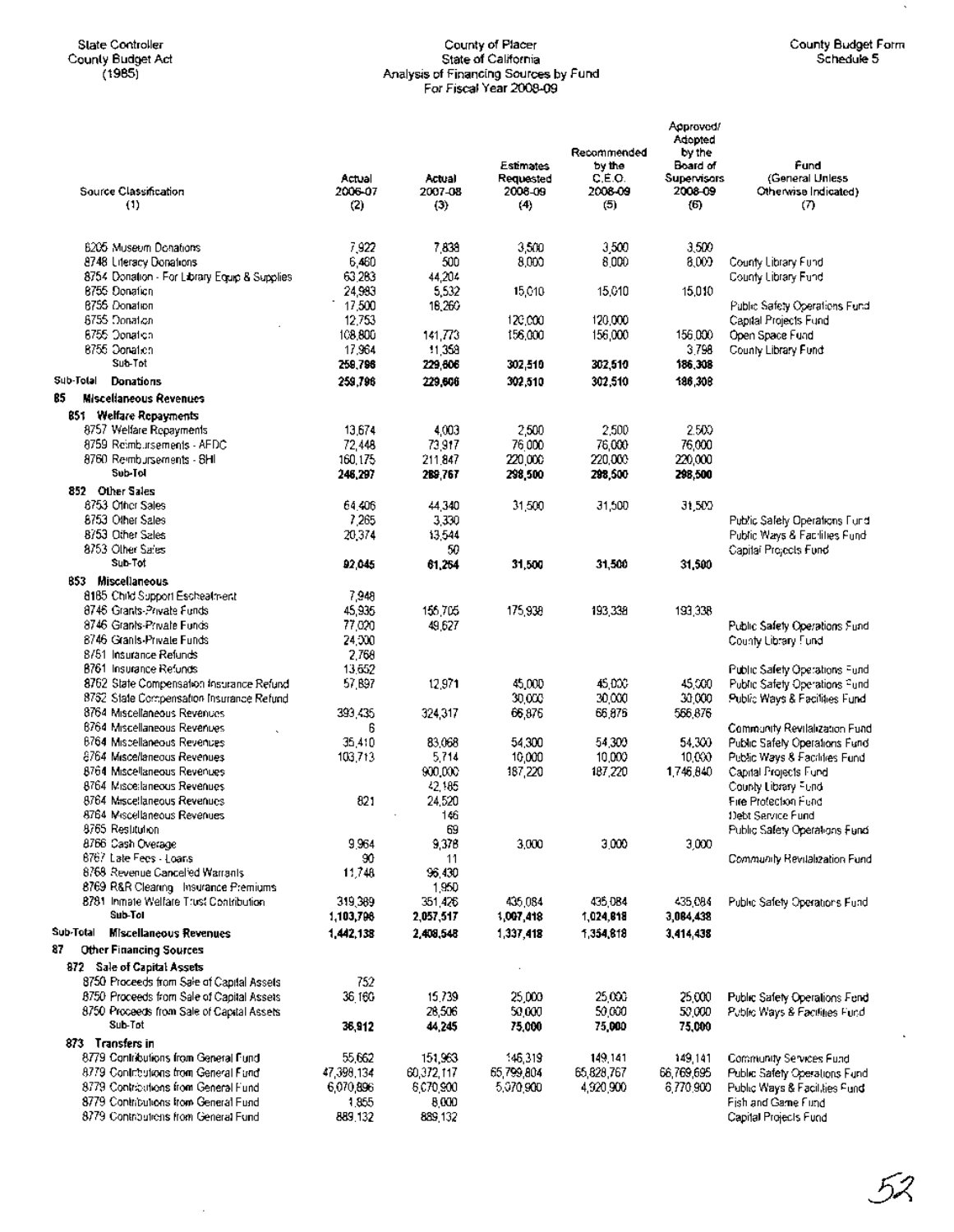# County of Placer<br>State of California<br>Analysis of Financing Sources by Fund<br>For Fiscal Year 2008-09

|                                             | Actual      | Actual      | <b>Estimates</b><br>Requested | Recommended<br>by the<br>C.E.O. | Approved/<br>Adopted<br>by the<br>Board of<br><b>Supervisors</b> | Fund<br>(General Unless              |
|---------------------------------------------|-------------|-------------|-------------------------------|---------------------------------|------------------------------------------------------------------|--------------------------------------|
| Source Classification                       | 2006-07     | 2007-08     | 2008-09                       | 2008-09                         | 2008-09                                                          | Otherwise Indicated)                 |
| (1)                                         | (2)         | (3)         | (4)                           | (5)                             | (6)                                                              | (7)                                  |
| 8779 Contributions from General Fund        | 1.328.750   | 1.403.160   | 1,435,433                     | 717.716                         | 717.716                                                          | Open Space Fund                      |
| 8779 Contributions from General Fund        | 751.462     | 844,334     | 1,034,493                     | 1,034,493                       | 934.533                                                          | County Library Fund                  |
| 8779 Contributions from General Fund        | 1,098.010   | 1,098,010   | 1.053.000                     | 1.053.000                       | 1,053,000                                                        | Fire Protection Fund                 |
| 8780 Contributions from Other Funds         | 556 917     | 1,381,295   | 637,363                       | 737.363                         | 737 363                                                          |                                      |
| 6780 Contributions from Other Funds         | 1264        | 32.400      |                               |                                 |                                                                  | Community Revitalization Fund        |
| 8780 Contributions from Other Funds         | 2.146,444   | 22,951      | 26,500                        | 26,500                          | 104,425                                                          | Public Safety Operations Fund        |
| 8/60 Contributions from Other Funds.        |             | 11,621      |                               |                                 |                                                                  | Public Ways & Facilities Fund        |
| 8780 Contributions from Other Funds         |             | 45,567      | 2,802,182                     | 2,802,182                       | 3,266,183                                                        | Capital Projects Fund                |
| 8780 Contributions from Other Funds         | 285,000     | 4.639.379   | 100,000                       | 100 000                         | 100,000                                                          | Open Space Fund                      |
| 8780 Contributions from Other Funds         | 156,767     | 201,632     | 207,914                       | 207,914                         | 207,914                                                          | County Library Hund                  |
| 8780 Contributions from Other Funds         |             | 78,483      |                               | 188,000                         | 190,365                                                          | Fire Profection Fund                 |
| 8780 Contributions from Other Funds         | 1,878,110   | 2,562,632   | 4,497,966                     | 3,997,966                       | 3.997.966                                                        | <b>Debt Service Fund</b>             |
| 8954 Operating Transfers In                 | 2.571.829   | 578.483     | 115,000                       | 115,000                         | 115,000                                                          |                                      |
| 8954 Operating Transfers In                 |             | 73          |                               |                                 |                                                                  | Community Revitalization Fund        |
| 6954 Operating Transfers In                 | 4,272,299   | 4,273,736   | 5,856,942                     | 6,409,040                       | 6,409,040                                                        | Public Safety Operations Fund        |
| 8954 Operating Transfers In                 | 1,582,484   | 5,601,974   | 42,924,500                    | 42 924 500                      | 42,924,500                                                       | Public Ways & Facilities Fund        |
| B954 Operating Transfers In                 | 1,006,048   |             |                               |                                 |                                                                  | Open Space Fund                      |
| 8990 Operating Trans In - Capital Imprimits | 22.518.194  | 37.346.646  | 135,705,331                   | 130.155.331                     | 108.318.113                                                      | Capital Projects Fund                |
| Sub-Tot                                     | 94,519,257  | 127,814,688 | 267,413,647                   | 261,367,813                     | 242,765,854                                                      |                                      |
| 874 Long-Term Debt Proceeds                 |             |             |                               |                                 |                                                                  |                                      |
| 8950 Sales of Bonds                         |             | 12          |                               |                                 |                                                                  | Capital Projects Securitization Fund |
| 8953 Long Term Debt Proceeds                | (5, 850)    |             |                               |                                 |                                                                  | Public Ways & Facilities Fund        |
| 8957 Certificates of Participation Proceeds |             | 34.821.466  |                               |                                 |                                                                  | Debt Service Fund                    |
| 8958 Capital Lease Proceeds                 |             | 141.165     |                               |                                 |                                                                  |                                      |
| 8958 Capital Lease Proceeds                 | 250.595     | 324790      |                               |                                 |                                                                  | Public Safety Operations Fund        |
| Sub-Tol                                     | 244,745     | 35,287,433  |                               |                                 |                                                                  |                                      |
| Sub-Tolal<br><b>Other Financing Sources</b> | 94,800,914  | 162,946,366 | 267.488.647                   | 261.442.613                     | 242.840.854                                                      |                                      |
| 88<br><b>Special Items</b>                  |             |             |                               |                                 |                                                                  |                                      |
| 875 Contributions                           |             |             |                               |                                 |                                                                  |                                      |
| 8985 Contributions                          |             |             | 552.649                       | 65.132                          | 65.132                                                           | Public Safely Operations Fund        |
| Sub-Tot                                     |             |             | 552,649                       | 65,132                          | 65,132                                                           |                                      |
| Sub-Total<br><b>Special Items</b>           |             |             | 552,649                       | 65.132                          | 65.132                                                           |                                      |
| <b>Grand Total</b>                          | 544,966,601 | 621,223,599 | 780,262,806                   | 788.500.570                     | 779,014,887                                                      |                                      |

 $\bar{z}$ 

 $\bar{z}$ 

 $\bar{\mathcal{A}}$ 

 $\bar{z}$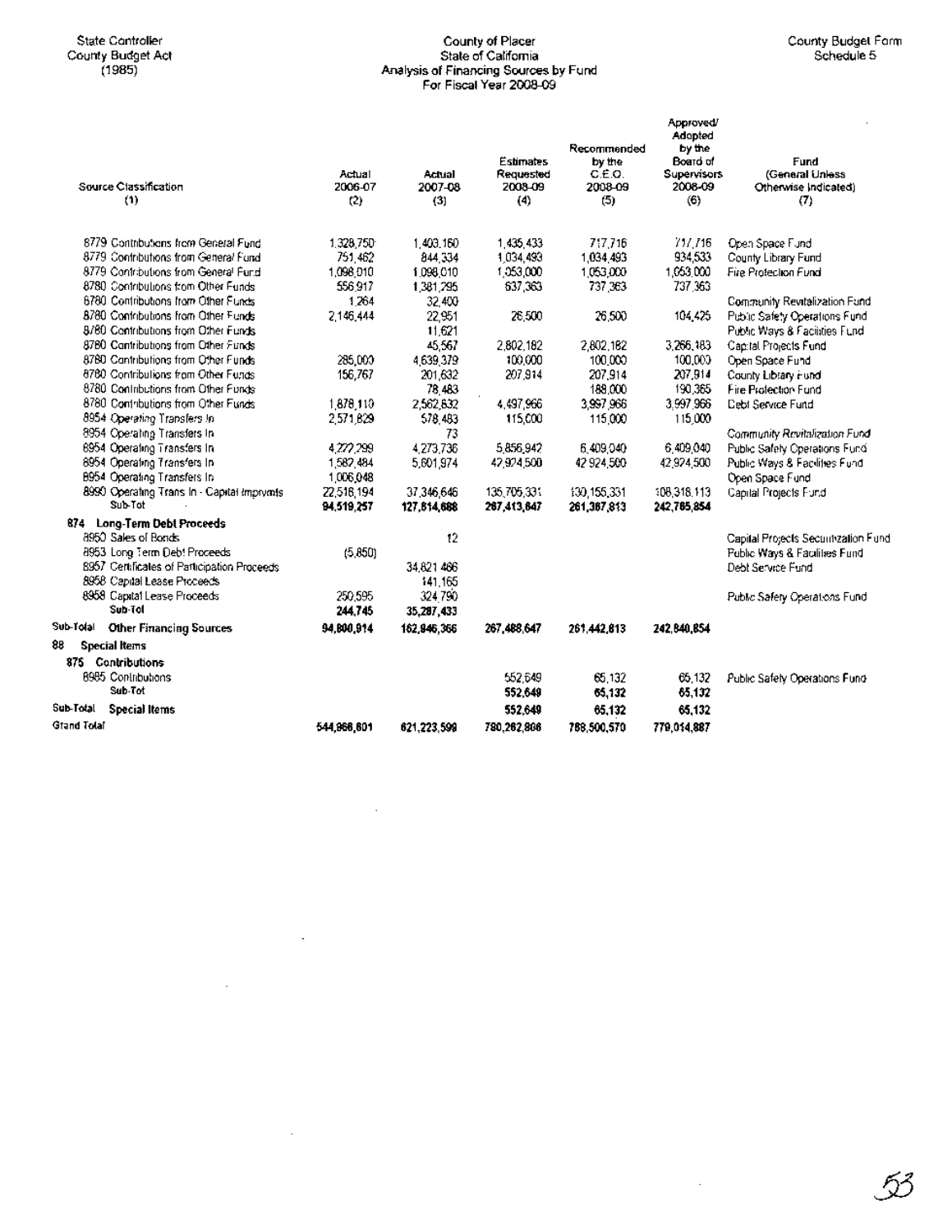$\mathcal{L}$ 

#### State Controller County **of Placer** County Budget Form County Budget Act State of California Schedule? (1985) Summary of County. Financing Requirements by Function and Fund For Fiscal Year 2008-09

ï

| Description<br>(1)                          | Actual<br>2006-07<br>(2) | Actual<br>2007-08<br>(3) | Estimates<br>Requested<br>2008-09<br>(4) | Recommended<br>by C.E.O.<br>2008-09<br>(5) | Approved!<br>Adopted by<br>the Board of<br>Supervisors<br>2008-09<br>(6) |
|---------------------------------------------|--------------------------|--------------------------|------------------------------------------|--------------------------------------------|--------------------------------------------------------------------------|
| Summarization by Function:                  |                          |                          |                                          |                                            |                                                                          |
| General                                     | 130,252,081              | 120.185.292              | 375 989 949                              | 365,490,249                                | 407,961,496                                                              |
| Public Protection                           | 206,121,340              | 233,837 860              | 265,326,995                              | 255,075,652                                | 260,321,680                                                              |
| Public Ways and Facilities                  | 47,125,879               | 44,124,660               | 16,557,000                               | 16,296,100                                 | 18,080,714                                                               |
| Health and Sanitation                       | 103,211,057              | 138,702,761              | 94,645,815                               | 87,071,681                                 | 90,050,635                                                               |
| Public Assistance                           | 35,941,545               | 37,772,907               | 61,042,783                               | 59,468,802                                 | 59,466,002                                                               |
| Education                                   | 5,375,312                | 5,816,250                | 6,357,838                                | 6,369,347                                  | 6,436,049                                                                |
| Recreation & Cultural Services              | (7, 644)                 | 706.491                  | 4,991,261                                | 4,753,404                                  | 4,620,437                                                                |
| Debt Services                               | 2,752,079                | 5,015,017                | 7.627,653                                | 7,627,653                                  | 7,627,653                                                                |
| <b>Total Specific Financing Uses</b>        | 530,771,649              | 556,161,238              | 832,539,294                              | 802.153.888                                | 854,584,666                                                              |
| Appropriation for Contingencies             |                          |                          | 6,477,766                                | 7,534 119                                  | 6,899,958                                                                |
| <b>Sub-Tolal Financing Uses</b>             | 530,771,649              | 556,161,238              | 839,017,060                              | 809,688,007                                | 861,464,624                                                              |
| Provisions for Reserves & Designations      |                          |                          |                                          | 2935,144                                   | 3,858,198                                                                |
| <b>Total Financing Requirements</b>         | 530,771,649              | 556,161,238              | 839,017,060                              | 812,623,151                                | 865,322,822                                                              |
| Summarization by Fund                       |                          |                          |                                          |                                            |                                                                          |
| 100 General Fund                            | 335,106,138              | 348.317.936              | 368,169,942                              | 371.051.401                                | 376,823.219                                                              |
| 103<br>Community Services Fund              | 1,714,901                | 1,953,328                | 2,124,578                                | 2.029.073                                  | 2.090.730                                                                |
| 04'<br>Community Revitalization Fund        | 1,543,986                | 2,779,837                | 461.641                                  | 461.641                                    | 461,641                                                                  |
| 107<br>Special Aviation Fund                | 7,961                    | 5,093                    | 12,500                                   | 12,500                                     | 118,725                                                                  |
| 110<br>Public Safety Operations Fund        | 107.245.080              | 1.6.641.442              | 133,768,371                              | 128,504,612                                | 132,396,618                                                              |
| 111<br>DMV Special Collections Fund         |                          | 209,935                  | 528,000                                  | 528,000                                    | 747,062                                                                  |
| 115<br>Gold Country Tourism and Promptions  | 207,643                  | 371,242                  | 361.517                                  | 361,517                                    | 315,275                                                                  |
| 120<br>Public Ways & Facilities Fund        | 46,375,381               | 43,262,336               | 135,716,750                              | 135,716,750                                | 153,288,915                                                              |
| 130<br>Fish and Game Fund                   | 5,354                    | 8,634                    | 1,200                                    | $+200$                                     | 5,031                                                                    |
| 140<br>Capital Projects Fund                | 21,636,139               | 17,453,995               | 155,505,734                              | 149,955,734                                | 172,236.597                                                              |
| 141<br>Capital Projects Securitization Fund | $-663,517$               |                          |                                          |                                            |                                                                          |
| 145<br>Lake Tahoe Tourism and Promotions    | 3.230.990                | 4.130.267                | 4,400,000                                | 4 411,481                                  | 5,658,112                                                                |
| 150<br>Open Space Fund                      | 544000                   | 6,070,427                | 155,000                                  | 1,218,716                                  | 1,333,359                                                                |
| 160<br>County Library Fund                  | 5,092,984                | 5,515,032                | 6,028,249                                | 6,039,758                                  | 6,357,421                                                                |
| Fire Protection Fund<br>170                 | 5,493,876                | 6,041,858                | 7,212,112                                | 7,669,302                                  | 8,872,646                                                                |
| 190<br>Debt Service Fund                    | 1,903,699                | 3,399,876                | 4,561,466                                | 4,561,466                                  | 4,617,766                                                                |
| <b>Total Financing Requirements</b>         | 530.771.649              | 556,161,238              | 839,017,060                              | 812.623.151                                | 865,322,822                                                              |

 $\bar{z}$ 

 $\hat{\mathcal{A}}$ 

 $\cdot$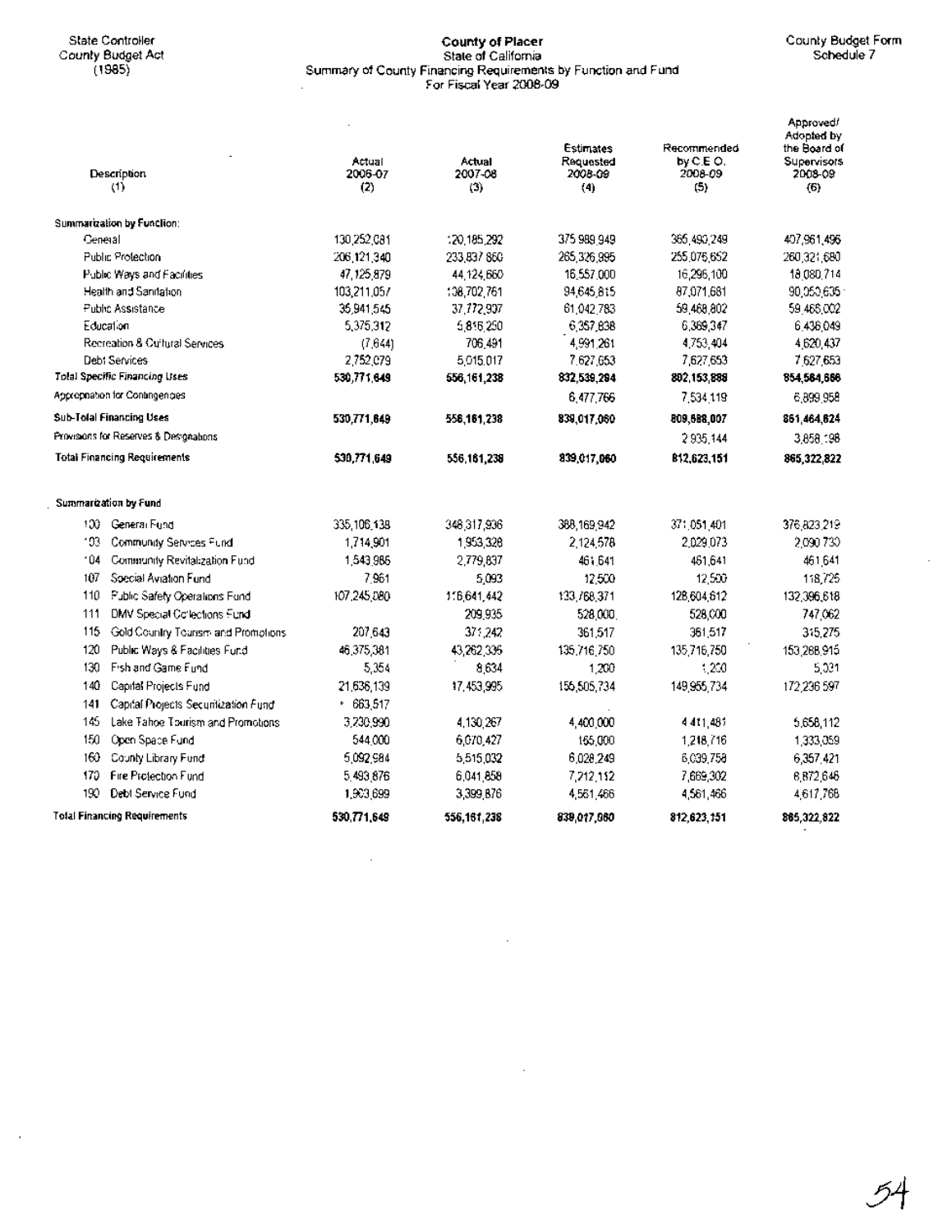J,

# County of Placer<br>State of California<br>Summary of County Financing Requirements<br>For Fiscal Year 2008-09

55

|                      | Description<br>(1)                                                         | Actual<br>2006-07<br>(2) | Actual<br>2007-08<br>(3) | <b>Estimates</b><br>Requested<br>2008-09<br>(4) | Recommended<br>by C.E.O.<br>2008-09<br>(5) | Approved/<br>Adopted by<br>the Board of<br>Supervisors<br>2008-09<br>(6) |
|----------------------|----------------------------------------------------------------------------|--------------------------|--------------------------|-------------------------------------------------|--------------------------------------------|--------------------------------------------------------------------------|
|                      | <b>Total Specific Financing Uses</b><br>(Brought Forward from Schedule 8A) | 530,771,849              | 556,161,238              | 832.539.294                                     | 802,153,889                                | 854,564,666                                                              |
|                      | Appropriation for Conlingencies                                            |                          |                          |                                                 |                                            |                                                                          |
|                      | 100 General Fund                                                           |                          |                          | 6,363,521                                       | 7,419,874                                  | 5,016 750                                                                |
| 107                  | Special Aviation Fund                                                      |                          |                          | 2,500                                           | 2,500                                      | 2,500                                                                    |
|                      | 110 Public Safety Operations Fund                                          |                          |                          |                                                 |                                            | 768,963                                                                  |
| 120                  | Public Ways & Facilities Fund                                              |                          |                          |                                                 |                                            |                                                                          |
| 130                  | Fish and Game Fund                                                         |                          |                          |                                                 |                                            |                                                                          |
| 145                  | Lake Tahoe Tourism and Promotions                                          |                          |                          |                                                 |                                            |                                                                          |
| 160                  | County Library Fund                                                        |                          |                          |                                                 |                                            |                                                                          |
| 170                  | Fire Profection Fund                                                       |                          |                          | 111,745                                         | 111,745                                    | 111,745                                                                  |
| Tolal Financing Uses |                                                                            | 530,771,649              | 556, 161, 238            | 839,017,060                                     | 809,688,007                                | 861,464,624                                                              |
|                      | Provisions for Reserves/Designations                                       |                          |                          |                                                 |                                            |                                                                          |
|                      | 100 General Fund                                                           |                          |                          |                                                 | 1,631,428                                  | 1,631,428                                                                |
| 103                  | Community Services Fund                                                    |                          |                          |                                                 |                                            | 61,657                                                                   |
| 104                  | Community Revitalization Fund                                              |                          |                          |                                                 |                                            |                                                                          |
| 107                  | Special Aviation Fund                                                      |                          |                          |                                                 |                                            | 6.226                                                                    |
| 110                  | Public Safely Operations Fund                                              |                          |                          |                                                 |                                            |                                                                          |
| 111                  | DMV Special Collections Fund                                               |                          |                          |                                                 |                                            |                                                                          |
| 115                  | Gold Country Tourism and Promotions                                        |                          |                          |                                                 |                                            |                                                                          |
| 120                  | Public Ways & Facilities Fund                                              |                          |                          |                                                 |                                            | 196                                                                      |
| 130                  | Fish and Game Fund                                                         |                          |                          |                                                 |                                            | 3.918                                                                    |
| 140                  | Capital Projects Fund                                                      |                          |                          |                                                 |                                            | 136 553                                                                  |
| 141                  | Capital Projects Securitization Fund                                       |                          |                          |                                                 |                                            |                                                                          |
| 145                  | Lake Tahoe Tourism and Promotions                                          |                          |                          |                                                 |                                            | 26,928                                                                   |
| 150                  | Open Space Fund                                                            |                          |                          |                                                 | 1,053,716                                  | 1,168,059                                                                |
| 160                  | County Library Fund                                                        |                          |                          |                                                 |                                            | 250,961                                                                  |
| 170                  | Fire Protection Fund                                                       |                          |                          |                                                 | 250.DOG                                    | 513,960                                                                  |
| 190                  | Debt Service Fund                                                          |                          |                          |                                                 |                                            | 56,302                                                                   |
|                      | Total Provisions for Reserves/Designation                                  |                          |                          |                                                 | 2.935.144                                  | 3,858,198                                                                |
|                      | i'olal Financing Requirements                                              | 530,771,649              | 556,161,238              | 839,017,060                                     | 812, 823, 151                              | 865, 322, 822                                                            |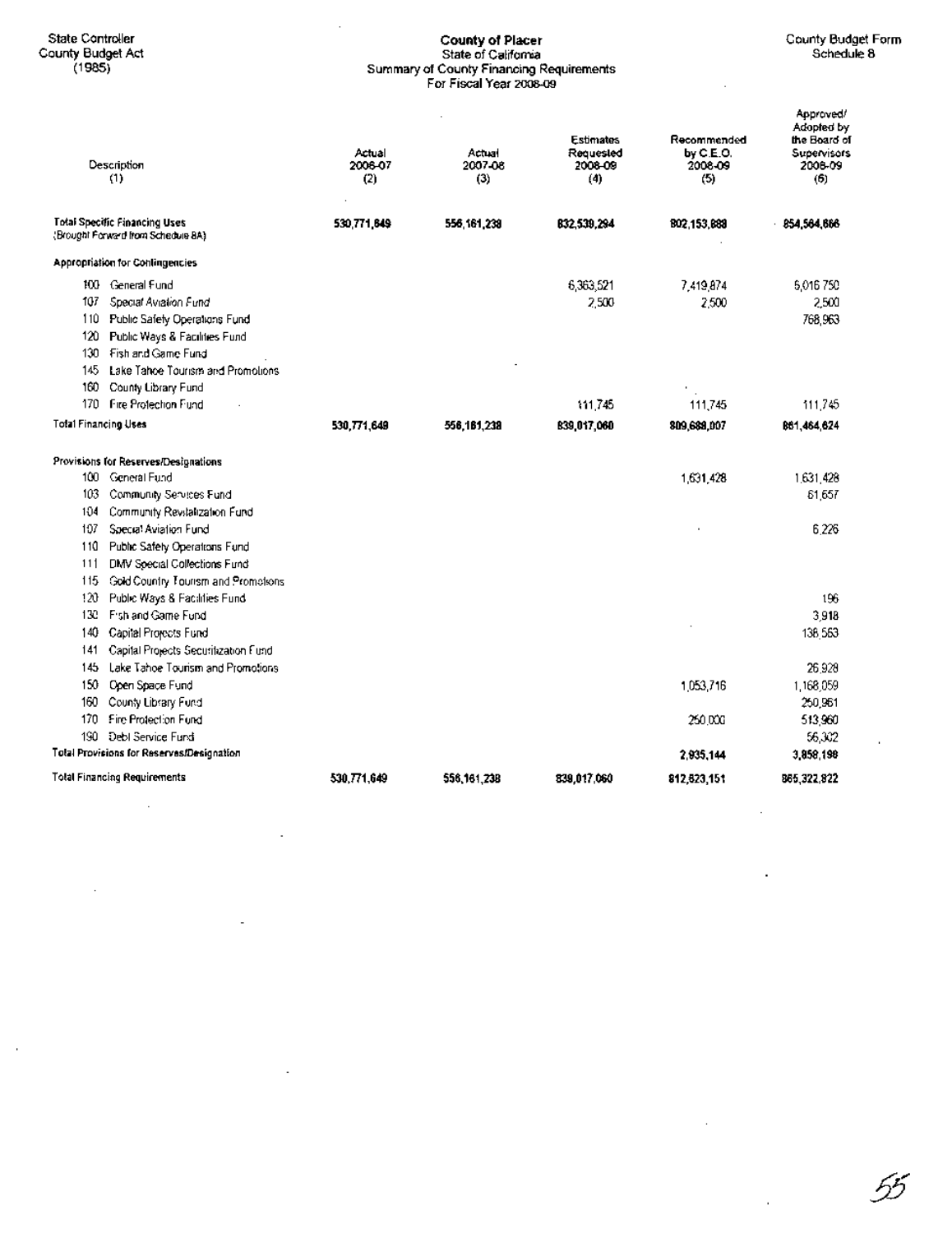$\bar{z}$ 

## State Controller **County of Placer** County Budget Form County Budget Act State of California Schedule 8A (1985) Schedule of County Specific Financing Uses by Function and Activity For Fiscal Year 2008-09

| <b>Budget Units</b><br>(Grouped by Function and Activity)<br>(1) | Actual<br>2006-07<br>(2) | Actual<br>2007-08<br>(3) | <b>Estimates</b><br>Requested<br>2008-09<br>(4) | Recommended<br>by $C.E.O.$<br>2008-09<br>(5) | Approved/<br>Adopted by<br>the Board of<br>Supervisors<br>2008-09<br>(6) |
|------------------------------------------------------------------|--------------------------|--------------------------|-------------------------------------------------|----------------------------------------------|--------------------------------------------------------------------------|
| General                                                          |                          |                          |                                                 |                                              |                                                                          |
| <b>Legislative and Administrative</b>                            |                          |                          |                                                 |                                              |                                                                          |
| Board of Supervisors                                             | 1,722,683                | 1,783,629                | 2.091.613                                       | 2,089,711                                    | 2043.911                                                                 |
| Clerk of the Board                                               | 550,583                  | 605,164                  | 649.729                                         | 648,767                                      | 718,647                                                                  |
| County Executive Office                                          | 4.248.027                | 4,316,700                | 5.962.257                                       | 5,941,509                                    | 5,763,684                                                                |
| Community and Agency Support                                     | 10.686.985               | 9.342.143                | 6,556,619                                       | 5,918,413                                    | 8.809.513                                                                |
| Economic Developmen!                                             | 511                      | 56                       |                                                 |                                              |                                                                          |
| Organization Development Division<br>County Cierk-Recorder       | (166)<br>25,184          | (45)<br>(14.810)         |                                                 |                                              |                                                                          |
| Emergency Services                                               | 52                       | 124                      |                                                 |                                              |                                                                          |
| Activity Tolat                                                   | 17,234,259               | 16,033,161               | 15,250,218                                      | 14.598.400                                   | 17,335,755                                                               |
| Finance                                                          |                          |                          |                                                 |                                              |                                                                          |
| <b>Auditor-Controller</b>                                        | 4.146.855                | 4,736,107                | 5,461,584                                       | 5,446,601                                    | 5,316,067                                                                |
| Treasurer/Tax Coltector                                          | 2,720.621                | 3,103,088                | 3.695.549                                       | 3.676.408                                    | 3.512.120                                                                |
| Assessor                                                         | 6.791.402                | 7.096.607                | 9,597.150                                       | 9,466,736                                    | 9466,736                                                                 |
| Administrative Services                                          | 3,327,367                | 3,524,421                | 3,976,455                                       | 3.775.371                                    | 3700 351                                                                 |
| Activity Total                                                   | 16,986,245               | 18,460,223               | 22,730,738                                      | 22,365,116                                   | 21,995,274                                                               |
| Counsel                                                          |                          |                          |                                                 |                                              |                                                                          |
| County Counsel                                                   | 2,896,000                | 3,003,883                | 3.785,696                                       | 3,785,710                                    | 3,599,810                                                                |
| <b>Activity Tolal</b>                                            | 2,896,000                | 3,003.883                | 3,785,896                                       | 3,785,710                                    | 3,599,810                                                                |
| Personnel                                                        |                          |                          |                                                 |                                              |                                                                          |
| County Executive Office                                          | 642 469                  | 725.313                  |                                                 |                                              |                                                                          |
| Personnel                                                        | 2.542.643                | 2,811,310                | 3,071,718                                       | 3,117,555                                    | 3,035,430                                                                |
| Economic Development                                             |                          | 44.146                   |                                                 |                                              |                                                                          |
| Employee Benefits                                                | 9 539 566                | 11.522.501               |                                                 | 599,793                                      | 599,713                                                                  |
| Organization Development Orvision<br><b>Emergency Services</b>   | 365,236<br>398           | 338.652<br>45,909        | 599.793                                         |                                              |                                                                          |
| <b>Activity Total</b>                                            | 13,490,312               | 15,487,831               | 3,871,511                                       | 3,717,348                                    | 3,635,143                                                                |
| <b>Elections</b>                                                 |                          |                          |                                                 |                                              |                                                                          |
| County Clerk-Recorder                                            | 4,153,372                | 4,975,604                | 4,613,185                                       | 4,611,768                                    | 4,589,126                                                                |
| <b>Activity Total</b>                                            | 4,153,372                | 4,975,604                | 4,613,185                                       | 4,611,768                                    | 4,589,126                                                                |
|                                                                  |                          |                          |                                                 |                                              |                                                                          |
| <b>Property Management</b><br><b>Building Maintenance</b>        | 1944,354                 | 2,460.143                | 6,551,554                                       | 6,273,187                                    | 6,210,194                                                                |
| Capital Improvements                                             | 246,755                  | 128,701                  |                                                 |                                              |                                                                          |
| Facility Services Administration                                 | (616.932)                | (831.692)                | 895,187                                         | 895.187                                      | 1.011.673                                                                |
| Parks & Grounds Maintenance                                      | 2.034.362                | 1,940,327                |                                                 |                                              |                                                                          |
| Placer County Museum                                             | 7.839                    | 12,641                   |                                                 |                                              |                                                                          |
| <b>Activity Total</b>                                            | 3,616,378                | 3,710,120                | 7.446.741                                       | 7.168,374                                    | 7.221.067                                                                |
| <b>Plant Acquisition</b>                                         |                          |                          |                                                 |                                              |                                                                          |
| Building Maintenance                                             | 351,930                  | 197,974                  |                                                 |                                              |                                                                          |
| Capital Projects Securitization                                  | 663.517                  |                          |                                                 |                                              |                                                                          |
| Capital Improvements                                             | 20,591,900               | 15,725,270               | 155,505,734                                     | 149,956,734                                  | 172 098 034                                                              |
| GF Contrib-Facilities and Infrastructure                         | 26,642,358               | 21,664,400               | 22,255,360                                      | 19,107,235                                   | 20,383,758                                                               |
| Lake Tahoe Tourism and Promotions                                | 789,393                  | 992.543                  |                                                 |                                              |                                                                          |
| Facility Services Administration<br>Parks & Grounds Maintenance  | 153,601                  | 34,705<br>195,044        |                                                 |                                              |                                                                          |
| Placer County Museum                                             |                          | 35,900                   |                                                 |                                              |                                                                          |
| Activity Tolal                                                   | 49,192,899               | 38,845,936               | 177,761,094                                     | 169,082,989                                  | 192,481,792                                                              |
| <b>Promotion</b>                                                 |                          |                          |                                                 |                                              |                                                                          |
| County Executive Office                                          | 11043                    | 5,553                    |                                                 |                                              |                                                                          |
| Lake Tahoe Tourism and Promotions                                | 2.441,597                | 3, \$37, 624             | 4,400,000                                       | 4,411,481                                    | 5,631,184                                                                |
| Gold Country Tourism and Promotions                              | 207,643                  | 371,242                  | 361,517                                         | 361,517                                      | 315,275                                                                  |
| Economic Development                                             | 1,032,272                | 1,009,444                |                                                 |                                              |                                                                          |
| Organization Development Division                                |                          | 196                      |                                                 |                                              |                                                                          |
| Activity Total                                                   | 3,692,555                | 4,524,059                | 4,761,517                                       | 4,772,998                                    | 5,946,459                                                                |
| Other General                                                    |                          |                          |                                                 |                                              |                                                                          |
| Assessor                                                         | 617,208                  | 1,170,311                |                                                 |                                              |                                                                          |
| County Counsel                                                   |                          | 78,132                   |                                                 |                                              |                                                                          |
| <b>Building Maintenance</b>                                      | 2,532,739                | 2,721,548                |                                                 |                                              |                                                                          |
| Capital Improvements                                             | 794.441                  | 882,417                  |                                                 |                                              |                                                                          |

 $\mathcal{L}^{\pm}$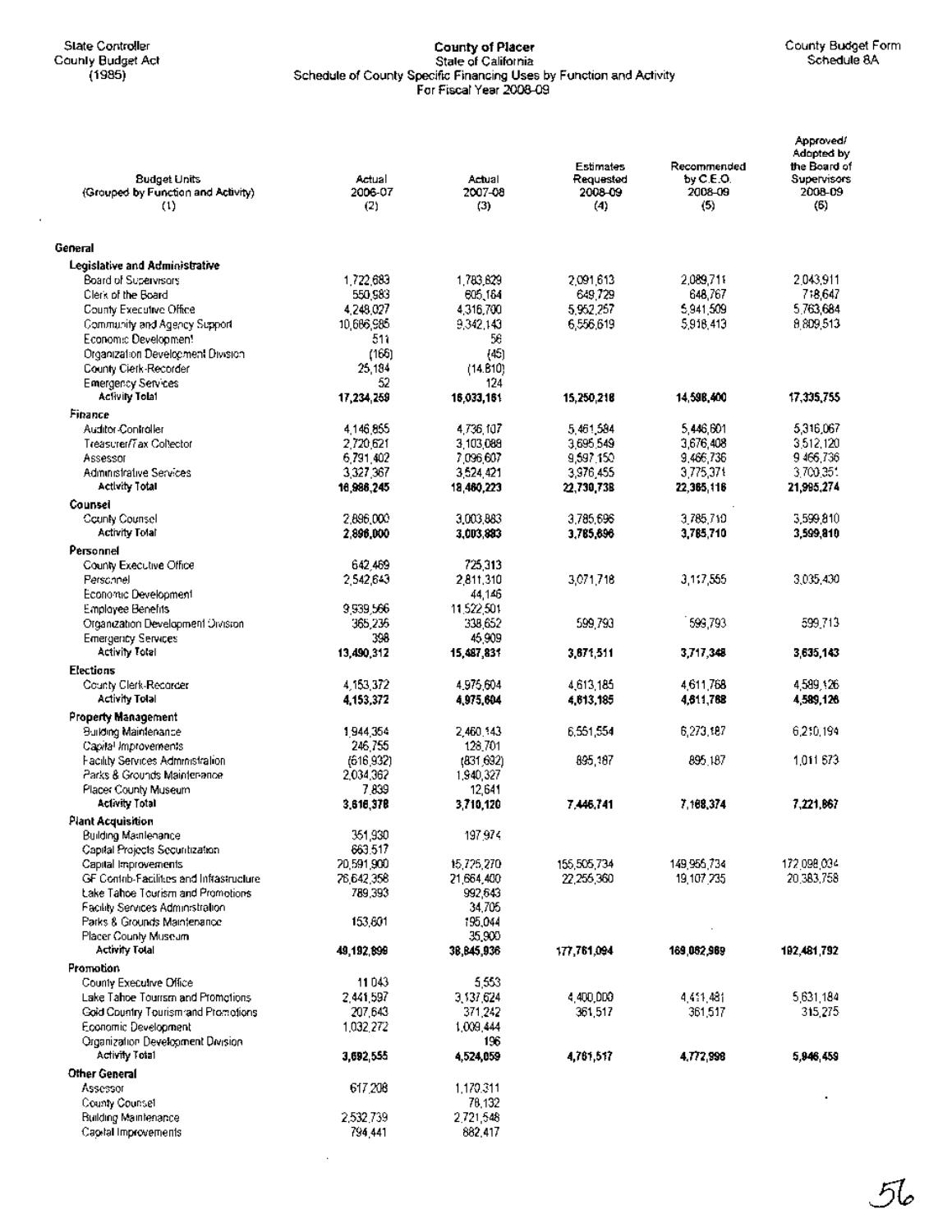State Controller<br>County Budget Act<br>(1985)

# County of Placer<br>State of California<br>Schedule of County Specific Financing Uses by Function and Activity<br>For Fiscal Year 2008-09

 $\ddot{\phantom{0}}$ 

 $\tau \rightarrow$ 

| <b>Budget Units</b><br>(Grouped by Function and Activity)<br>{1} | Actual<br>2006-07<br>(2) | Actual<br>2007-08<br>(3) | Estimates<br>Requested<br>2008-09<br>(4) | Recommended<br>by C.E.O.<br>2008-09<br>(5) | Approvedi<br>Adopted by<br>the Board of<br><b>Supervisors</b><br>2008-09<br>(5) |
|------------------------------------------------------------------|--------------------------|--------------------------|------------------------------------------|--------------------------------------------|---------------------------------------------------------------------------------|
| Economic Develociment.                                           | 9,132                    | 3,919                    | 1,153,710                                | 1.153.710                                  | 1097,914                                                                        |
| Administrative Services                                          | 5,321,098                | 874.948                  | 1,374,092                                | 832.135                                    | BO7 135                                                                         |
| <b>Facility Services Administration</b>                          | 1,161,478                | 1,348,346                |                                          |                                            |                                                                                 |
| Public Works Administration.                                     | 483.902                  | 492.528                  | 647,700                                  | 656.400                                    | 662.765                                                                         |
| Public Works Engineering                                         | 3.875.603                | 4,465,644                | 120,040,200                              | 120.040.200                                | 135916,015                                                                      |
| Engineering & Surveying                                          | 7,437,584                | 7,498,267                | 8.014.854                                | 7,639,844                                  | 7 589,644                                                                       |
| INational Poli Discharge Elimin System                           | (92)                     |                          |                                          |                                            |                                                                                 |
| Employee Benefits                                                | (6,948,967)              | (7,992,668)              | 4.738.693                                | 5,083,277                                  | 5,082,777                                                                       |
| Community Development / Resource Agency                          | 22                       |                          |                                          |                                            |                                                                                 |
| Planning Department                                              |                          | 599                      |                                          |                                            |                                                                                 |
| Public Works Road Maintenance                                    | 1,766,876                | 1,278,960                |                                          |                                            |                                                                                 |
| Parks & Grounds Maintenance                                      | 1,527,192                | 1,823,417                |                                          |                                            |                                                                                 |
| Placer County Museum                                             | 411,845                  | 497,107                  |                                          |                                            |                                                                                 |
| Activity Tolal                                                   | 18,990,061               | 15, 144, 475             | 135,969,249                              | 135,407,566                                | 151.156,270                                                                     |
| Function Total                                                   | 130,252,081              | 120, 185, 292 .          | 375,989,949                              | 385,490,249                                | 407,961,496                                                                     |
| <b>Public Protection</b>                                         |                          |                          |                                          |                                            |                                                                                 |
| <b>Public Protection</b>                                         |                          |                          |                                          |                                            |                                                                                 |
| County Executive Office                                          | 142.238                  | 68.304                   |                                          |                                            |                                                                                 |
| <b>Emergency Services</b>                                        | 6,389                    | 2,289                    |                                          |                                            |                                                                                 |
| <b>Activity Total</b>                                            | 148,627                  | 70,593                   |                                          |                                            |                                                                                 |
| Judicial                                                         |                          |                          |                                          |                                            |                                                                                 |
| Criminal Justice Other Programs                                  | 9,612,874                | 9,266,725                | 9,622,738                                | 9.791.751                                  | 10,373,801                                                                      |
| GF Contribution Public Safety                                    | 54 506 264               | 65,656,188               | 79,613,580                               | 76,205,660                                 | /6,849,036                                                                      |
| <b>District Altorney</b>                                         | 15,042.517               | 16.726.134               | 20.141.075                               | 18,607,291                                 | 18,555,004                                                                      |
| Child Support Services                                           | 6,256,471                | 6,372,934                | 6,394,221                                | 5,247,435                                  | 6.167.244                                                                       |
| <b>Activity Tolal</b>                                            | 85,418,126               | 98,021,981               | 115,771,614                              | 110,852,137                                | 111,945,087                                                                     |
| <b>Police Protection</b>                                         |                          |                          |                                          |                                            |                                                                                 |
| Criminal Justice CEO                                             | 627,172                  | 1.942.893                | 2.133.874                                | 2,081,814                                  | 2,777,130                                                                       |
| Sheriff Grants Program                                           | 2,468,064                | 2,004,509                | 2.396,561                                | 2396.561                                   | 4,050,763                                                                       |
| Sheriff Tahoe Operations                                         | 9,940,474                | 10,214,260               | 11,679,781                               | 11,969,781                                 | 11.969.781                                                                      |
| Sheriff Protection and Prevention                                | 26,246,979               | 28,327,079               | 29,717,136                               | 29,771,676                                 | 29.964.846                                                                      |
| Sheriff Administration and Support                               | 921,095                  | 1,334,982                | 763,438                                  | 607,558                                    | 607.558                                                                         |
| Auburn/So Placer Support Svcs Sheriff                            | 7036.862                 | 7,480,684                | 8,478,066                                | 8,523,061                                  | 8.541.861                                                                       |
| Automated Mcbile & Fixed Fingerprint                             |                          |                          | 264,000                                  | 264,000                                    | 477,805                                                                         |
| Placer Regional Auto Theft Task Force                            |                          | 209.935                  | 264,000                                  | 264,000                                    | 269,257                                                                         |
| Jail Corrections and Detention.<br>Activity Total                | 3.162.056                | 3,844,385                | 55,896,056                               | 55,878,451                                 | 58,669.001                                                                      |
|                                                                  | 50,402,702               | 55,358,727               |                                          |                                            |                                                                                 |
| <b>Detention and Correction</b>                                  |                          | (745)                    |                                          |                                            |                                                                                 |
| Sheriff Grants Propram<br>Sheriff Tahoe Operations               | 396,453                  | 337,439                  |                                          |                                            |                                                                                 |
| Shenif Protection and Prevention                                 | 6,520                    | 21,559                   |                                          |                                            |                                                                                 |
| Sheriff Administration and Support                               | (202, 390)               | 1,004                    |                                          |                                            |                                                                                 |
| Auburn/So Placer Support Svos Sheriff                            | 292                      | 223                      |                                          |                                            |                                                                                 |
| Jail Corrections and Detention                                   | 25,417,323               | 26,806,468               | 34,708,421                               | 34,547,436                                 | 34 108,105                                                                      |
| Probation Officer                                                | 15.754.872               | 17,158,380               | 23,750,019                               | 20,099,434                                 | 21,042,607                                                                      |
| <b>Activity Total</b>                                            | 41,373,070               | 44,324,328               | 58,458,440                               | 54,646,870                                 | 55,150,712                                                                      |
| <b>Fire Protection</b>                                           |                          |                          |                                          |                                            |                                                                                 |
| Community and Agency Support                                     |                          | 61,301                   |                                          |                                            |                                                                                 |
| County Fire                                                      | 4,031,629                | 6,019,208                | 7,100,367                                | 7,307,557                                  | 8,246,943                                                                       |
| <b>Emergency Services</b>                                        | 36,317                   | 19,325                   |                                          |                                            |                                                                                 |
| <b>Activity Total</b>                                            | 4,067,948                | 6,099,834                | 7,100,367                                | 7,307,557                                  | 8,246,943                                                                       |
| Protection Inspection                                            |                          |                          |                                          |                                            |                                                                                 |
| Agricultural Commission/Sealer                                   | 1,576,745                | 1,651,238                | 1,897,466                                | 1,919,810                                  | 2,019,110                                                                       |
| Building Inspection                                              | 5.442.659                | 5,368,679                | 6,561,733                                | 6,239,498                                  | 5579298                                                                         |
| Community Development / Resource Agency                          | 17,078                   |                          |                                          |                                            |                                                                                 |
| Pianning Department                                              | 11,931                   | 15,336                   |                                          |                                            |                                                                                 |
| <b>Activity Total</b>                                            | 7,048,413                | 7,035,253                | 8,459,199                                | 8,159,306                                  | 7,598,408                                                                       |
| Other Protection                                                 |                          |                          |                                          |                                            |                                                                                 |
| County Executive Office                                          | 886                      | 8,799                    |                                          |                                            |                                                                                 |
| Engineering & Surveying                                          |                          | 4,117                    |                                          |                                            |                                                                                 |

J,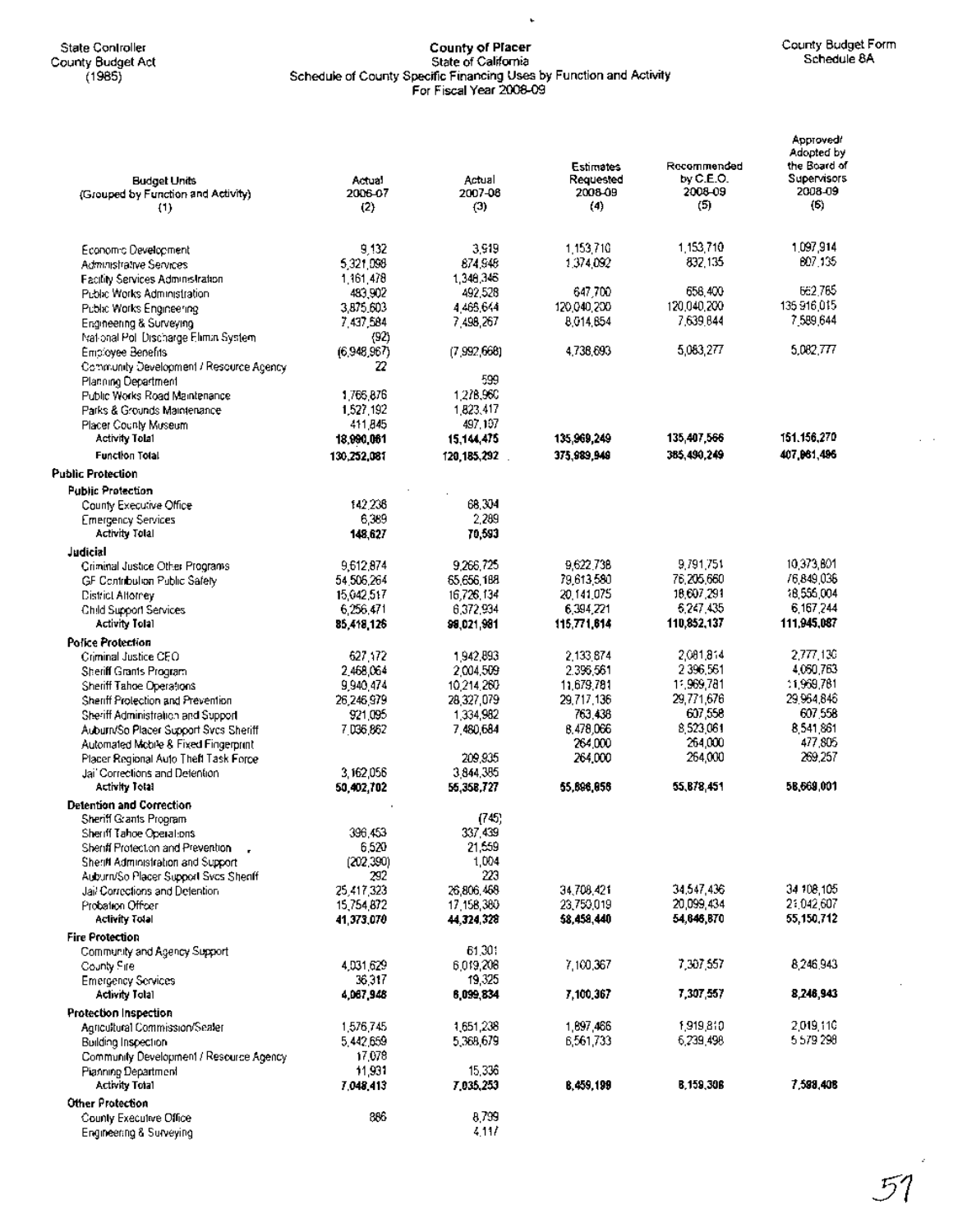## State Controller County of Placer County Budget Form County Budget Act State of California Schedule8A (1985) Schedule of County Specific Financing Uses by Function and Activity For Fiscal Year 2008-09

 $\sim 10^7$ 

| <b>Budget Units</b><br>(Grouped by Function and Activity)<br>(1) | Actual<br>2006-07<br>(2) | Actual<br>2007-08<br>(3) | Estimates<br>Requested<br>2008-09<br>(4) | Recommended<br>by C.E.O<br>2008-09<br>(5) | Approved!<br>Adopted by<br>the Board of<br>Supervisors<br>2008-09<br>(6) |
|------------------------------------------------------------------|--------------------------|--------------------------|------------------------------------------|-------------------------------------------|--------------------------------------------------------------------------|
| Organization Development Division                                | 343                      |                          |                                          |                                           |                                                                          |
| <b>District Afformey</b>                                         | 46,627                   | 65,390                   |                                          |                                           |                                                                          |
| Aubum/So Placer Support Svcs Sheriff                             | 380,164                  | 376.798                  |                                          |                                           |                                                                          |
| County Fire                                                      | 1.462,247                | 22.650                   |                                          |                                           |                                                                          |
| Building Inspection                                              | 393 333                  | 374.185                  | 2,037,267                                | 2,037,267                                 | 1,864.174                                                                |
| Community Development / Resource Agency<br>County Clerk-Recorder | 1,327,496<br>3653310     | 1,591,439<br>3,972,389   | 6,833,997                                | 5,382,580                                 | 5,179,376                                                                |
| <b>Emergency Services</b>                                        | 1,846,769                | 1,348,723                | 856,977                                  | 853.425                                   | 1,279,933                                                                |
| Pranning Department                                              | 5,588,464                | 6,640,815                | 6,764,922                                | 6,764,922                                 | 7,193,998                                                                |
| Disaster Response/Recovery                                       |                          |                          | 200,000                                  | 200,000                                   | 200,DDO                                                                  |
| Fish and Game                                                    | 5.354                    | 8.634                    | 1,200                                    | 1,200                                     | 1,113                                                                    |
| Domestic Animal Control                                          | 2,412,408                | 2.442.366                | 2,981,156                                | 2,827,935                                 | 2,827,935                                                                |
| Open Space                                                       | 544.000                  | 6,070,427                | 165,000                                  | 165,000                                   | 165,000                                                                  |
| Community Health                                                 | 1,055                    | 411                      |                                          |                                           |                                                                          |
| <b>Activity Total</b>                                            | 17,662,456               | 22,927,144               | 19,840,519                               | 18,232,329                                | 18,711,529                                                               |
| <b>Function Total</b>                                            | 206.121.340              | 233,837,860              | 265,326,995                              | 255.076.652                               | 260.321.680                                                              |
| <b>Public Ways and Facilities</b>                                |                          |                          |                                          |                                           |                                                                          |
| Public Ways                                                      |                          |                          |                                          |                                           |                                                                          |
| GF Contrib-Facilities and Infrastructure                         | 6.070,896                | 6.070.900                |                                          |                                           |                                                                          |
| Public Works Administration                                      | 10,941                   | 54.514                   |                                          |                                           |                                                                          |
| Public Works Engineering                                         | 25,053,889               | 21 786 715               |                                          |                                           |                                                                          |
| Mational Poll Discharge Elimin System                            | 302,160                  | 476,688                  | 870.450                                  | 609550                                    | 593 D1C                                                                  |
| Public Works Road Maintenance<br>Parks & Grounds Mainlenance     | 15,679,013               | 15.730.016<br>533        | 15,676,550                               | 15,676,550                                | 17,372,704                                                               |
| Activity Total                                                   | 1.019<br>47,117,918      | 44, 119, 567             | 16,547,000                               | 16,286,100                                | 17,970,714                                                               |
| <b>Transportation Terminals</b>                                  |                          |                          |                                          | ۰                                         |                                                                          |
| Special Awahon                                                   | 7.961                    | 5.093                    | 10,000                                   | 10,000                                    | 110,000                                                                  |
| Aclivity Tolal                                                   | 7,961                    | 5,093                    | 10,000                                   | 10,000                                    | 110,000                                                                  |
| <b>Function Total</b>                                            | 47,125,879               | 44,124,660               | 16,557,000                               | 16,298,100                                | 18.080.714                                                               |
| <b>Health and Sanitation</b>                                     |                          |                          |                                          |                                           |                                                                          |
| Health                                                           |                          |                          |                                          |                                           |                                                                          |
| Domestic Animal Control                                          | 220,518                  | 215,359                  |                                          |                                           |                                                                          |
| HHS Acconistration and MIS                                       | 424.774                  | 497,319                  | 394.252                                  | 394 252                                   | 392,592                                                                  |
| Community Health                                                 | 10,494,223               | 10 235 325               | 11,799,318                               | 11,335,736                                | 11:332.286                                                               |
| Environmental Health                                             | 5,163,197                | 5,069,767                | 5,971,990                                | 5 283 500                                 | 5,462,769                                                                |
| Adult System of Care                                             | 27,448,026               | 28,159,051               | 30,568,757                               | 29,317,017                                | 29,307,916                                                               |
| Community Clinics                                                | 4,975,279                | 5,375,529                | 7.743.239                                | 7.654.973                                 | 7,677,349                                                                |
| Children System of Care                                          | 32,974,344               | 34 678 438               | 35.754.517                               | 32,766,382                                | 32,800.933                                                               |
| GF Contrib Health & Human Services                               | 194,568                  | 304 096                  | 2,413,742                                | 319,621                                   | 3,076,790                                                                |
| Housing Assistance Services                                      | 16,402                   | 13,082                   |                                          |                                           |                                                                          |
| Client and Program Aid<br>Human Services                         | 4,651,889<br>16,520,704  | 4,903,722<br>18,480,757  |                                          |                                           |                                                                          |
| <b>Activity Total</b>                                            | 103,083,924              | 107,882,465              | 84, 845, 815                             | 87.071.681                                | 90,050,635                                                               |
| Sanitation                                                       |                          |                          |                                          |                                           |                                                                          |
| Building Maintenance                                             | 9,929                    | 10,730                   |                                          |                                           |                                                                          |
| Capital Improvements                                             |                          | 660,941                  |                                          |                                           |                                                                          |
| Facility Services Administration                                 | 100,444                  | 145,704                  |                                          |                                           |                                                                          |
| Parks & Grounds Maintenance                                      | 16,760                   | 12,921                   |                                          |                                           |                                                                          |
| <b>Activity Tolal</b>                                            | 127,133                  | 820,296                  |                                          |                                           |                                                                          |
| Function Total                                                   | 103,211,057              | 108,702,761              | 94.645.815                               | 87,071,681                                | 90,050,635                                                               |
| Public Assistance                                                |                          |                          |                                          |                                           |                                                                          |
| Administration                                                   |                          |                          |                                          |                                           |                                                                          |
| County Executive Office                                          | 32,054                   | 10/100                   |                                          |                                           |                                                                          |
| Community and Agency Support                                     | 4,313                    | 47068                    |                                          |                                           |                                                                          |
| Community Health                                                 | (29, 563)                | (46, 509)                |                                          |                                           |                                                                          |
| Community Clrakes                                                |                          | 15                       |                                          |                                           |                                                                          |
| Children System of Care                                          | 28.052                   | 3,076                    |                                          |                                           |                                                                          |
| Housing Assistance Services                                      | 63                       |                          |                                          |                                           |                                                                          |
| Human Services                                                   | 4,130,107                | 4,207,174                | 25 076,050                               | 23,600,064                                | 23,600,064                                                               |
| <b>Activity Tolal</b>                                            | 4,185,026                | 4,318,324                | 25,076,050                               | 23,600,064                                | 23,600,064                                                               |

 $\bar{z}$